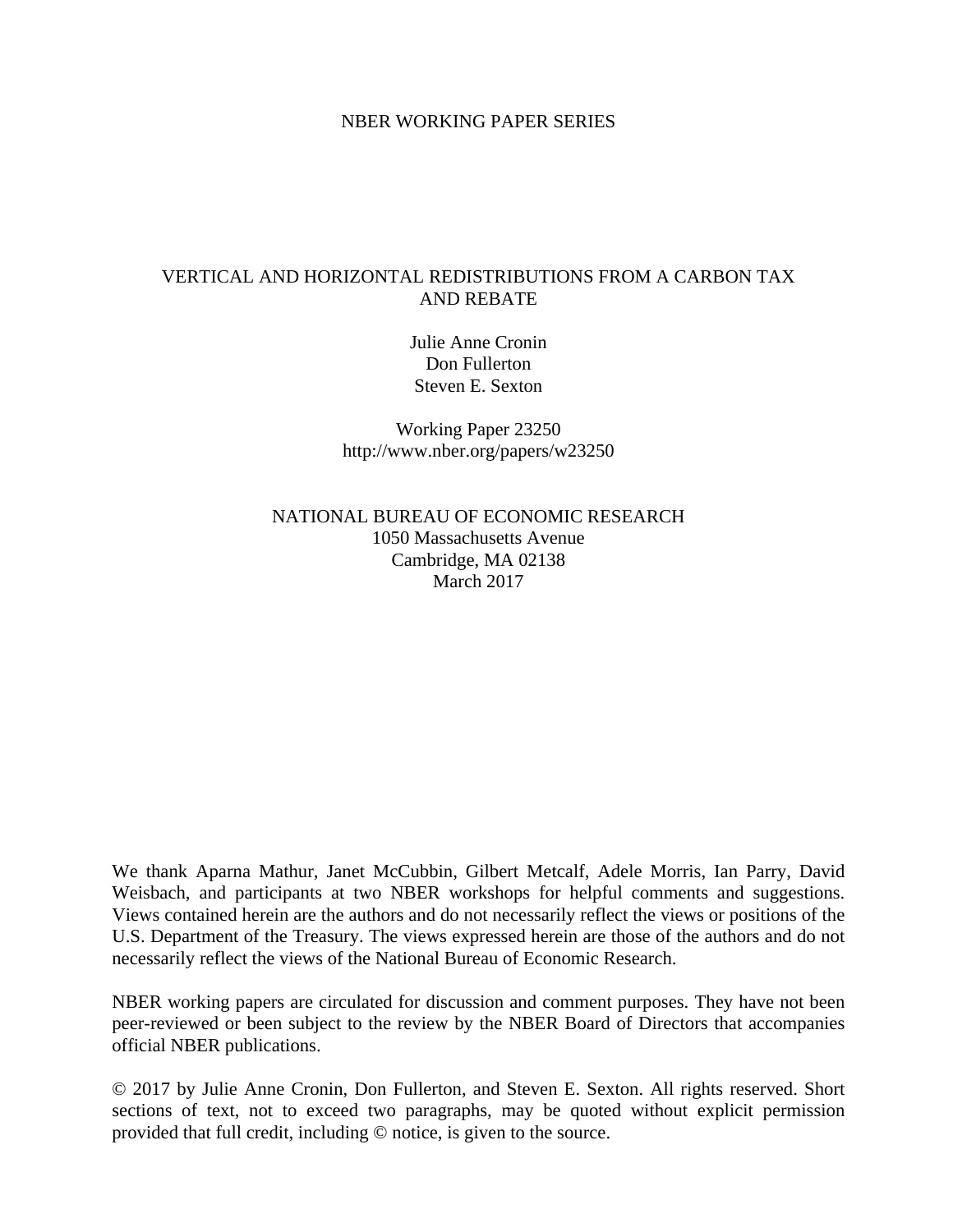Vertical and Horizontal Redistributions from a Carbon Tax and Rebate Julie Anne Cronin, Don Fullerton, and Steven E. Sexton NBER Working Paper No. 23250 March 2017 JEL No. H22,H23,Q48,Q54

#### **ABSTRACT**

Because electricity is a higher fraction of spending for those with low income, carbon taxes are believed to be regressive. Many argue, however, that their revenues can be used to offset the regressivity. We assess these claims by employing data on 322,000 families in the U.S. Treasury's Distribution Model to study vertical redistributions between rich and poor, as well as horizontal redistributions among families with common incomes but heterogeneous energy intensity of consumption (different home heating and cooling demands). Accounting for the statutory indexing of transfers, and measuring impacts on annual consumption as a proxy for permanent income, we find that the carbon tax burden is progressive, rising across deciles as a fraction of consumption. The rebate of revenue via transfers makes it even more progressive. In every decile, the standard deviation of the change in consumption as a fraction of consumption varies around 1% or 2% and is larger than the average burden (about 0.7%). When existing transfer programs are used to rebate revenue, the tax and rebate together increase that variation to more than 3% within each decile. The average family in the poorest decile gets a net tax cut of about 1% of consumption, but 44% of them get a net tax increase. Relative to no rebate, every type of rebate we consider increases this variation within most deciles.

Julie Anne Cronin Department of the Treasury julieanne.cronin@treasury.gov

Don Fullerton Department of Finance University of Illinois 515 East Gregory Drive, BIF Box#30 (MC520) Champaign, IL 61820 and NBER dfullert@illinois.edu

Steven E. Sexton Sanford School of Public Policy 201 Science Drive, 184 Rubinstein Hall Duke University Durham, NC 27708 steven.sexton@duke.edu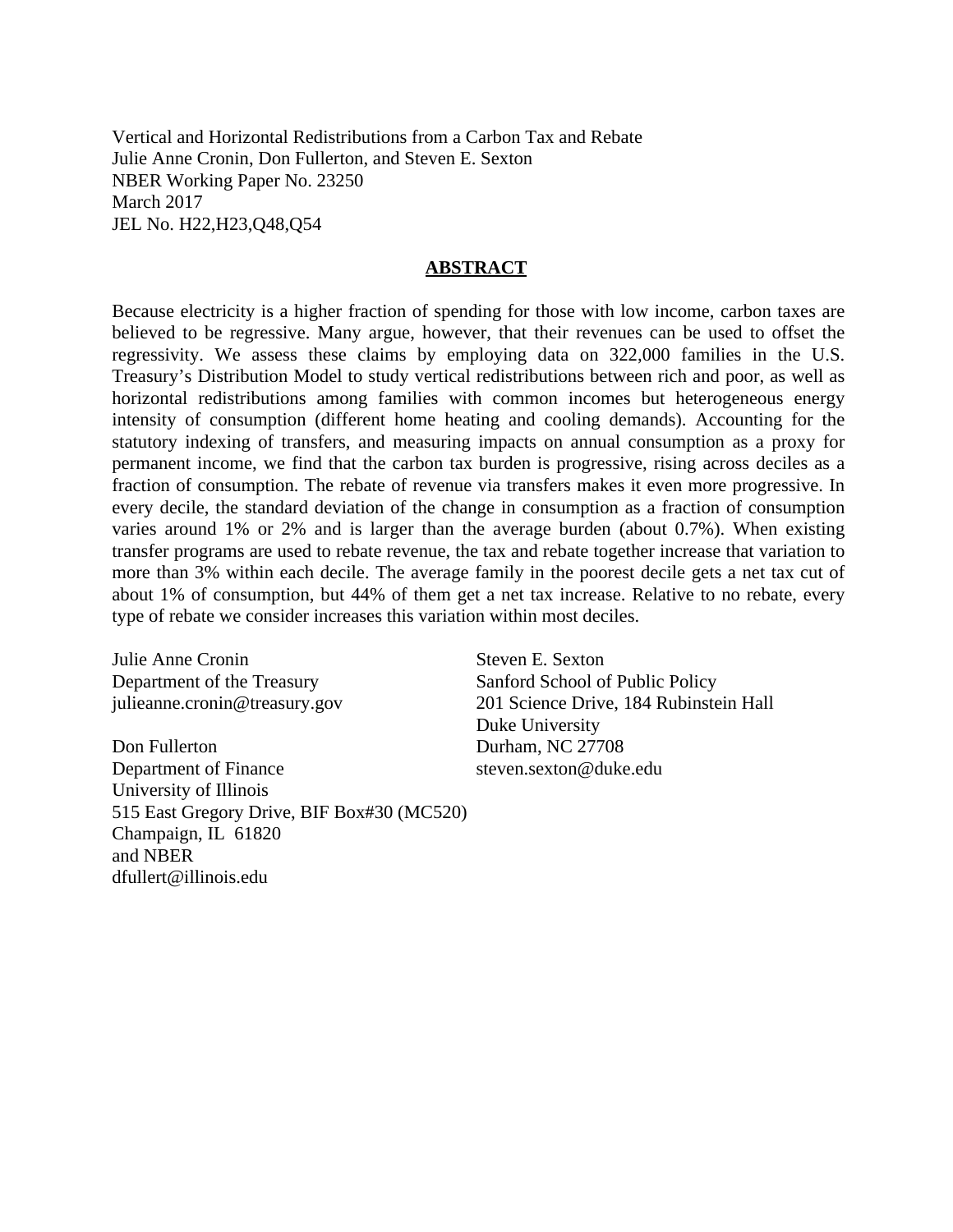A market-based pricing policy such as a carbon tax or tradable permit program can reduce emissions at less cost than commonly-employed mandates like a renewable-fuel standard or energy efficiency standard (Goulder and Parry, 2008; Aldy *et al*. 2010). Despite their greater efficiency, however, carbon pricing has found little favor among U.S. policy makers for a variety of reasons. They may not trust the market to allocate resources efficiently, and they may place more value on objectives other than efficiency. Policymakers may also fear the distributional consequences of carbon pricing, particularly its oft-assumed regressivity. Indeed, carbon pricing likely raises the price of electricity and other carbon-intensive goods that constitute relatively high fractions of low-income family budgets (Metcalf 2009; Grainger and Kolstad 2010).

In response, economists point out that measured regressivity depends on how household income is defined and measured; on the consumer and producer shares of tax incidence; and on other features of policies. Moreover, they note that distributional objectives can be preserved by complimentary changes to government taxes and transfers. In the U.S., regressivity of a carbon tax can be neutralized by increasing progressivity of income taxes or use of the Earned Income Tax Credit (EITC). As Mankiw (2009) observed, "Economists in the Treasury Department are fully capable of designing a package of tax hikes and tax cuts that together internalize externalities and leave the overall distribution of the tax burden approximately unchanged."

While vertical redistributions between high- and low-income groups can perhaps be avoided by changes in tax and transfer programs, horizontal redistributions between families of comparable incomes may be more problematic. Because of heterogeneity of income sources and expenditures, any package of reforms is likely to create winners and losers within each income group. Retired workers' losses from a carbon tax are not offset by an expanded EITC or reduced income tax. Even if retirees could be compensated by expansion of social security benefits, poor families in harsh climates still bear a higher carbon tax burden than families of similar means residing in temperate areas with less energy use for home temperature control. Ineluctably, any attempt to target rebates to those who spend more on energy may implicitly encourage use of energy, diminishing efficiency of the carbon tax.

This paper assesses the capacity of existing transfer mechanisms to mitigate vertical and horizontal redistributions following the imposition of an energy tax. To do so, we account for the ways families vary—both within and across income groups—in their energy use, tax liability, and transfer program participation (see Blonz *et al*., 2011). We show the extent to which incometargeted transfers undercompensate some families and overcompensate others. In particular, we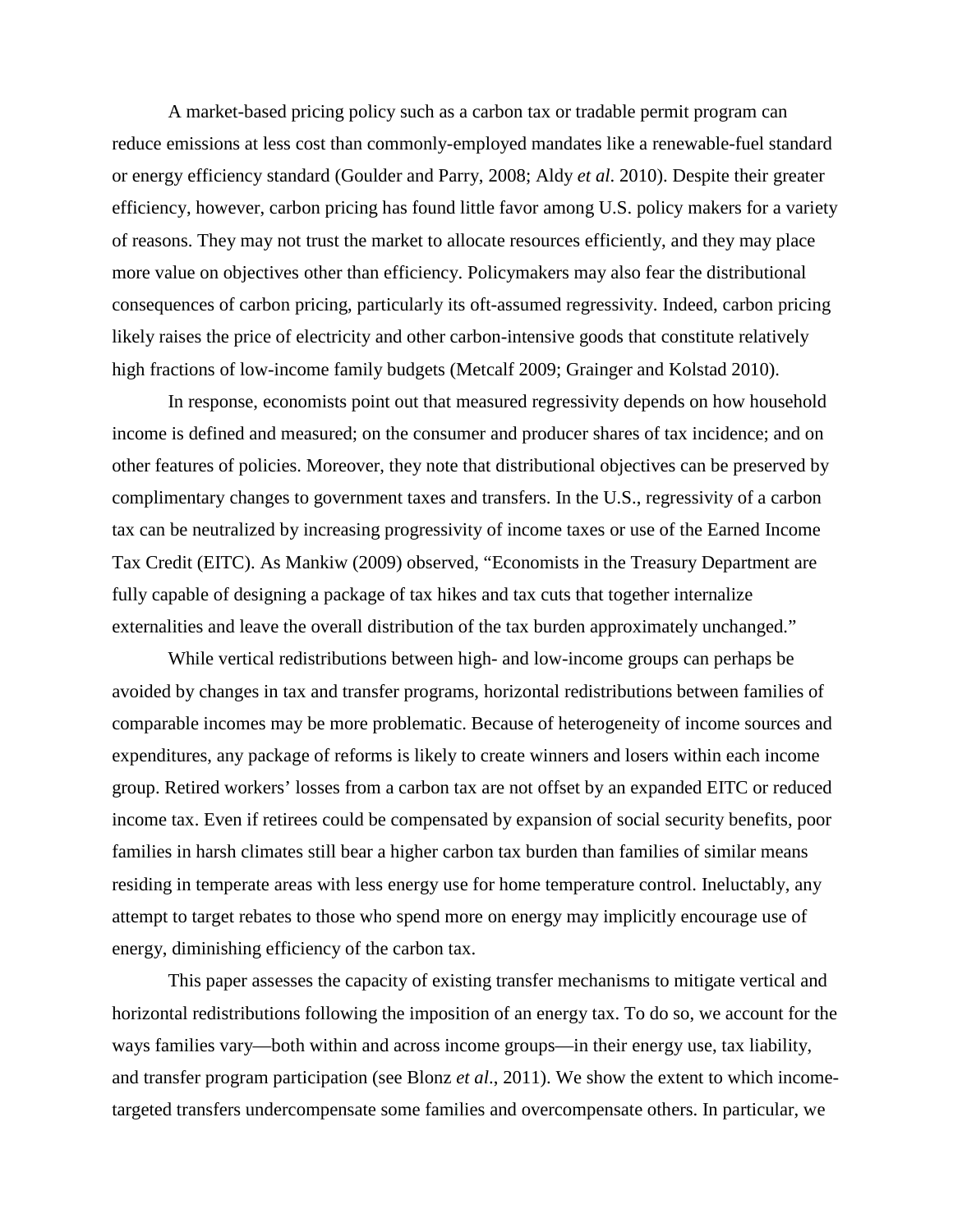find that the average tax change in a decile conceals considerable heterogeneity within it. Because of large tax cuts for a minority of families, some reforms that produce average tax reductions across most deciles nevertheless yield small tax *increases* to majorities in each decile.

Economists have engaged in vociferous debate about the merits of horizontal equity as a policy criterion. Our intent is not to resolve this normative debate but only to report the extent of such redistributions. Policymakers may want to know if a reform introduces large gains and losses within income groups, as some may view these horizontal redistributions as capricious. And though disparate effects of a carbon tax may be viewed as consequences of household choices, additional disparity may arise from the use of the revenues to increase transfers. [1](#page-3-0)

Poterba (1991) first demonstrated the expected disparate effects of energy taxes across households of similar means by documenting variation in their gasoline expenditures. Rausch, *et al.* (2011) have estimated variation in carbon tax burdens within income groups, but they did not look at effects of transfers intended to offset those burdens. To our knowledge, no scholarly research explores the extent to which both vertical and horizontal redistributions can be mitigated by reforms to tax and transfer programs.

One explanation for this omission is the absence of a publicly accessible dataset that provides the necessary information to evaluate the horizontal redistributions from incometargeted reforms. For a large sample of households, the U.S. Consumer Expenditure Survey (CEX) provides sufficient detail on purchases of various commodities whose prices are differentially affected by a carbon tax. However, it does not include detailed and verified information on income sources, taxes paid, and transfers received. Public-use tax returns are available with sufficient income and tax information, but they include scant information on transfers and expenditures.<sup>[2](#page-3-1)</sup> Fortunately for our purposes, however, the U.S. Treasury in their Distribution Model (TDM) has undertaken extensive imputations to construct a dataset with the necessary heterogeneity across a large, representative sample of families of differing expenditures, sources of income, taxes paid, and transfers received.

 $\overline{a}$ 

-2-

<span id="page-3-0"></span><sup>&</sup>lt;sup>1</sup> We focus on horizontal redistributions from differences in spending patterns and transfer receipts, but we note that a new policy can substantially affect returns to durable goods investments, like homes or automobiles, or it may affect employment or wages. Potential impacts of carbon pricing on the coal industry and Appalachian communities built around the coal industry have figured centrally in recent U.S. elections, as have impacts on relatively energyintensive suburban communities (e.g., Glaeser and Kahn 2010, Stone 2015, Ummel 2016, Cass 2016).

<span id="page-3-1"></span><sup>&</sup>lt;sup>2</sup> The National Bureau of Economic Research maintains a TAXSIM model that uses anonymized samples of Treasury tax returns. These data exclude very high earners and do not include the high-fidelity imputations of nonstandard income that the Treasury Distribution Model incorporates. See http://www.nber.org/~taxsim/.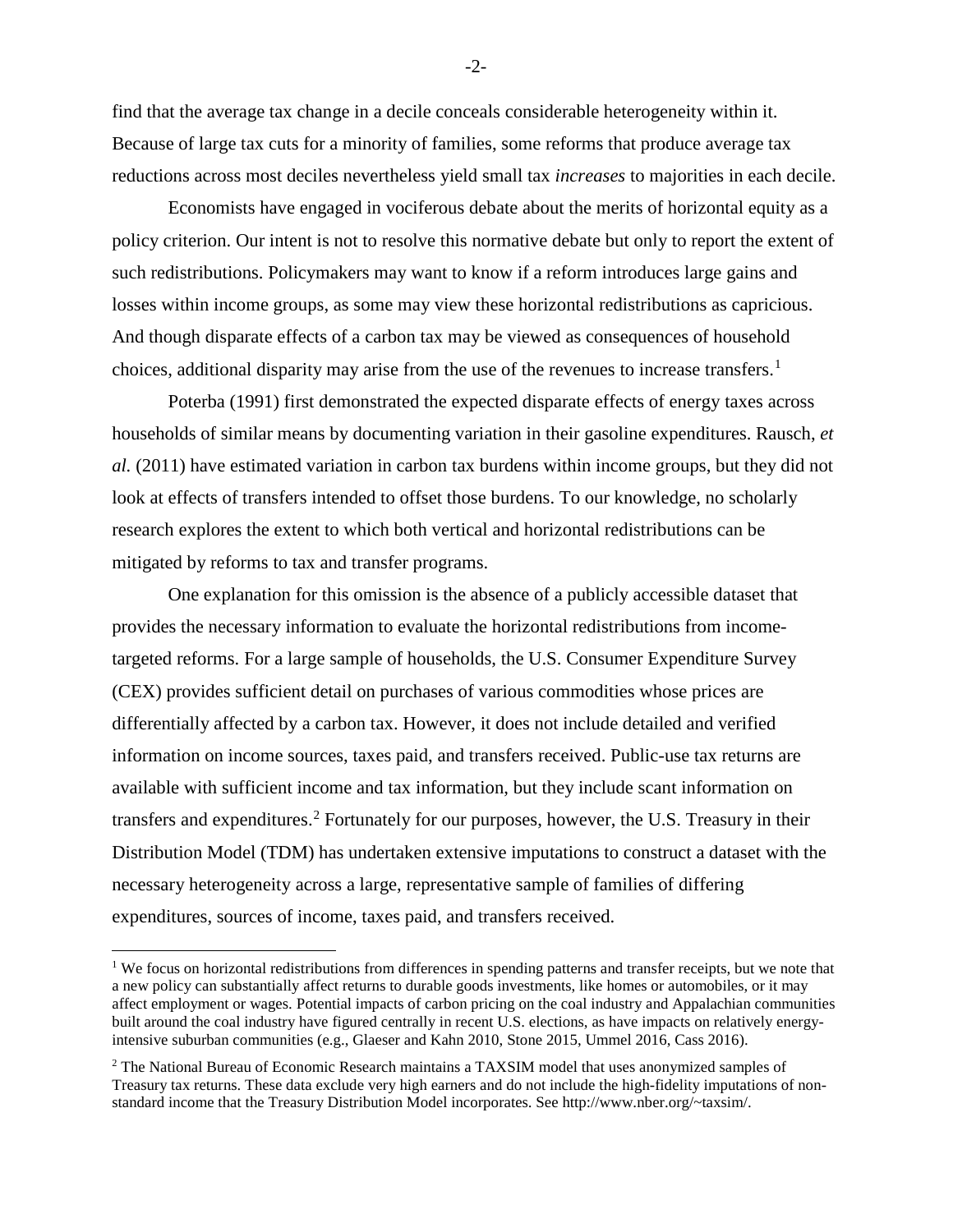Our project uses the U.S. Treasury's merged file of 300,000 tax returns plus 22,000 non-filer "information returns" that captures those whose income is below the tax filing threshold.<sup>[3](#page-4-0)</sup> This information permits the estimation of consumption for some of the poorest individuals. Analysis proceeds with an exact match of the social security number associated with each of these 322,000 returns to their social security benefits received and payroll taxes paid. Each return is also matched to a record of a similar family in the CEX, whose expenditure shares are attributed to the tax return family, with further imputations for transfer program participation and receipts (e.g. Temporary Assistance for Needy Families, TANF, and Supplemental Nutrition Assistance Program, SNAP). The next step is to calculate the effect of a carbon tax on the market price of each consumption good.<sup>[4](#page-4-1)</sup> These price effects imply changes in the expenditures of each family, which are used to assess burden. The change in each family's burden is also calculated for each of three mechanisms for recycling carbon tax revenues. To the extent that revenue rebating mechanisms prevent extreme or capricious burdens, policymakers can take advantage of the efficiency afforded by market-based policies like taxes that minimize the cost of reducing carbon emissions without sacrificing distributional objectives.

We calculate and show the effects of (1) a carbon tax by itself and (2) a carbon tax with all net revenue returned by a per capita rebate.<sup>[5](#page-4-2)</sup> We also show  $(3)$  a carbon tax with all revenue returned by a 5.9% increase in the EITC and all existing transfers, and (4) a carbon tax with half of revenue returned by a cut in the payroll tax and half returned through an increase in social security benefits. For all such reforms, we show effects across deciles and within each decile.

This analysis is limited in various ways. First, it ignores changes in factor prices and quantities consumed. Focus instead centers on household diversity in consumption of energyintensive goods and in transfers received. Others study general equilibrium impacts on factor prices and consumption quantities, but usually with a limited number of household groups. The

[tax/?postshare=621486571915785&tid=ss\\_tw&utm\\_term=.ecdad205b56a.](https://www.washingtonpost.com/news/energy-environment/wp/2017/02/07/senior-republican-leaders-propose-replacing-obamas-climate-plans-with-a-carbon-tax/?postshare=621486571915785&tid=ss_tw&utm_term=.ecdad205b56a)

 $\overline{a}$ 

-3-

<span id="page-4-0"></span><sup>3</sup> Treasury's Distribution Model uses only non-dependent returns. The analysis below applies a weight to each return, where weights vary from 1 to 1,000. The resulting weighted dataset represents 172 million U.S. families.

<span id="page-4-1"></span><sup>4</sup> See similar methods in Metcalf (2009), Grainger and Kolstad (2010), or Mathur and Morris (2014).

<span id="page-4-2"></span><sup>5</sup> "The newly formed Climate Leadership Council — which includes James A. Baker, Henry Paulson, George P. Shultz, Marty Feldstein and Greg Mankiw — is proposing elimination of nearly all of the Obama administration's climate policies in exchange for a rising carbon tax that starts at \$40 per ton, and is returned in the form of a quarterly check from the Social Security Administration to every American." We take that to mean per capita rebate. See [https://www.washingtonpost.com/news/energy-environment/wp/2017/02/07/senior-republican-leaders-propose](https://www.washingtonpost.com/news/energy-environment/wp/2017/02/07/senior-republican-leaders-propose-replacing-obamas-climate-plans-with-a-carbon-tax/?postshare=621486571915785&tid=ss_tw&utm_term=.ecdad205b56a)[replacing-obamas-climate-plans-with-a-carbon-](https://www.washingtonpost.com/news/energy-environment/wp/2017/02/07/senior-republican-leaders-propose-replacing-obamas-climate-plans-with-a-carbon-tax/?postshare=621486571915785&tid=ss_tw&utm_term=.ecdad205b56a)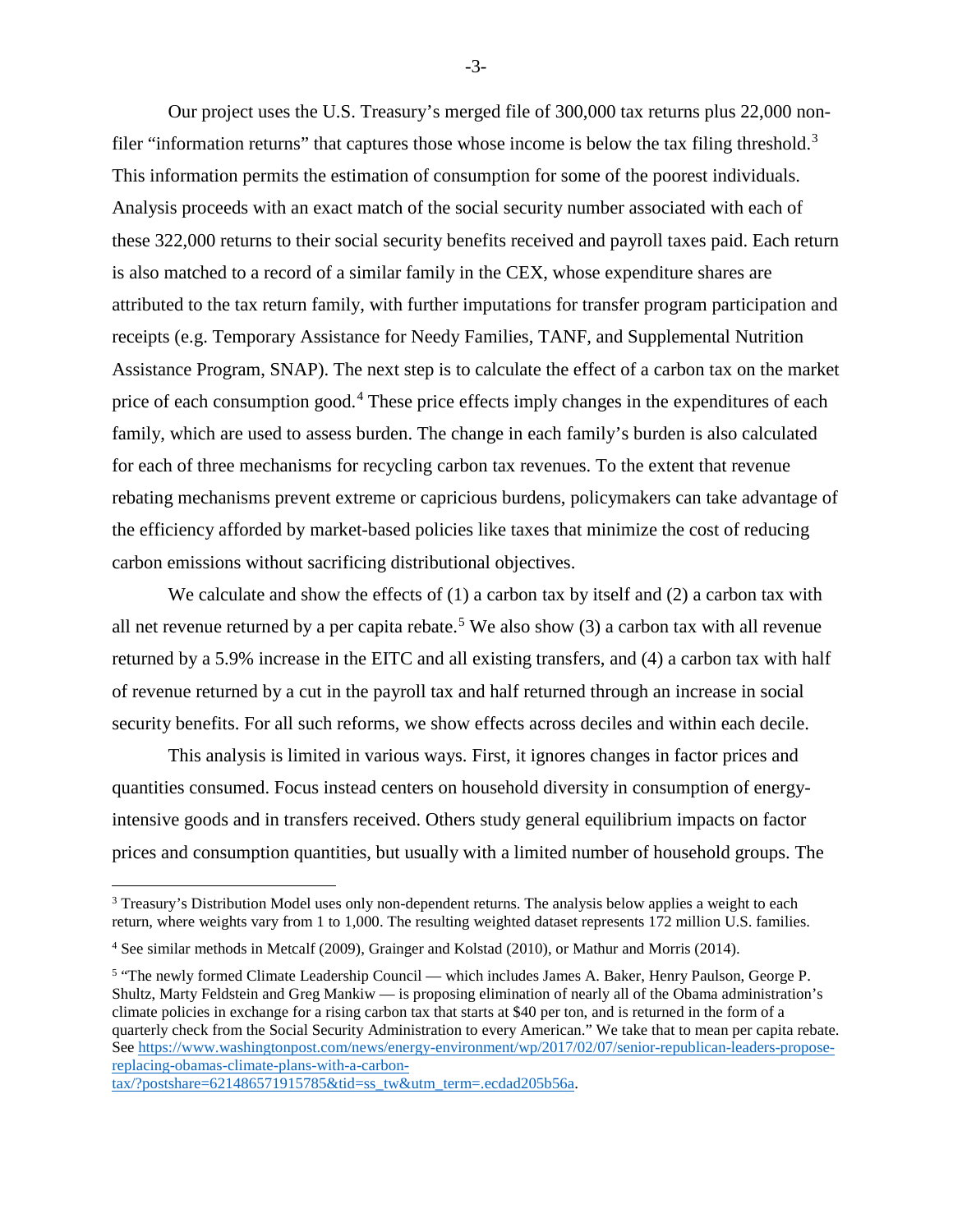purpose of the present study is to shift from a limited number of household types to analysis of 322,000 families, which is accomplished only by limiting the analysis in other ways.

Second, we have one year's cross-section of data on consumption spending and transfer receipts, not a panel or other means to construct a long-run measure of well-being. Annual income is a poor measure of well-being, as low-income groups may include not only the perennially poor but also the young who will earn more later, the elderly who earned more earlier, and those with volatile income who are observed in a bad year. Instead, we rely upon annual consumption, to account for consumption smoothing (Poterba, 1989). Consumption is far from a perfect measure of permanent income, not least because of borrowing constraints and information problems, but it is better than annual income as a measure of family well-being.

Third, a broad carbon tax is analyzed at a single rate on all carbon emissions, not a tax on electricity or other sector's emissions that some may contend is more plausible in the U.S. Consideration of a broad tax has the advantage that it limits the sheer number of different calculations. In articulating conceptual issues regarding vertical and horizontal redistributions, this analysis suggests future research to understand both vertical and horizontal effects from a host of detailed proposals such as the U.S. Clean Power Plan.

Fourth, the merged dataset does not include information on each family's geographic location, housing and appliance vintages, or commuting distance to work—characteristics thought to affect exposure to carbon taxes. Thus, we cannot analyze compensation schemes tied to household characteristics other than income sources and transfer recipiency. Nevertheless, the final section of this paper discusses redistribution and efficiency implications of family-specific compensation schemes based on these family characteristics.

Notwithstanding these limitations, this analysis yields three key findings. First, despite the fact that electricity constitutes a high fraction of spending for poor families, our analysis finds that a U.S. carbon tax is progressive, not regressive as commonly assumed. In fact, its progressivity is a necessary consequence of the following four basic points: (1) once consumption is adopted as the measure of well-being, then a uniform consumption tax is not regressive but perfectly proportional; (2) as shown below, an aggregation of the various carbonintensive goods is not clearly concentrated in high or low consumption deciles, which, with the first point, makes a carbon tax nearly proportional; (3) transfers in the U.S. are indexed to correct for increases in commodity prices that would accompany a carbon tax; and (4) transfers are a

-4-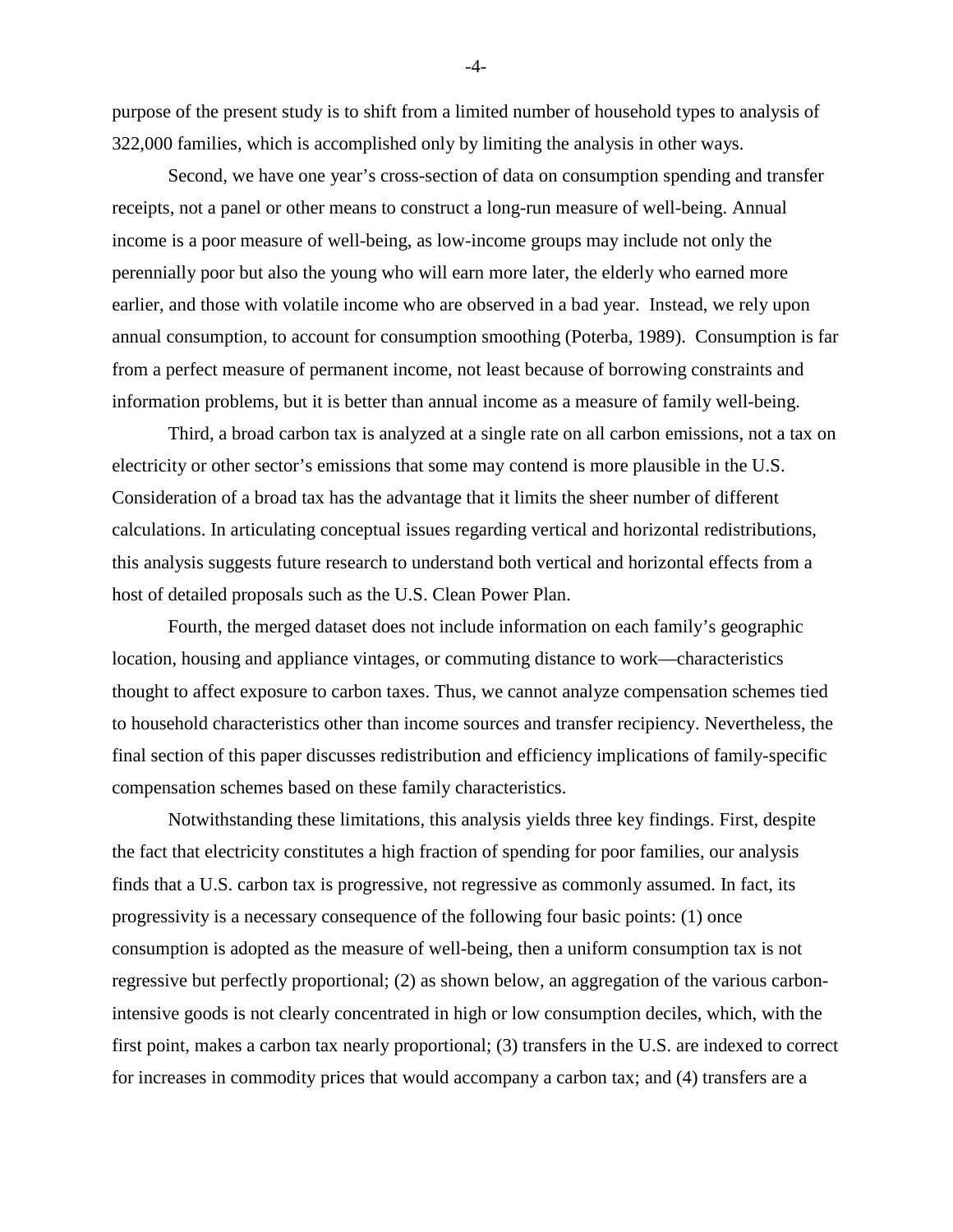larger fraction of income for lower deciles.<sup>[6](#page-6-0)</sup>

A second key finding is that the generally-ignored horizontal redistributions are much larger than the commonly-studied vertical redistributions. This result follows readily from the fact that the carbon tax is progressive but not very progressive. The average burden rises from only 0.45 percent of consumption in the poorest decile to 0.80 percent of consumption in the richest decile. In contrast, heterogeneity of consumption within any decile is larger. Intuitively, any decile may contain some families that live in moderate climates along the coasts and other families that are dependent upon electricity-powered air conditioning in the summer and fossilfueled heat in the winter.

Third, any of the three mechanisms we study to rebate carbon tax revenues causes horizontal redistributions that are larger than those imposed by the carbon tax, itself. Family size, and, thus, per capita rebates vary within all deciles, but this variation is a larger fraction of consumption for those in low consumption deciles. Similarly, transfer receipts are a large fraction of income for the average family in poor deciles, but some families in those deciles receive small transfers or no transfers at all. Thus, a uniform increase in all existing transfers overcompensates some poor families for their carbon tax burden and provides no compensation to other poor families for their carbon tax burden.

The first section below reviews existing literature on the distributional impacts of carbon taxes and on the policy interest in vertical and horizontal equity. Section 2 describes the data and methods used to simulate carbon taxes and rebate programs. Section 3 discusses measures of income and reports summary statistics. Section 4 describes simulations, while section 5 shows distributional impacts. Section 6 considers policy implications of this analysis and alternative rebate schemes whose formal analysis is beyond the scope of this paper.

#### **1. Overview of Distributional Effects of Carbon Policies and Rebates**

 $\overline{a}$ 

Conventional wisdom holds that carbon pricing programs like tradable permits or carbon taxes burden the poor relative to the rich (e.g., Metcalf, 2009; Grainger and Kolstad, 2010; Rausch, *et al.* 2011; Williams *et al*. 2015). Consumer expenditure data from the U.S. and many European countries demonstrate that poor households devote greater shares of incomes to energy purchases

-5-

<span id="page-6-0"></span><sup>6</sup> Others discuss these points and show how they can help make the carbon tax progressive. See e.g. Fullerton *et al*. (2012) and Parry (2015), who also compares these effects for the U.S. and other countries. Our main contributions here are that we combine all four points within detailed calculations from the Treasury model for the U.S., and that we provide the first calculations of horizontal effects.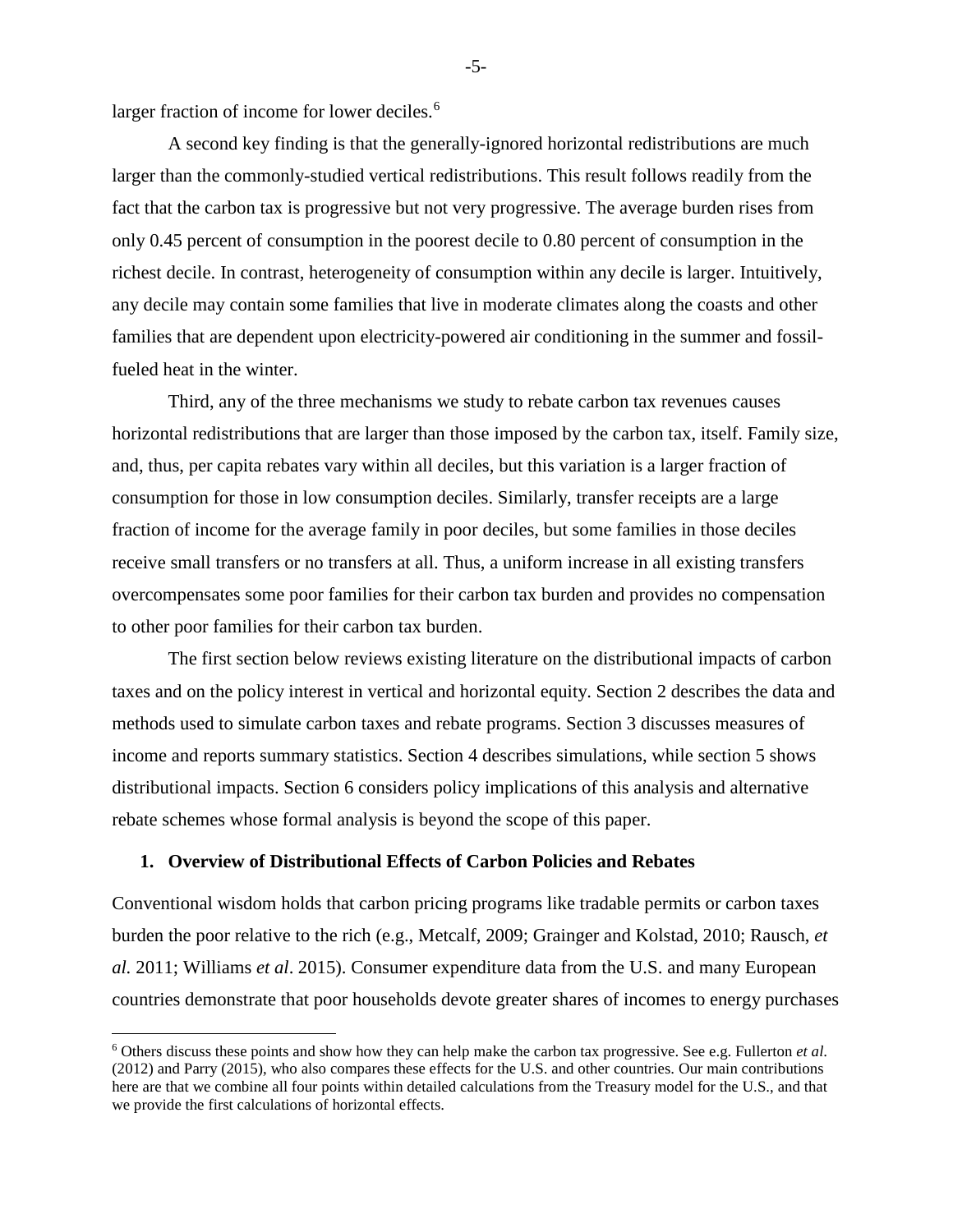than do others (Pizer and Sexton 2016, Flues and Thomas 2015). Yet, recent literature shows that such distributional concerns may be misplaced or at least exaggerated. Measures of regressivity are diminished when evaluated according to lifetime income or permanent income, or a proxy such as annual expenditures. In contrast, annual incomes fluctuate with spells of unemployment, changes in health status and family conditions, other shocks, and well-known lifecycle effects in earnings and savings (Poterba 1989, Bull *et al.* 1994, Hasset *et al*. 2009, Sterner 2012). According to the permanent income hypothesis of Friedman (1957), the smoothing of household consumption over time implies that annual consumption is better than annual income as a proxy for permanent income. For this reason, carbon tax regressivity can be exaggerated when using annual income rather than annual total consumption to classify families from rich to poor.

The vertical redistributions that do attend the introduction of carbon taxes can be diminished by complimentary reforms of tax and transfer programs that utilize carbon tax revenues. Mathur and Morris (2014), Dinan (2012), and Metcalf (1999, 2009) consider how to offset regressivity using existing tax code and transfer programs or lump sum rebates. By refunding merely 11% of revenues, for example, the poorest quintile of households can be fully compensated—on average—for the added cost of a \$15 per ton tax on carbon dioxide  $(CO<sub>2</sub>)$ emissions (Mathur and Morris 2014). Metcalf (2009) develops a revenue-neutral tax reform package that raises \$88 billion from a \$15 tax per ton of  $CO<sub>2</sub>$  emissions and returns the revenue through an EITC of up to \$560 per worker. However, such revenue recycling for the sake of equity comes at the cost of foregone economic efficiency of the tax. Efficiency would dictate that carbon tax revenues be used to reduce the most distorting taxes, which tend to be progressive.<sup>[7](#page-7-0)</sup> Carbon tax regressivity can be exacerbated rather than ameliorated by efficient reductions in progressive taxes like those on personal income, corporate income, and capital income.

When the distributional impacts of many and various tax and expenditure programs are evaluated, attention is focused on vertical impacts with little attention to horizontal impacts. For carbon pricing, considerable variations in burdens are caused by household heterogeneity in income sources, transfer program recipiency, and energy demands. Pizer and Sexton (2016) observe that variation in energy consumption within income groups generally exceeds variation across income groups in the U.S., Mexico, and United Kingdom. In the U.S., some of the poorest

 $\overline{a}$ 

-6-

<span id="page-7-0"></span><sup>7</sup> See Bovenberg and de Mooij, 1994; Carbone, *et al*., 2013; Cramton and Kerr, 2002; Fullerton and Metcalf, 2001; Goulder, 1995, 2002; Bovenberg and Goulder, 2002; Goulder *et al*. 1999; Parry, 1995; Parry and Bento, 2000.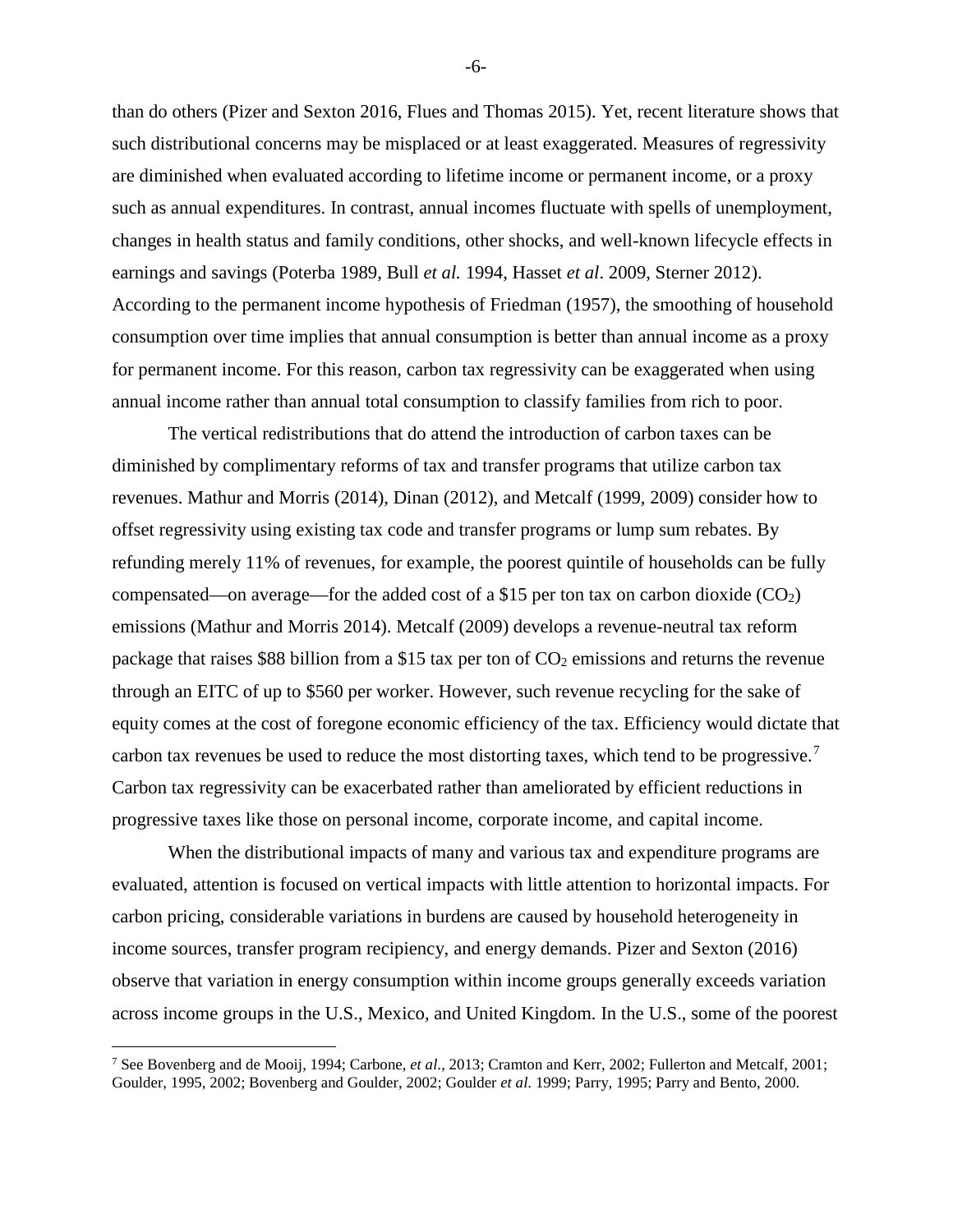households devote nearly 20% of total spending to electricity, while other poor households incur no direct electricity expenses at all (i.e., when electricity is included in rent). Overall, variation is induced by differences in household size, home ownership status, climate, electricity generating infrastructure, home size and vintage, vehicle miles travelled, and energy efficiency of durable goods, among other characteristics. This household heterogeneity introduces carbon tax burden differences that cannot be fully overcome without direct efficiency implications.

While differences in energy use lead to disparity in carbon tax burdens among otherwise similar households, Williams *et al*. (2015) found in a general equilibrium setting that variation in carbon tax burdens depends on how carbon tax revenues are rebated. This heterogeneity from income sources such as transfers is potentially easier to remedy, because of income reporting requirements and opportunities to target refunds according to income sources. Nevertheless, this targeting can be complicated by variation within an income group's benefit eligibility, take-up rates, and actual receipts. Only 32% of families in our lowest decile receive the EITC benefits.<sup>[8](#page-8-0)</sup> Alternatively, carbon tax burdens might be offset by use of programs like Medicare, SNAP, and the Special Supplemental Nutrition Program for Women, Infants and Children (WIC). However, recipients of these programs are a minority of families in all income groups. Only 19% of the poorest U.S. families receive SNAP benefits, while 16% receive social security income.<sup>[9](#page-8-1)</sup>

High rates of payroll tax liability and of social security recipiency among most income groups suggest that a combination of payroll tax reductions and expanded social security benefits could offset carbon tax burdens for nearly all but the poorest families. But horizontal redistributions among the poorest families may prove particularly difficult to remedy. Among the poorest families, 27% neither incur payroll tax liabilities nor receive social security benefits. Thus, the design of a carbon tax that avoids horizontal redistributions—particularly among the lowest-income families—is not straightforward.

While policy interest in vertical equity follows directly from the concept of diminishing

 $\overline{a}$ 

-7-

<span id="page-8-0"></span><sup>8</sup> On EITC participation, see Eissa and Hoynes (2011). Benefit recipiency rates here are based on our U.S. Treasury data. Only 19% of families in the lowest decile receive SNAP benefits, while 16% receive Supplemental Security Income. Incomplete take-up rates observed across transfer programs are attributed to welfare stigma, transaction costs, and imperfect information (Currie 2006). Others estimate that \$6.7 million each year goes unclaimed by those eligible (Barghava and Dayanand 2015). Estimates of Unemployment Insurance take-up range from 53% to 71% (Anderson and Meyer 1997).

<span id="page-8-1"></span><sup>&</sup>lt;sup>9</sup> SNAP and social security benefits are included in the Treasury's cash income measure. Recipients will therefore be ranked higher than otherwise similar non-recipients. In Treasury's model, 46% of families in the second-lowest income decile receive either SNAP or social security benefits, compared to 33% in the lowest income decile.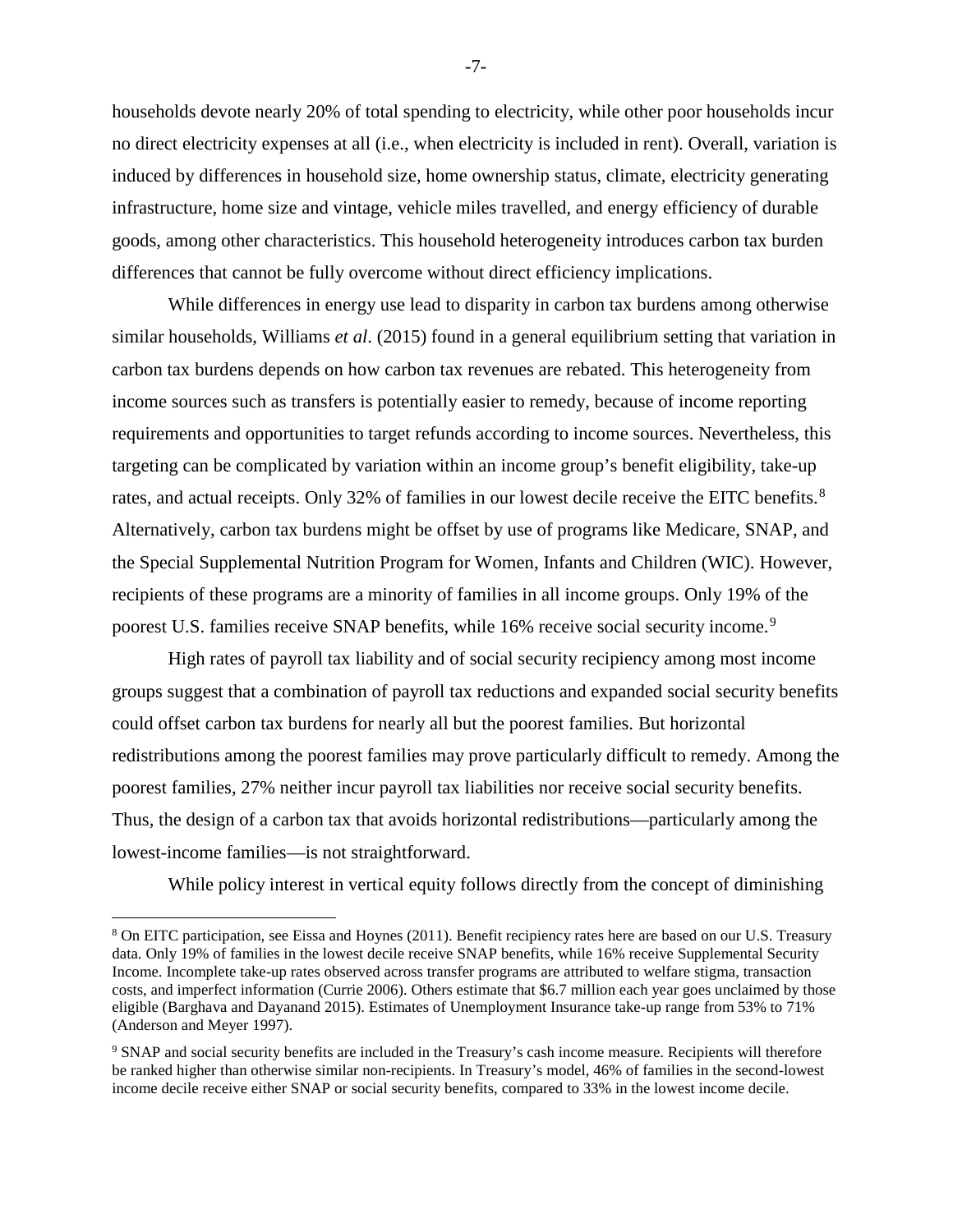marginal utility of income within the utilitarian social welfare framework (e.g., Bentham, 1802), the theoretic foundation for horizontal equity is less straightforward and is subject to debate among economists. Sidgwick (1874) argued that horizontal equity can be the ultimate principle of distributive justice. And as Simons (1950) noted, "it is generally agreed that taxes should bear similarly upon all people in similar circumstances," which we might understand to mean people of similar means. The notion that equals should be treated equally by policy has intuitive appeal and popularity among economists (Atkinson and Stiglitz 1980, Stiglitz 1982).

Yet Stiglitz (1982) showed that horizontal equity does not derive from the social welfare or utilitarian criterion; it may even contravene conventional welfare maximization and countermand the Pareto principle. This critique is shared by Kaplow (2000). Pursuit of horizontal equity may require reduction of some individual welfares to achieve common outcomes, and it may give preference for common outcomes over those in which individual welfare levels are higher but heterogeneous. Kaplow (1989, 1992, 1995, 2000) argues that preference for the original or *ex ante* outcomes over post-tax outcomes is morally arbitrary. He also contends that horizontal equity is trivially satisfied whenever vertical equity is satisfied "because whatever reasons motivate a particular treatment of one individual will require the same treatment of another individual who is equal in all relevant respects" (Kaplow 1989, p. 143).

By Kaplow's definition of equals "in all relevant respects," a carbon tax would preserve horizontal equity by treating equally all households with identical incomes, income sources, and consumption. Nevertheless, it would impose heterogeneous burdens on households of similar means. It is these disparities that impelled Musgrave (1959) to contend that the normative underpinnings of horizontal equity and vertical equity are one and the same.

The primacy of horizontal equity as a normative rule, Musgrave (1990) asserted, is derived from distributive justice theories ranging from Lockean "entitlement" to Rawlsian "fairness." Indeed, the "benefit principle" of taxation would equate taxes among households of comparable incomes and common tastes, because of their common valuations of the marginal unit of a public good. Likewise, under an "ability to pay" principle, common taxation of individuals with equal incomes would also prevail. And horizontal equity also holds under the neo-utilitarian and Rawlsian approaches to distribution decisions where each person decides principles of justice "from behind the veil of ignorance," without knowing his or her own endowments. In some ways, the basis for vertical equity is *less* firmly rooted across distributive justice theories (Musgrave 1990), and far more contentious (Auerbach and Hassett 2002).

-8-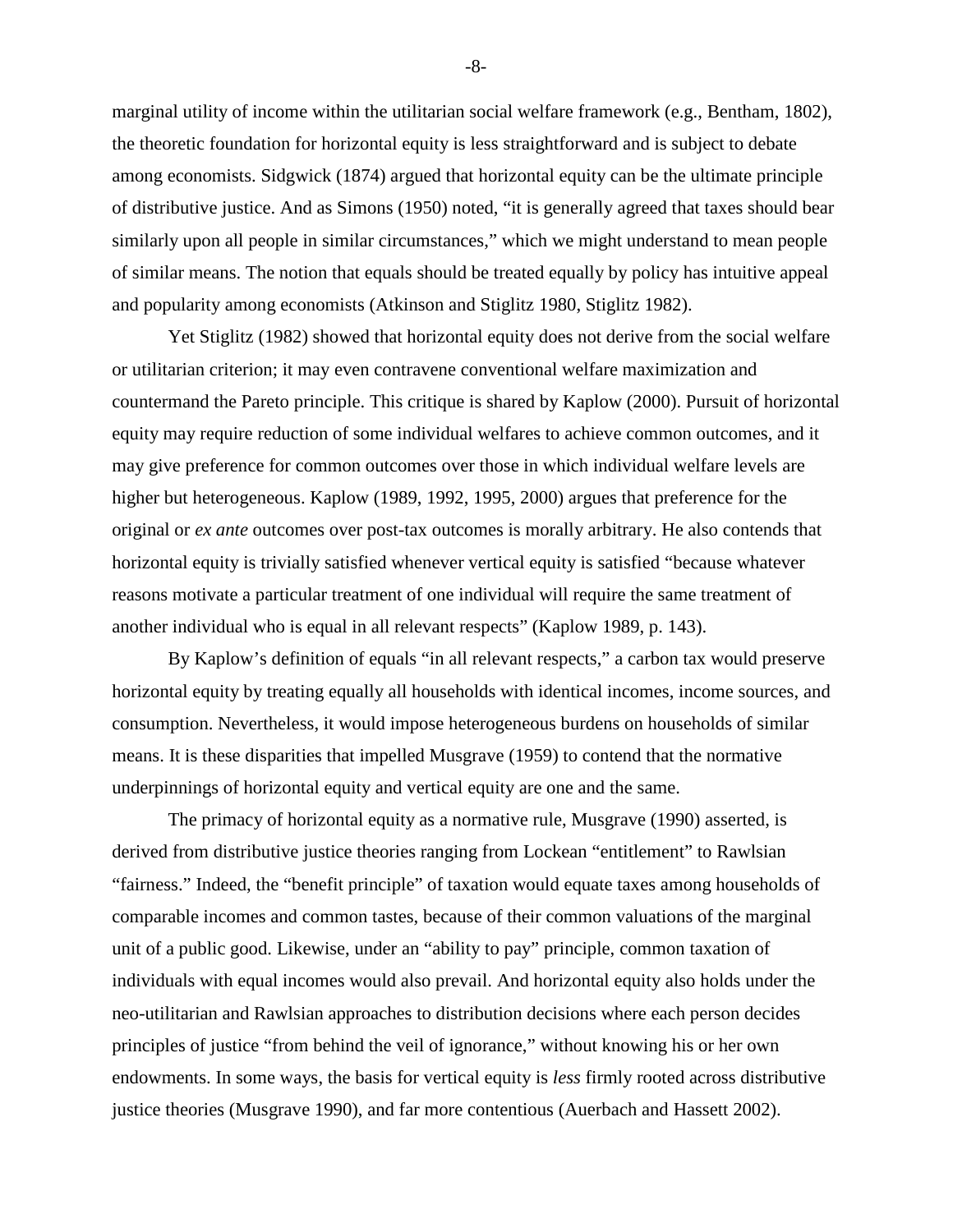Stiglitz (1982) reconciled horizontal equity with welfare maximization by broadening the definition of social welfare. Auerbach and Hassett (2002) also give it independent normative content using a theory that society cares more about differential treatment among proximal individuals in the income distribution than it cares about inequality across the entire distribution. With different welfare weights applied to deviations in "local" income versus deviations in "global" income, horizontal equity becomes a distinct component of inequality aversion.

Here, we distinguish two concepts of horizontal equity. Most of the debate above is about the concern that *levels* of tax burdens may differ for families with the same income. A different possible concern is that *changes* in tax burdens might be viewed as arbitrary—and therefore unfair— windfall gains and losses to families with the same income. We do not try to resolve these philosophical questions. Instead, we aim only to show what *are* the vertical and horizontal redistributions caused by alternative carbon tax and rebate reform packages.

#### **2. Treasury's Distribution Model**

 $\overline{a}$ 

The Office of Tax Analysis of the U.S. Department of the Treasury has constructed a dataset and model that we refer to as Treasury's Distribution Model (TDM). We use it to estimate impacts of a U.S. carbon tax and of alternative rebate mechanisms. In this section, we describe the model in four main steps (summarized here, and described further below).<sup>[10](#page-10-0)</sup> First, the TDM uses 300,000 individual income tax returns and 22,000 information returns for a total of 322,000 families (weighted to represent a population of 172 million families). Each family's annual consumption spending is calculated as cash income minus income taxes, payroll taxes, and an estimate of savings. Second, each tax family is matched to a similar family in the CEX data, and that CEX family's expenditure shares for 33 consumption categories are applied to the total expenditures of the tax family to calculate expenditures on each category of goods. Third, the direct and indirect impacts of a carbon tax on each of 389 commodity prices is estimated using a partial equilibrium, input-output model. And finally, these price changes are used to compute postcarbon-tax expenditures. [11](#page-10-1) Expenditures change only because of a commodity price changes,

-9-

<span id="page-10-0"></span><sup>&</sup>lt;sup>10</sup> See Cronin (forthcoming) for a complete description of Treasury's Distribution Model.

<span id="page-10-1"></span><sup>&</sup>lt;sup>11</sup> Distributional effects could be measured by money-metric utility, or the trapezoid loss in consume surplus. Because our aim is to explore distributional consequences of a carbon tax rather than efficiency implications or deadweight loss, we focus on first-order effects rather than second-order effects of behavioral responses that may include households and firms substituting away from energy-intensive consumption and input-use. Accounting for such substitutions would be analytically costly, as it would require many more elasticity assumptions. Nonetheless, such behavioral responses can bear on the regressivity of carbon taxes, as in West and Williams (2004).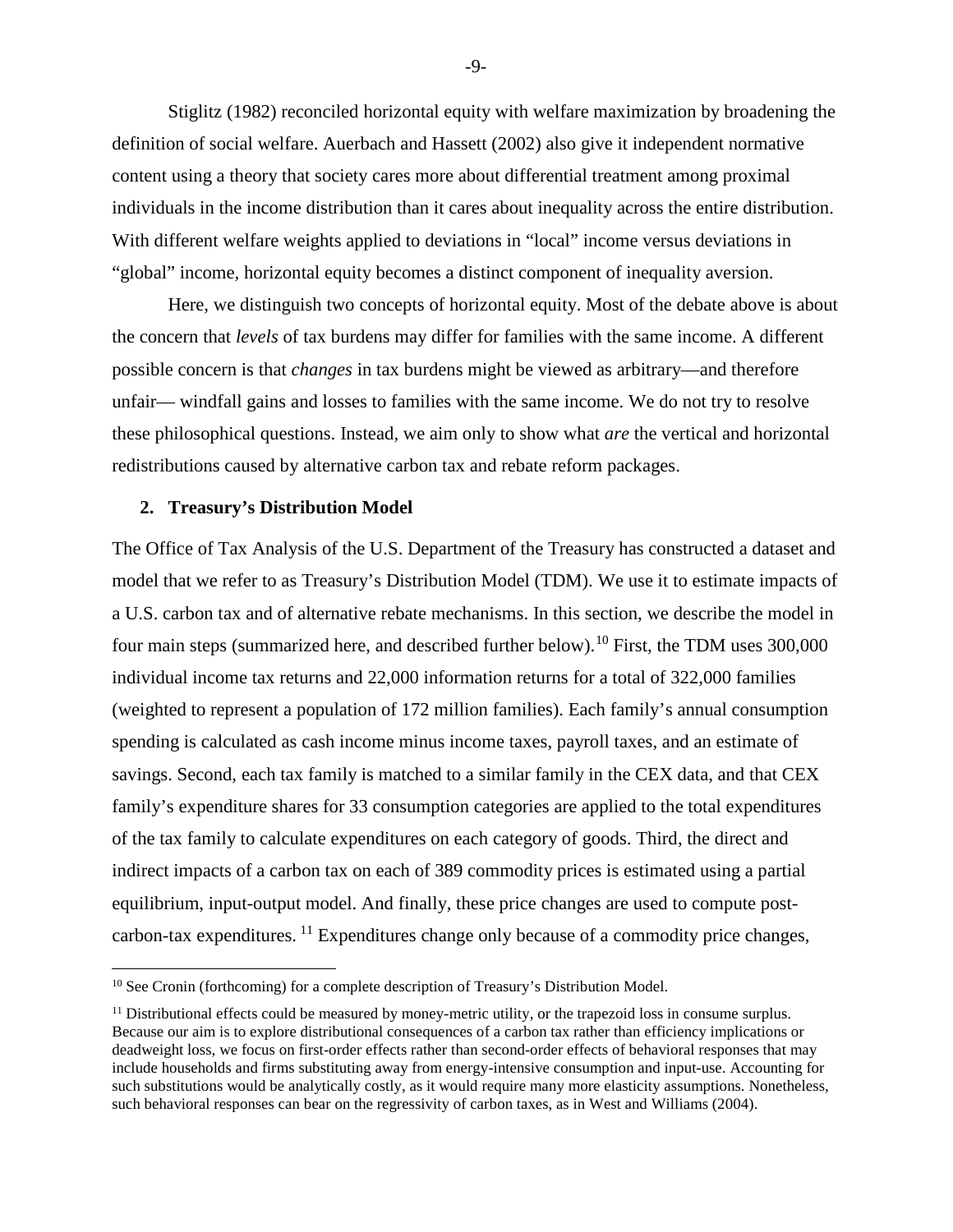while quantities are assumed to be unchanged. $12$ 

 $\overline{a}$ 

 Our use of individual tax returns mitigates measurement error in family consumption, and it affords reliable determinations of tax liability, both of which are important for our tax reform simulations. Still, the data are imperfect, and various categories of income and consumption must be imputed as is explained in this section. The accuracy of these imputations, however, is likely superior to other approaches because of the richness of Treasury data.

Each family's total consumption in 2017 is calculated for a stratified random sample of 300,000 individual non-dependent income tax returns drawn from among 143 million returns filed for  $2010$ .<sup>13</sup> These returns are supplemented with tax records for  $22,000$  similarly sampled non-deceased non-filers using "information returns". These information returns include Forms W-2 filed by employers and various Forms 1099, including those filed by the Social Security Administration to report benefits. Tax families are generated from these individual information returns based on filing status in previous years, age, targets for the non-filing population from the Social Security Administration, and targets for non-filing family structure based on Census. Together, these income tax and information returns are used to generate tax records for a population of 334 million people, or 172 million families, 28 million of whom do not file an individual income tax return.<sup>[14](#page-11-2)</sup> The base file is for 2010 but is extrapolated to 2017 conditional on expected population size, national income, inflation, employment, and interest rates.

By employing individual tax returns and information returns for non-filers, this approach benefits from reliable reporting of most income. However, because some income is untaxed and some is unreported, a full measure of family welfare requires imputation of some income

 $-10-$ 

<span id="page-11-0"></span> $12$  Note two points here. First, each of the 389 commodity categories for which the price rises due to the carbon tax must be mapped into the 33 consumption categories for each family. Second, the assumption that quantities are fixed might not matter much for overall regressivity if actual demand elasticities are similar across deciles. If demand is more price-inelastic for poor families than for rich ones, however, then burdens can be more regressive than measured here (West and Williams, 2004).

<span id="page-11-1"></span><sup>&</sup>lt;sup>13</sup> Our unit of analysis is the tax family. Each tax family includes the taxpayer, his or her spouse (if married), and any dependents living in the household or away at college. Tax families outnumber households, because some households include more than one tax family. An analysis based on households will rank two-family households higher in the income distribution than each single-family household, all else equal.

<span id="page-11-2"></span> $<sup>14</sup>$  The tax sample has two components: first is a random sample of social security number (SSN), and second is an</sup> oversample of high-income returns and returns with certain low-probability characteristics such as negative income or a high number of capital gains transactions. Oversampled strata receive lower weights. The highest-income returns have a weight of one (all are included in the sample). Treasury uses the same sample design to choose nonfilers from information returns filed on individuals who do not file an income tax return. If an individual with one of the random SSN ending-digits receives a W2 or a 1099 but does not file an income tax return because they are below the filing threshold, then they are included in the sample. Weights are adjusted in the extrapolation to hit population and family structure targets from Social Security Administration data and Census data.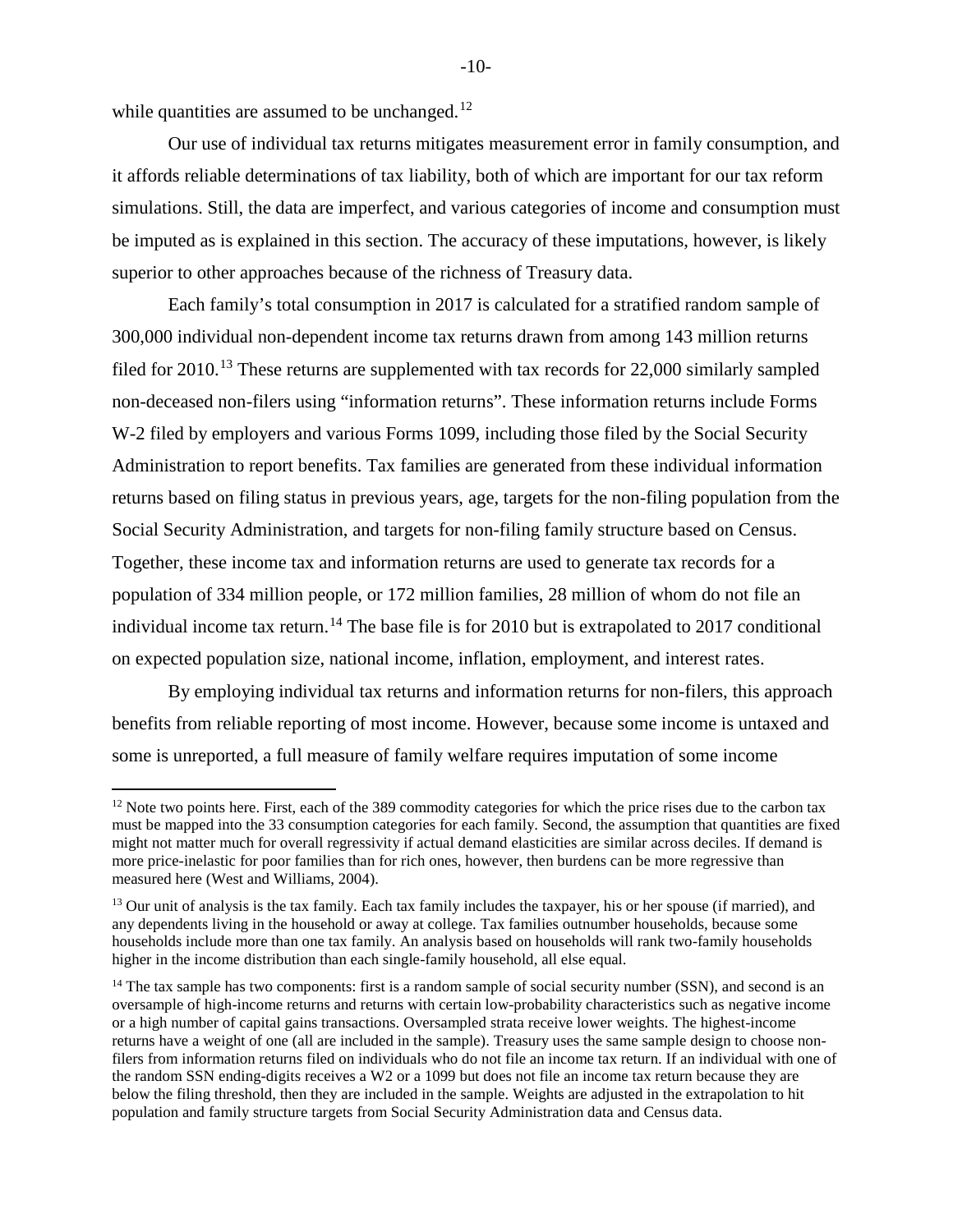sources.<sup>15</sup> Imputed "cash income" includes such employer-provided fringe benefits as military service allowances, transportation and education benefits, as well as employer contributions to health and life insurance policies.<sup>16</sup> Medical Expenditure Survey data and administrative records of the Department of Health and Human Services are used to impute Medicare, Medicaid and workers' compensation health benefits. The Current Population Survey (CPS) is used to impute transfer benefits, including those from SNAP, WIC, TANF, and Low Income Home Energy Assistance Program (LIHEAP).<sup>17</sup> Savings and dis-savings are imputed from the Survey of Consumer Finances (SCF). [18](#page-12-3) 

For each of these simulated tax families, consumption is computed as cash income less tax payments and savings (or dissaving), where cash income includes wages and salaries, net income from a business or farm, taxable and tax-exempt interest, dividends, rental income, realized capital gains, cash or near-cash transfers from government, distributed retirement benefits, and employer fringe benefits. It is assumed that family consumption is equal to at least half of the federal poverty level corresponding to their family size. Families whose estimated consumption falls short of this threshold are assumed to finance this minimum consumption from unmeasured transfers or debt financing. This assumption has the effect of increasing the average consumption of the poorest 10% of families by almost 50%.

 $\overline{a}$ 

<span id="page-12-0"></span><sup>&</sup>lt;sup>15</sup> The assignment of the non-tax-based income items is subject to greater measurement error than the tax-based items but, to the extent possible, Treasury uses the tax data to make informed imputations. For example, military allowances are only allocated to taxpayers that are in the military. And, qualifying for welfare assistance in the imputations depends on having taxable income and demographic characteristics on a tax return that are consistent with each welfare program's requirements. See Cronin (forthcoming) for a complete description of the income imputations in the TDM.

<span id="page-12-1"></span><sup>&</sup>lt;sup>16</sup> Some readers might like to see a measure of family economic income that includes accrued but unrealized income, evaded income unreported on the tax returns, and imputed net rent of owner-occupied housing. In earlier models, Treasury used a broader Haig-Simons type economic income measure called Family Economic Income (FEI) (Cronin, 1999). Accrued and unreported income, however, are difficult to attribute accurately across families, and the FEI concept was more difficult for the general users of distribution tables to understand. As a result, Treasury began using cash income to rank families. Family economic income may be larger, but the rankings of families by cash income are similar to rankings by some estimates of economic income.

<span id="page-12-2"></span><sup>&</sup>lt;sup>17</sup> For each transfer program, the TDM uses CPS data and a logistic regression to estimate the probability that a family in the tax data would receive a particular transfer (e.g., SNAP). Regressors in the logistic equation include age of the primary taxpayer, filing status, number of children under 18, AGI, and interest income. Tax families are then sorted into cells based on filing status, annual AGI, and the presence of children. Within each cell, families are ranked by their probability of program participation, and the families with the highest likelihood of participation are selected as participants (where the total number of participants within a cell is targeted to the CPS in the initial imputation). Transfer levels are then randomly matched between the CPS cells and the tax data cells. All imputations are done at 2010 levels and then extrapolated to 2017 for the distribution model. Participation and levels are adjusted to match expected participation and budget outlays for each program.

<span id="page-12-3"></span><sup>&</sup>lt;sup>18</sup> Forty savings rates are imputed that vary by marital status, age, and income.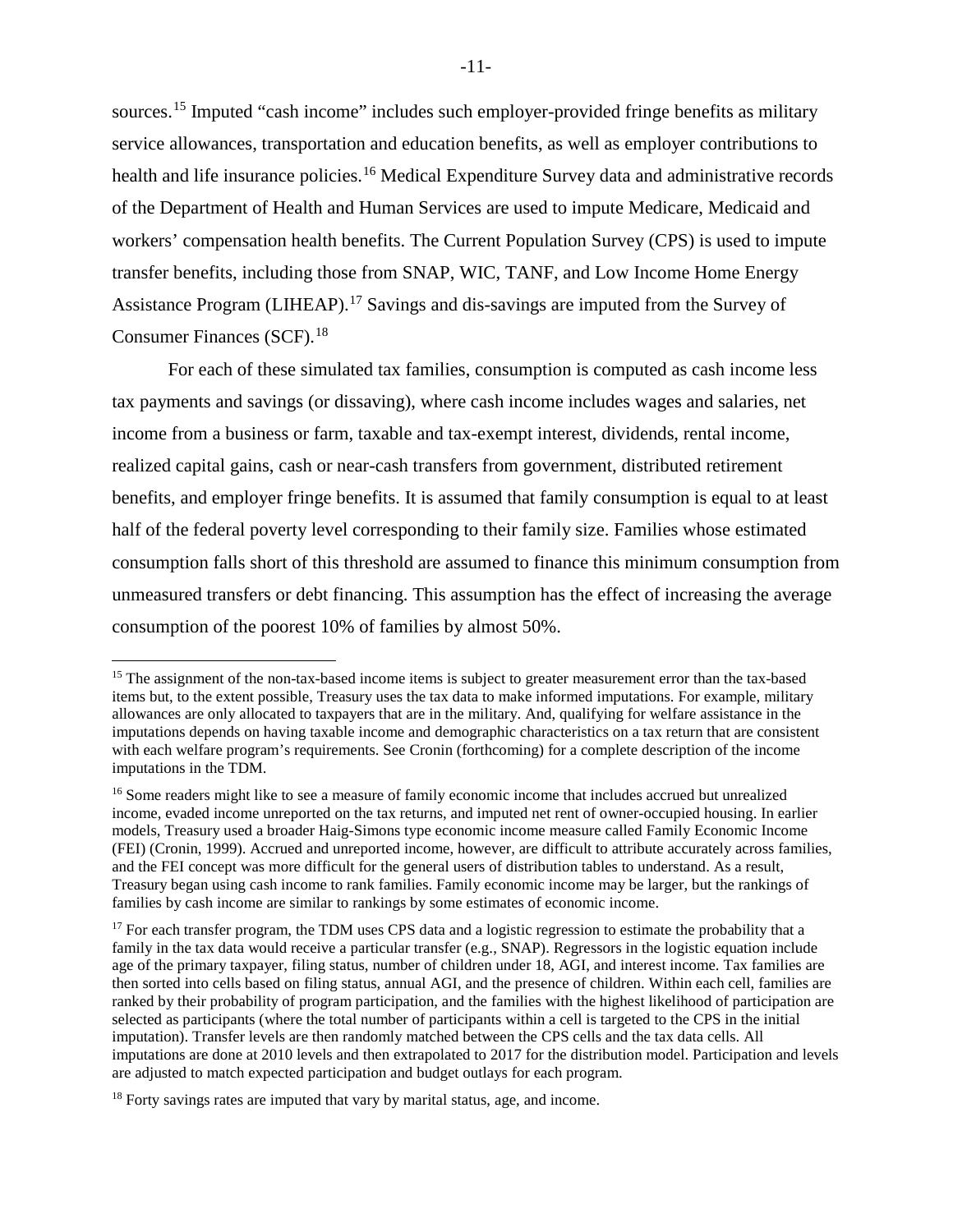In order to estimate carbon tax burdens across families, each family is matched to a record of the CEX that reports expenditures across 33 categories of goods, the prices of which change with the introduction of a carbon tax. The match is based on cells in the CEX defined by marital status, five age categories, five categories of family size, and 18 expenditure ranks (from lowest 5% to top 10%). These distinctions yield 900 combinations or cells to which CEX records belong – and to which tax families are assigned. Only CEX records from 2010-2012 that include four quarters of expenditures are employed, yielding 4,943 records that match to 704 of the CEX cells; no CEX records match any of the remaining [19](#page-13-0)6 cells.<sup>19</sup> The median CEX cell includes four CEX records, though some contain as many as 99 CEX records. Each tax family is randomly assigned to a CEX expenditure record from its corresponding CEX cell. For tax families whose characteristics match to an empty CEX cell, expenditure records are selected from among those of the next lowest expenditure rank. This nearest neighbor match is employed in fewer than 1% of records. The tax family's total expenditures are then allocated among the 33 categories by assuming that the tax family has the same expenditure shares as the family in the matched CEX record. To these imputed expenditures are added consumption from employer fringe benefits that cover costs not reported in the CEX, including transportation and education benefits, as well as employer-paid child care and insurance benefits. Addition of this fringe consumption most substantially increases consumption in the health category, which rises from 8% of total out-of-pocket expenditures to 17% of total consumption.

Treasury's model is based on tax data, and most income items have third-party verification. This verification reduces income measurement error that may arise from selfreporting bias in survey data. It is also not subject to measurement errors from top coding, or small sample size like some publicly available data.

The carbon tax burden for each family is readily calculated, given its consumption amount and the calculated price changes for each of the 33 consumption goods. To obtain the partial equilibrium price changes induced by a \$25 per ton carbon tax, Treasury employs an input-output model to compute the price change for each consumption good according to the price changes in the intermediate inputs for each consumption category.<sup>20</sup> The carbon tax

 $\overline{a}$ 

-12-

<span id="page-13-0"></span><sup>&</sup>lt;sup>19</sup> Budget shares may be different today than they were during 2010-2012, the period over which we measure family budget shares. For example, budget shares may change because of changes in relative prices. The current version of the model that we employ does not incorporate more recent budget share data.

<span id="page-13-1"></span><sup>20</sup> See, e.g., Fullerton (1996), Metcalf (1999, 2009), Hassett *et al*. (2009), and Mathur and Morris (2014).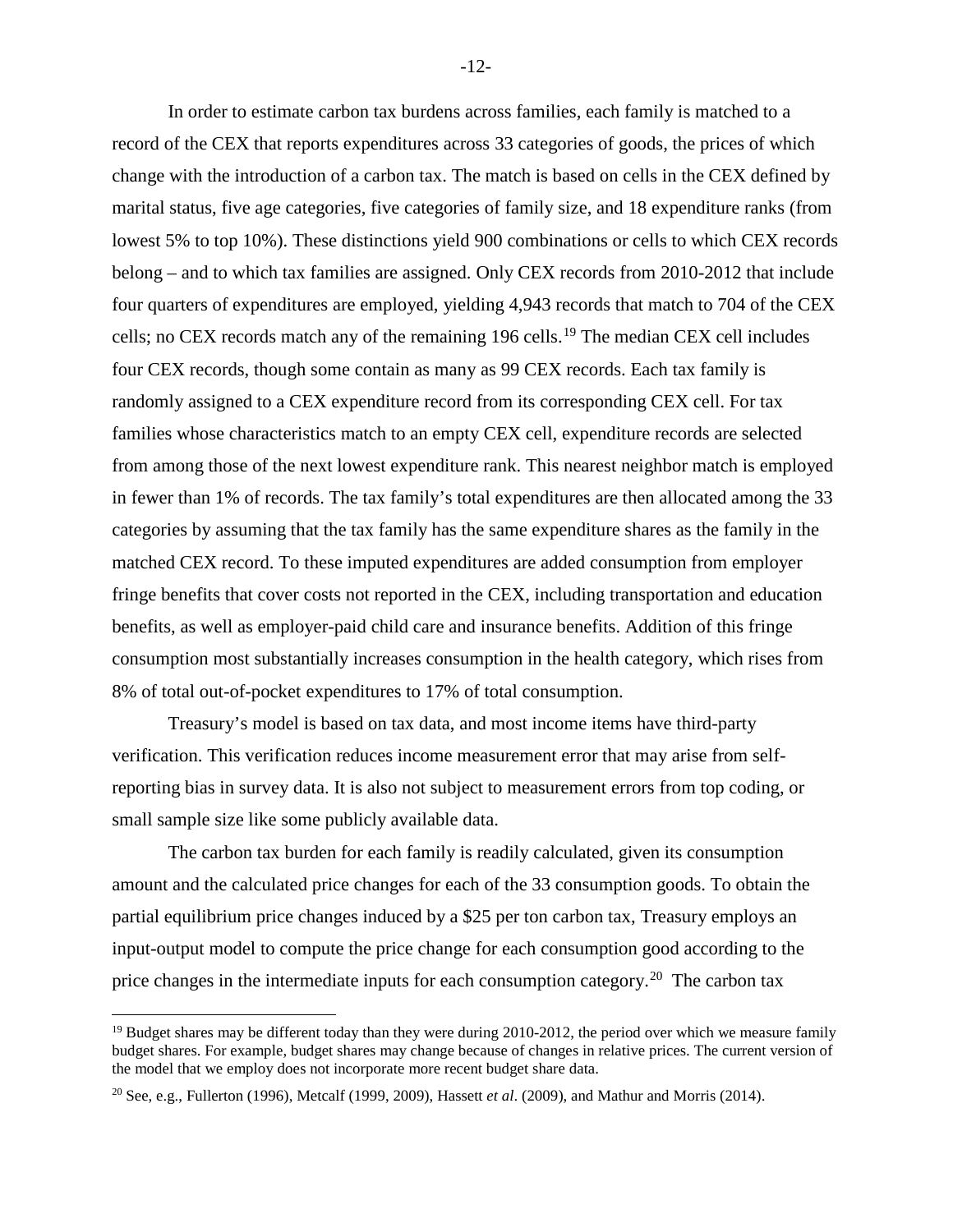directly impacts the price of fuels, according to their carbon intensities. Using estimates of carbon intensity from the U.S. Energy Information Administration and the Environmental Protection Agency, we calculate that a \$25 tax per metric ton of carbon would increase the price of coal by 133%. Petroleum prices rise by 27%, and natural gas prices by 44% (see Table 1). These price increases are greater than the price increases estimated in Metcalf (2007) and used by Hassett *et al*. (2009) for a \$15 tax per metric ton of carbon. Metcalf (2007) estimates that a \$15 tax per metric ton of carbon would increase the price of coal by 91%, the price of petroleum by 13% and the price of natural gas by 6% relative to average prices in 2005. The much higher 44% price increase for natural gas in our analysis is the result of both a higher carbon tax rate and a much lower price for natural gas in our more recent year (expected to continue into  $2017$ ).<sup>21</sup>

Because these fuels are intermediate inputs in the production of most other consumption goods, these estimated fuel price increases induce price increases in other products according to their fuel intensities. To determine these indirect price changes, the Treasury model employs the U.S. Bureau of Economic Analysis's 2007 benchmark input-output tables. These tables, the most recent available, show how much of each commodity is produced by each of 389 industries and how much of each commodity is consumed in production by each industry. The fuel price increases are applied at the extraction level for oil and gas and at the mining level for coal. When the price increases are initially applied, firms in the 389 industries pass all of their costs along to the purchaser.<sup>22</sup> This assumption results in commodity price increases across the 389 industries, which leads to another round of price hikes.<sup>[23](#page-14-2)</sup> Treasury iterates on this process (using the 389 industry input-output tables) until the price changes being observed are sufficiently small. At this point, to obtain the final purchaser price of the commodity, they apply margins for

 $\overline{a}$ 

<span id="page-14-2"></span><sup>23</sup> In fact, Treasury splits oil and gas in the Benchmark I-O table, so they are actually using 390 industries.

-13-

<span id="page-14-0"></span><sup>&</sup>lt;sup>21</sup> The Henry Hub natural gas spot price was \$13.05 per million Btu in December 2005 but is projected to be only \$2.95 in 2017.

<span id="page-14-1"></span> $22$  The pass-forward assumption is standard in the literature, though some research has demonstrated that perceived regressivity varies according to whether policy costs are passed forward to consumers or passed backward to factors of production (e.g., Hassett*, et al.* 2009, or Parry *et al*. 2015). Also, note that much of the power sector is still subject to price regulation, and the marginal fuels determining prices can be different from the baseload fuels. In the short run, depending on its phase-in, a new carbon tax may displace some workers, such as coal miners, and it may be capitalized into certain stock prices or land prices. Thus, during the transition, the carbon tax is not all passed forward to consumers but instead borne by particular human or physical capital owners. While substantial short run burdens are imposed on some families, our calculations here can only consider the long run steady state.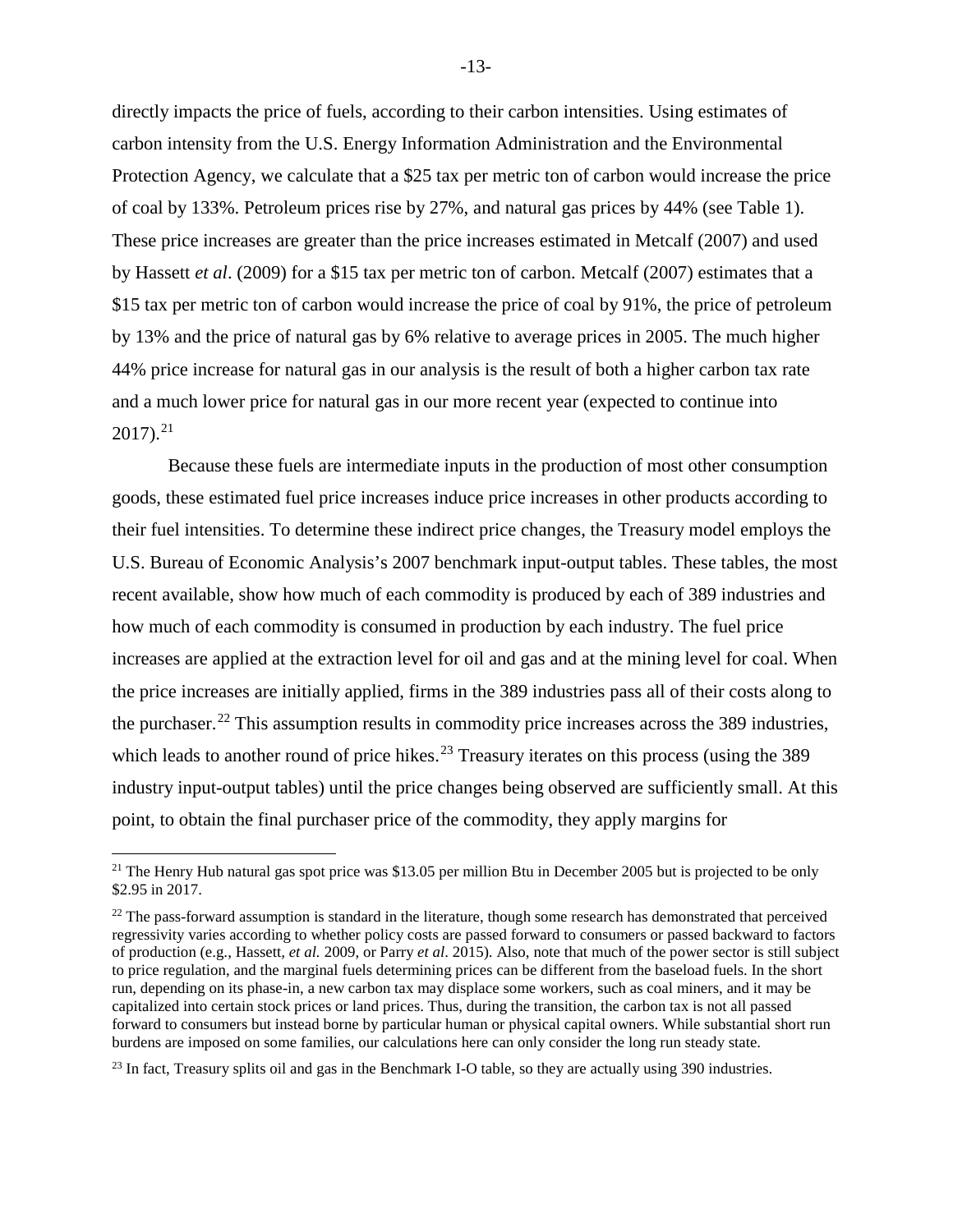transportation, retail, and wholesale trade.<sup>[24](#page-15-0)</sup> The price changes for the 389 commodities are then mapped to changes in the 33 consumption goods defined in the CEX and imputed to the TDM.<sup>[25](#page-15-1)</sup> Our calculated price changes from the carbon tax are reported in the last column of Table 2 (while earlier columns show the corresponding price changes calculated in previous studies). Most indirect price increases are less than 1%. The greatest indirect price changes for non-energy outputs are for mass transit (4.6%) and air transportation (5.5%). The table uses bold for the four carbon-intensive consumer goods with the largest percentage price increases: electricity (9.0%), natural gas (14.8%), home heating oil (14.5%), and gasoline (14.8%).

#### **3. Measures of Income and Summary Statistics**

 $\overline{a}$ 

In order to measure distributional effects across income groups, we need to choose a measure of "income" to rank families and divide them into deciles. The most common measure employed in many studies over past decades is a measure of annual income (preferably a more inclusive measure than taxable income). Yet annual income is not a good measure of who is doing well or poorly. Each group is an aggregation of very dissimilar individuals, many of whom are only temporarily in that annual income decile. Generally, annual income is affected by stage of the lifecycle, changes to unemployment, health, and family conditions. If those with positive income shocks save more of annual income than those with negative income shocks, then classification by annual income exaggerates the regressivity of energy taxes that raise commodity prices (Poterba, 1989; Bull, *et al*., 1994, Sterner, 2012).

In contrast, under the Permanent Income Hypothesis (Friedman, 1957), annual consumption is less sensitive to shocks and exhibits less severe life-cycle patterns.<sup>[26](#page-15-2)</sup> Therefore a more meaningful measure of well-being might be a measure such as permanent income or

<span id="page-15-0"></span><sup>&</sup>lt;sup>24</sup> These margins are provided by BEA as part of the input-output tables, and the prices for these margins also increase with the imposition of the carbon tax. For example, a \$100 spent on a particular good at producer prices might translate to \$120 for a final purchaser when retail and transportation costs are added. The price increases for that good and the margins are separately estimated and, then, aggregated to obtain the final purchasing price.

<span id="page-15-1"></span><sup>&</sup>lt;sup>25</sup> The mapping from the BEA's Personal Consumption Expenditure (PCE) to the CEX is based on a concordance between the PCE and CEX categories as provided by the Bureau of Labor Statistics (BLS). The latest available BLS concordance uses the PCE 2002 benchmark, but Treasury updated its mapping to the 2007 benchmark and had to make adjustments to map consumption categories not included in the CEX (health consumption in particular).

<span id="page-15-2"></span><sup>26</sup> Bull, *et al*. (1994) observe in U.S. CEX data that consumption closely follows income, exhibiting a "marked hump-shaped pattern" over lifetimes, rather than remaining relatively flat as posited by the Permanent Income Hypothesis. Therefore, they account for energy tax incidence on lifetime consumption by adjusting current household consumption to reflect the typical lifetime consumption profiles for similar households.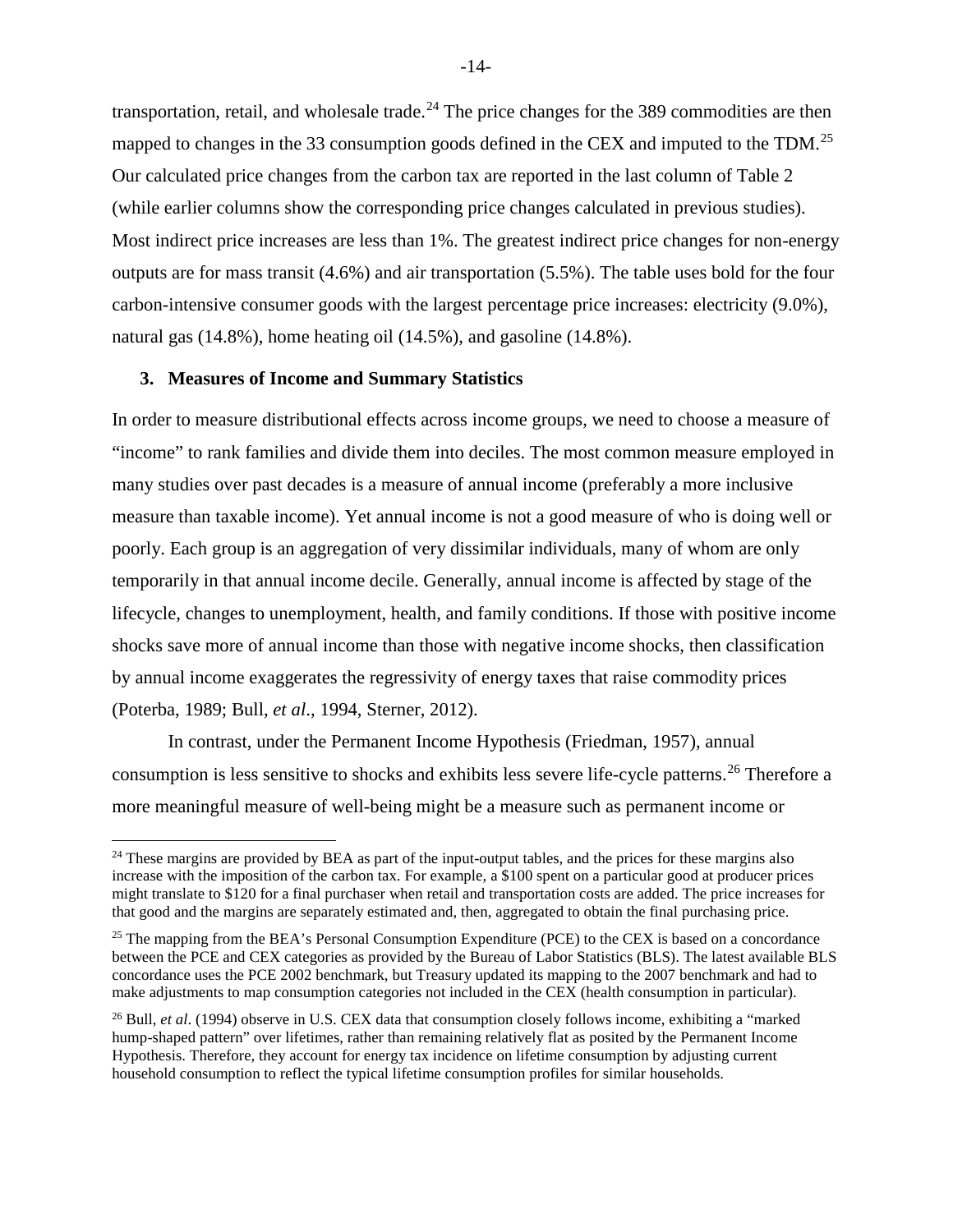lifetime income. Yet, such measures can be very difficult to estimate. $27$ 

Here, we have only one year of data for each tax family, but even these data can provide a reasonable proxy for lifetime income. Suppose that each household does consider its expected future annual incomes, that it employs a present-value budget constraint to choose current annual consumption, and that annual consumption exhibits diminishing marginal utility. Under these conditions, Poterba (1991) points out that households will choose a smooth consumption pattern that reflects permanent income. As a consequence, annual consumption is a good proxy for permanent income, or at least it is better than annual income as a proxy for permanent income.<sup>28</sup>

Therefore, in our analysis of distributional impacts, we choose to stratify families according to total annual consumption rather than annual income. In fact, except in Table 5, we do not classify families by annual income at all.

For families classified into annual consumption deciles, the TDM's distribution of income and consumption at 2017 levels is reported in Table 3. In total, consumption is equal to 70% of income. The ten percent of families with the highest annual consumption accrue 44.3% of total cash income and consume 36% of all goods and services. The poorest 10% of families by that measure have only 1% of income and consume 1.8% of all goods and services. Cash incomes are more skewed toward the rich than are consumption levels, because high-income families bear greater tax burdens and save more than low-income families.

Table 4 reports mean consumption shares for each decile of total consumption and each consumption category. The greatest consumption shares for all deciles are in food, housing, and health. Consumption shares for health decline markedly across deciles, from 32% for the poorest ten percent of families to 10% for the richest families. Total food consumption shares vary less, from 14% for the poorest families to 10% for the richest families. Interestingly, mass transit constitutes less than 1% of expenditures across deciles. Expenditures on the most energyintensive goods comprise in total less than 11% of overall consumption across deciles (including the four goods in bold that had the largest price increases in Table 2, namely electricity, natural

 $\overline{a}$ 

-15-

<span id="page-16-0"></span> $27$  Fullerton and Rogers (1994) and other studies calculate tax incidence using overlapping-generations models of households classified by an estimate of lifetime income – the present value of all wage income plus inheritances. The measure can be estimated for different households using as many years as possible from the Panel Survey of Income Dynamics (PSID). Hassett, *et al.* (2009) develop a measure of lifetime income following Bull, *et al.* (1994).

<span id="page-16-1"></span><sup>&</sup>lt;sup>28</sup> Standard Treasury distributional analyses classify families by annual income as measured in the first year of the budget period (Cronin, forthcoming). Such analysis is consistent with measuring tax burdens over the short budget period when the individual income tax code itself is intended to address the cyclical nature of income. Thus, in Treasury's analyses, families who are temporarily poor are treated the same as those who are permanently poor.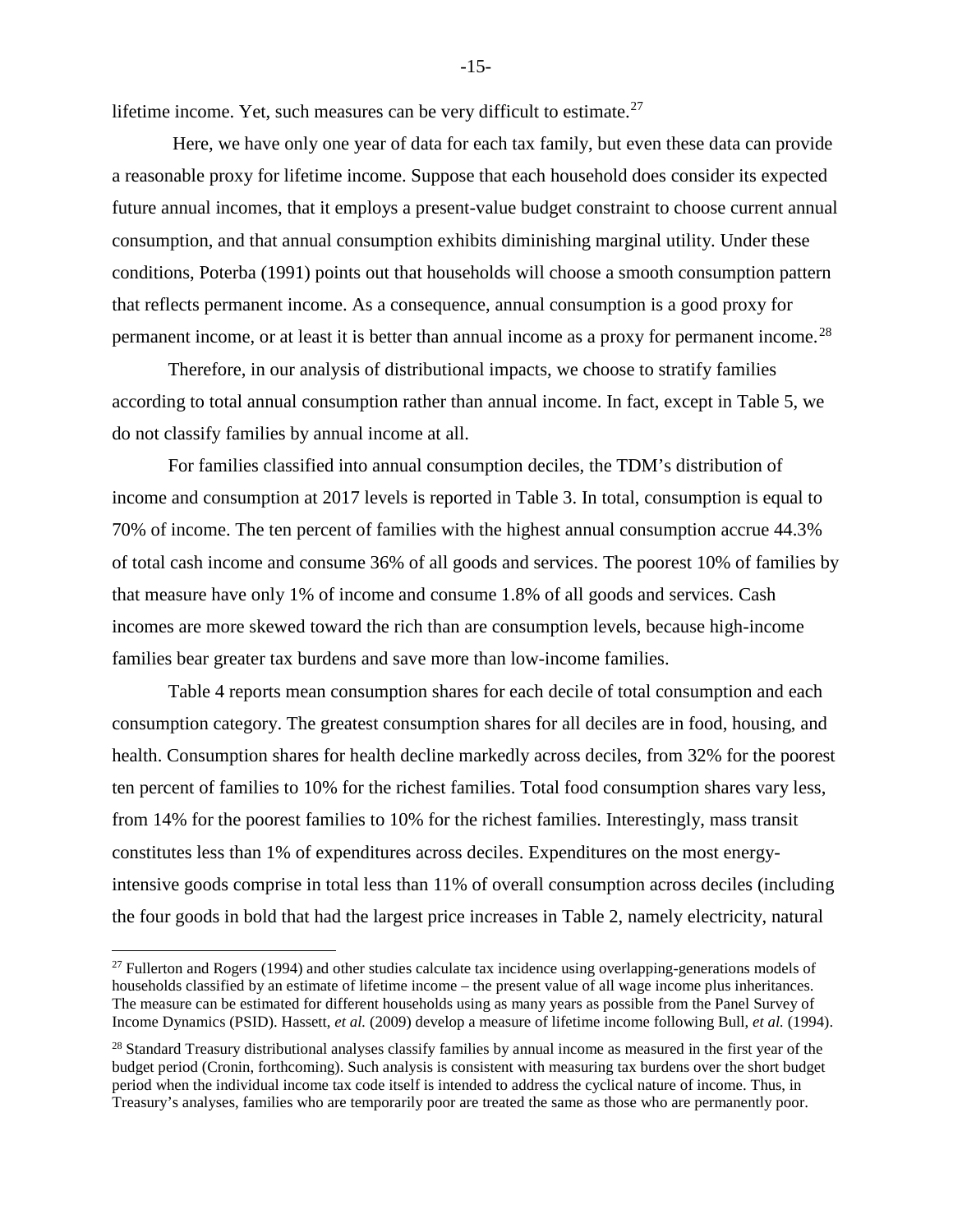gas, home heating oil, and gasoline). As observed in other studies, electricity shares diminish with income. As reported in Table 4, they do so only modestly, from 4.1% to 2.9%. The other three most energy-intensive goods have no discernable pattern or have shares that increase from the poorer to the richer deciles. For example, gasoline expenditure shares increase from the first to the eighth decile, reflecting the ability of higher income groups to afford personal vehicle travel. Overall, the expenditure share for any reasonable aggregation of energy-intensive goods is roughly flat across consumption deciles.

#### **4. Calculations for Policy Alternatives**

 $\overline{a}$ 

We proceed to simulate a carbon tax with no rebate and a carbon tax with three revenue-neutral types of rebate. All simulations include an illustrative \$100 billion carbon tax.<sup>[29](#page-17-0)</sup> and commodity prices rise relative to factor incomes to cover firms' extra costs of purchasing energy inputs and other energy-intensive intermediate inputs.<sup>[30](#page-17-1)</sup> We assume that the government uses some of the \$100 billion revenue to index government transfer programs for those price increases.<sup>[31](#page-17-2)</sup> On average, over 90% of transfer income is indexed in the U.S. The share of transfers that are indexed is lowest for the lowest-income decile and highest for the highest-income decile (Fullerton, *et al.*, 2012). In addition, all simulations index tax parameters to the rising cost of consumption. Indexing of income taxes and transfer programs require government expenditures of \$15.5 billion and \$8.1 billion, respectively.

The remaining \$76.4 billion in carbon tax revenues is an overall burden, or it is used

<span id="page-17-0"></span><sup>&</sup>lt;sup>29</sup> We scale the price changes for a \$25 per metric ton tax to a \$100 billion revenue total. This carbon tax corresponds to roughly a 1% increase in the price level, assuming no change in quantities consumed. Horowitz *et al.* (2017) estimate that a \$49 per metric ton tax in 2019 would raise net revenues of \$194 billion. Our scaling is roughly consistent with that estimate.

<span id="page-17-1"></span><sup>30</sup> Standard Treasury analysis assumes no changes in the price level, as is consistent with revenue estimating assumptions. Instead, the tax is passed back to factor incomes, and relative prices adjust. Carbon-intensive goods become relatively more expensive, and less carbon-intensive goods become relatively less expensive. On a present value basis, without bequests, the two methods are theoretically equivalent. In both cases, transfer income is largely held harmless (and we assume 100% held harmless). When the tax is passed forward, transfer income is indexed for the price level increase; when the tax is passed back onto factor incomes, transfer income is unaffected.

<span id="page-17-2"></span><sup>&</sup>lt;sup>31</sup> We abstract from monetary policy. Whether output prices rise or factor incomes fall can be equivalent, depending on what happens to real transfers and bequests. Essentially, we assume that all transfers are indexed for inflation when those energy-intensive product prices rise, so that transfer income is held harmless in real terms. Such indexing is statutorily required for SNAP, Social Security benefits, workers' compensation, and veteran benefits. Other transfers are not indexed automatically, but legislation can be reasonably assumed to keep all real transfers constant. Although transfer income is then unchanged in real terms, transfer recipients who consume relatively carbon-intensive commodities still bear a burden from relative price changes due to the carbon tax. And conversely, transfer recipients who consume relatively few carbon-intensive commodities will face lower burdens.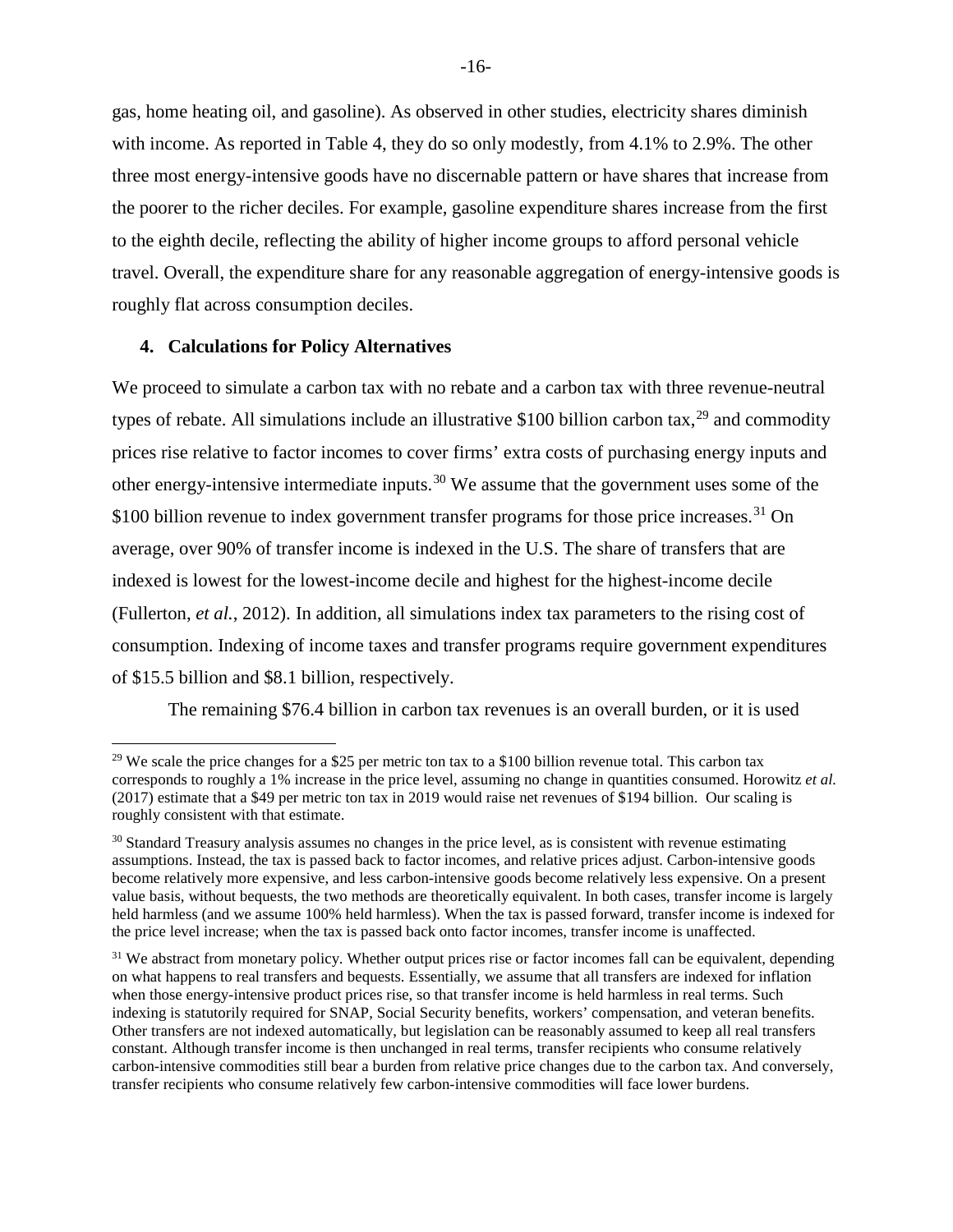according to one of the three rebate scenarios meant to represent attempts to offset the perceived or actual regressivity of the carbon tax. In effect, we ask: what if policymakers decide to offset the regressivity of the carbon tax by using the revenue to help low-income families cover the extra cost of commodities that constitute a relatively high fraction of low-income family budgets. We assume that all of this remaining \$76.4 billion of revenue is: (1) a burden of the carbon tax with no rebate; (2) used to fund a lump-sum rebate equal to \$229 per person; (3) used to fund a proportional increase in all transfer program generosity; or (4) used in equal proportions to reduce payroll taxes and to increase social security benefits.

The carbon tax alone might be expected to have a regressive incidence, but we show how this vertical redistribution depends on assumptions. To offset perceived regressivity, many discuss a refundable tax credit per person that functions as a lump-sum rebate (see footnote 5). Because the tax credit is a per capita rebate, larger families receive larger payments that may affect horizontal redistribution. The fixed magnitude of the per capita rebate also ensures that this form of revenue recycling will diminish any regressivity of the carbon tax.

A hypothetical lump-sum rebate has been analyzed in other studies of the vertical distributional effects of a carbon tax. Yet actual policy may instead use existing transfer mechanisms to target the revenue towards low-income family budgets. Therefore, the next simulation increases only existing transfers and the EITC. The \$76.4 billion in net carbon tax revenue is enough to increase by 5.9% all real payments for the EITC and most transfers.<sup>[32](#page-18-0)</sup> In fact, either of these first two simulations might represent a preferred mechanism to address the vertical redistribution of the carbon tax, and either might be shown to represent a better mechanism to address horizontal redistribution.

The last simulation uses half of net carbon tax revenues to reduce payroll taxes and half to increase Social Security benefits.<sup>[33](#page-18-1)</sup> Payroll taxes decline 3.9%, and social security benefits increase 3.7%. This simulation is intended to mitigate both regressivity and within-decile outcome heterogeneity. The payroll tax reduction compensates primarily low-wage workers for the higher costs of consumption, whereas the increase in Social Security benefits targets other low-income individuals who are not working. Though this simulation targets both workers and non-workers, it may nevertheless fail to compensate sufficiently some families such as young

 $\overline{a}$ 

-17-

<span id="page-18-0"></span><sup>&</sup>lt;sup>32</sup> Transfers include social security, supplemental security income, wage replacement from workers compensation, SNAP, WIC, LIHEAP, TANF, veteran's benefits, unemployment compensation, and general state assistance.

<span id="page-18-1"></span><sup>&</sup>lt;sup>33</sup> A proportional cut in payroll taxes paid is equivalent to a cut in the effective tax rate with no change in tax base.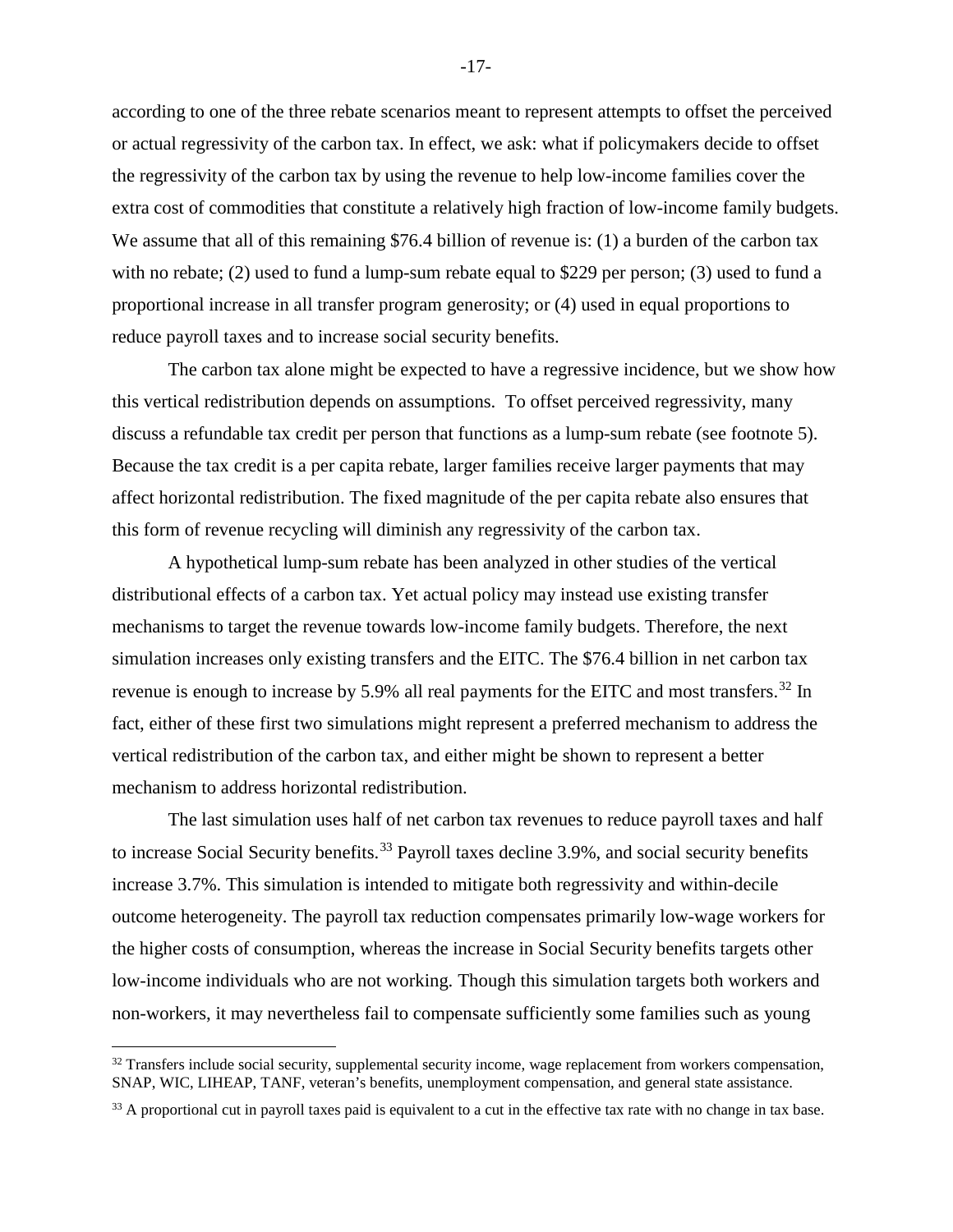unemployed families. It could also overcompensate some families, particularly those drawing high fractions of their incomes from social security. Such families benefit from the indexing of social security benefits as well as from this direct increase in benefit rates.

#### **5. Results**

 $\overline{a}$ 

Consider first the incidence of a carbon tax with no revenue-recycling mechanism, which serves as a baseline against which to compare the three alternative rebate simulations. The additional tax burden in each decile is calculated both as a percent of permanent income (as measured by annual consumption) and as a percent of pre-existing tax burden, as calculated by the TDM to include all tax burdens (individual, corporate, payroll, excise, and estate and gift tax).

Distinct from other analyses of carbon tax incidence, our calculated additional tax burden accounts for indexing of transfer payments and of the individual income tax brackets.<sup>[34](#page-19-0)</sup> This often-overlooked feature of carbon tax implementation diminishes measured regressivity. In fact, for the \$100 billion carbon tax, indexing results in \$23.6 billion of outlays. As shown here, inclusion of the offsetting effects of indexing and of the ranking by consumption both act to decrease measured regressivity of a carbon tax, even with no revenue-recycling mechanism.

Table 5 displays in the first column the incidence of a carbon tax without the indexing offsets, with families ranked by income, and with tax burden shown as a percent of income. This incidence appears very regressive: the carbon tax is 1.2% of income for the bottom income decile but only 0.52% of income for the top income decile.<sup>35</sup> When applying the indexing offsets, but still ranking by income and still measuring the added burden as a percent of income, measured regressivity diminishes (third column): the carbon tax is 0.71% of income for the bottom decile and 0.45% of income for the top decile. When the added burden is divided by consumption, however, then the carbon tax with offsets is progressive, even when families are still ranked by income (column 4): the carbon tax is 0.5% of consumption for the lowest annual income decile

<span id="page-19-0"></span><sup>&</sup>lt;sup>34</sup> Dinan (2012) and Fullerton *et al.* (2012) account for indexing of transfers but not of income tax parameters.

<span id="page-19-1"></span><sup>&</sup>lt;sup>35</sup> As is standard in Treasury distribution tables, the rankings by cash income and consumption have been adjusted by equivalence scales to account for both the number of persons in the family unit and returns to scale in sharing resources within the family unit. Each family's income or consumption is divided by the square root of the number of persons in the family in order to approximate the true level of well-being for the individuals in the family. Thus, a family of four with \$40,000 of income is ranked as having the same effective income or consumption as a family of one with \$20,000 of income. This adjustment is the same as is used by the Congressional Budget Office (see the methodology appendix in CBO (2016)). For further details on the effects of the family size adjustment, see Cronin *et. al*. (2012). This adjustment only pertains to the ranking of each family. The unit is still the family, and we have equal numbers of families in each decile. The lowest income decile may include more individuals if low-income families include more individuals than do high-income families.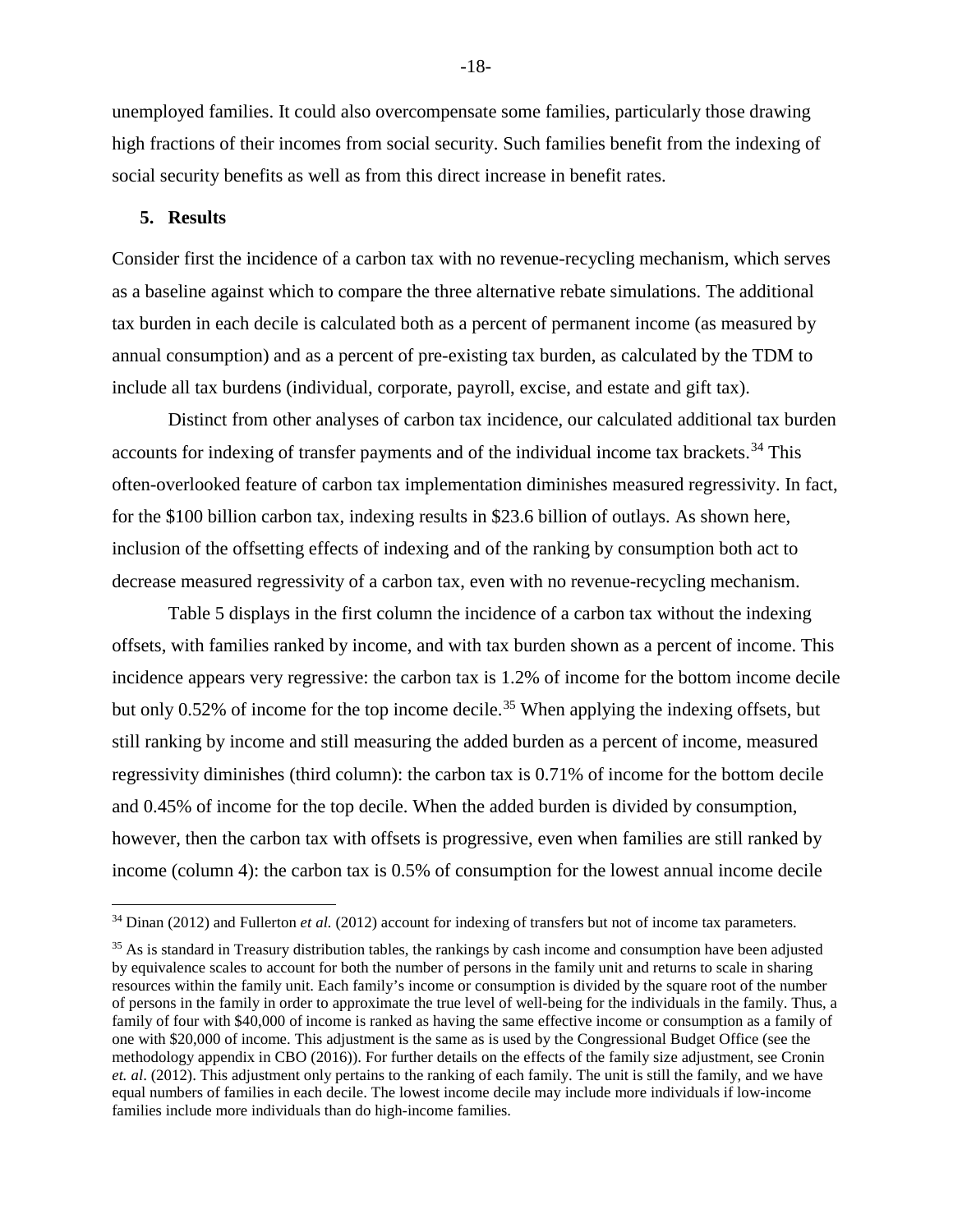and 0.81% for the top annual income decile.

 $\overline{a}$ 

In the right half of Table 5, families are ranked by consumption. When measuring burden as a percent change in consumption and accounting for indexing of transfers, the carbon tax appears progressive (column 8). The burden is 0.45% of consumption for the lowest consumption decile and 0.80% of consumption for the highest consumption decile.

As shown in Table 6, however, the percentage change in total Federal tax burden is greatest for the poorest families, and this percentage change in tax burden declines monotonically with income.<sup>[36](#page-20-0)</sup> The average family in the first consumption decile has a total tax burden that doubles with the introduction of the carbon tax. The richest families see tax burdens increase by 1.57% on average. We return to a discussion of Table 6 below.

When carbon tax revenues are refunded in a per capita lump-sum payment, as shown in Table 7, the net additional burden as a percent of consumption is even more clearly progressive. In fact, the average family in each of the first seven consumption deciles receives a net reduction in tax. Total taxes borne by the average family in the lowest consumption decile are nearly 700% lower with the carbon tax and rebate. The richest families experience a 1.13% net tax burden increase, or \$1,270 per year, equal to 0.58% of their consumption. The average reduction in tax burden for the poorest ten percent of families, \$294, is equal to 2.59% of consumption.

 However, not all poor families enjoy net tax reductions under this lump-sum rebate. The full distribution of tax changes as a percent of consumption within each consumption decile are presented in Figure 1. This figure includes a red vertical line to denote the boundary between winners and losers, and it shows a blue bar for each one percent range (such as zero up to 1% more tax, or those between 1% and 2% more tax). Seven percent of the poorest families benefit from net tax reductions equal to more than 4% of consumption, while 0.3% bear more burden. The figure shows less heterogeneity in tax changes as a percent of consumption among families in the highest decile. Eighty-five percent of them experience a tax increase of zero to 1% of consumption, while 8% incur extra burdens of 1% to 2% of consumption, and 7% get tax cuts of up to 1% of consumption. Thus, intra-class variation seems to diminish with income.

To investigate this variation further, the penultimate column of Table 7 reports the absolute size of the standard deviation of the tax change. Each family's extra burden reduces

-19-

<span id="page-20-0"></span><sup>&</sup>lt;sup>36</sup> Tables showing the current-law distribution of federal tax burdens are available on the U.S. Department of the Treasury, Office of Tax Analysis website [\(https://www.treasury.gov/resource-center/tax-policy/Pages/Tax-Analysis](https://www.treasury.gov/resource-center/tax-policy/Pages/Tax-Analysis-and-Research.aspx)[and-Research.aspx\)](https://www.treasury.gov/resource-center/tax-policy/Pages/Tax-Analysis-and-Research.aspx).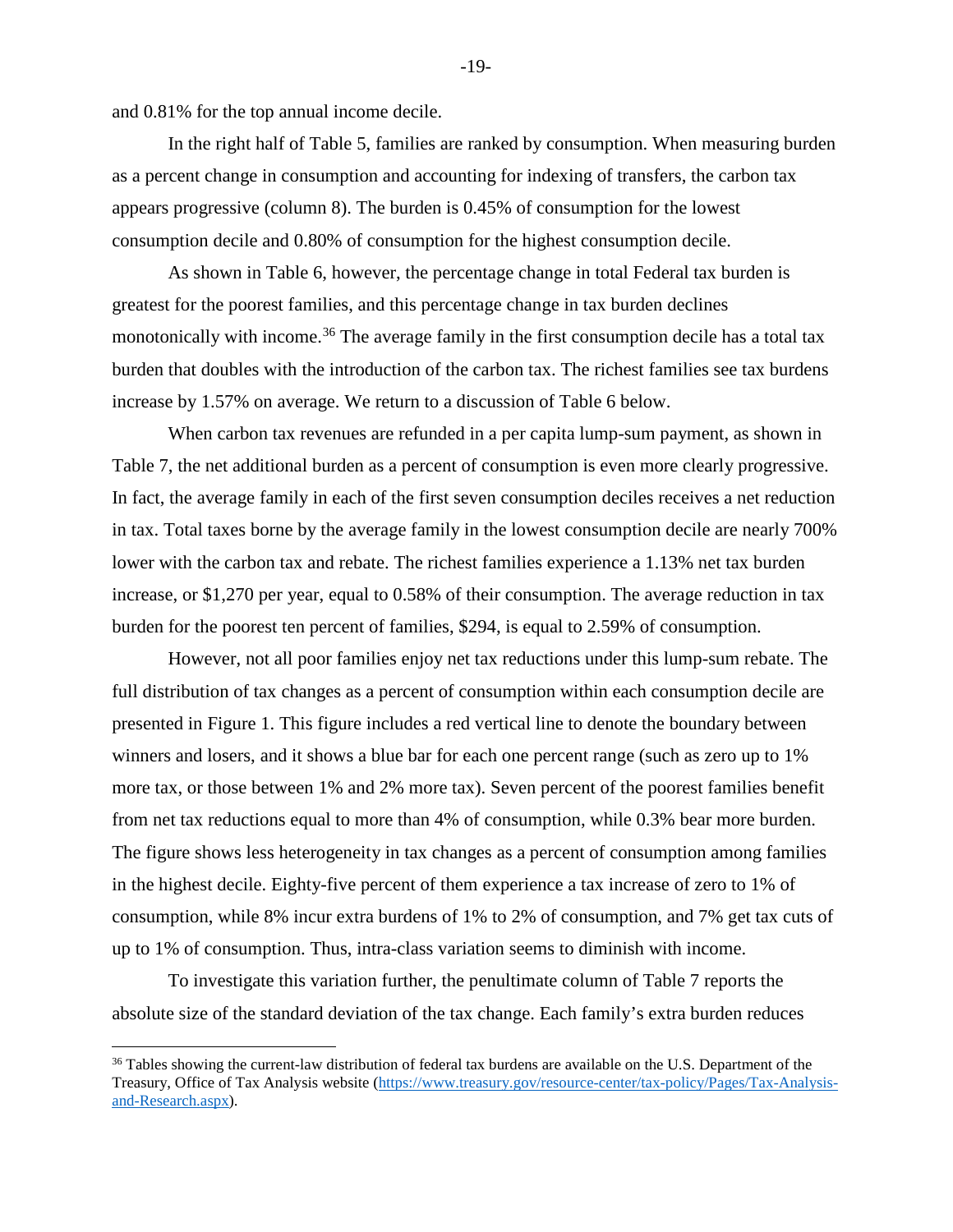consumption, so the standard deviation of the burden is the standard deviation of consumption within the decile. Then, in the last column, the coefficient of variation (CV) of consumption is this standard deviation (SD) divided by mean consumption. While the SD increases from \$203 for the lowest decile to \$347 for the ninth decile, the CV falls monotonically from 2.7% for the poorest decile to 0.8% for the ninth decile (because consumption in the denominator rises faster than the SD in the numerator).

For the top decile, however, both the SD and CV increase dramatically (to \$22,718, or 22% of consumption). This variation within the top decile is difficult to interpret, because the top decile is very heterogeneous and virtually unbounded. Some families in Treasury's confidential tax return data have extremely high income, consumption, and taxes. Thus, the decile's standard deviations are large for income, for energy consumption, and for burdens of a carbon tax.<sup>[37](#page-21-0)</sup> The added variation within this top decile can be compared across reforms, in Tables 6-10, but the added variation in the top decile is not comparable to added variation in other deciles.

 The standard deviation of the change in consumption is broadly similar for the carbon tax alone in Table 6 and with the per capita rebate in Table 7. It rises from the first to the ninth deciles (and is very large in the richest decile). But the coefficient of variation within the first five deciles is larger when using carbon revenue for per capita rebates. Even though family size varies in all deciles, this variation in family size implies variation in per capita rebates that is a greater percent of consumption in low consumption deciles. An alternative to per capita rebates could be per family rebates, or rebates that use equivalence scales to offset the burden measured in effective consumption for each person.

Next, Table 8 considers the case where carbon revenues are returned via the same 5.9% increase in the EITC and all transfer benefits (above and beyond indexing of transfers). This reform also results in a progressive distribution of burdens in the second column, where the net burden is negative for eight deciles and positive only for the top two deciles. Because transfers are a larger fraction of income for those in lower deciles, progressivity is greater than for the carbon tax alone in Table 6. The increase in EITC and all transfers is not as progressive as the

 $\overline{a}$ 

<span id="page-21-0"></span><sup>&</sup>lt;sup>37</sup> In Treasury's raw data, some families have large negative income and negative taxes because of loss offsets, but most of those families have large wealth and only temporary losses. Because these families are not representative of the lowest income decile, they are not included when calculating results for the lowest decile (but they are included in the totals). Thus, income is bounded from above and from below in all of the first nine deciles, but not in the top decile. Because of this extreme variation within the top decile, many other studies using publicly available data have separated the top 1% of income from the rest of this top decile, but we are not able to do so.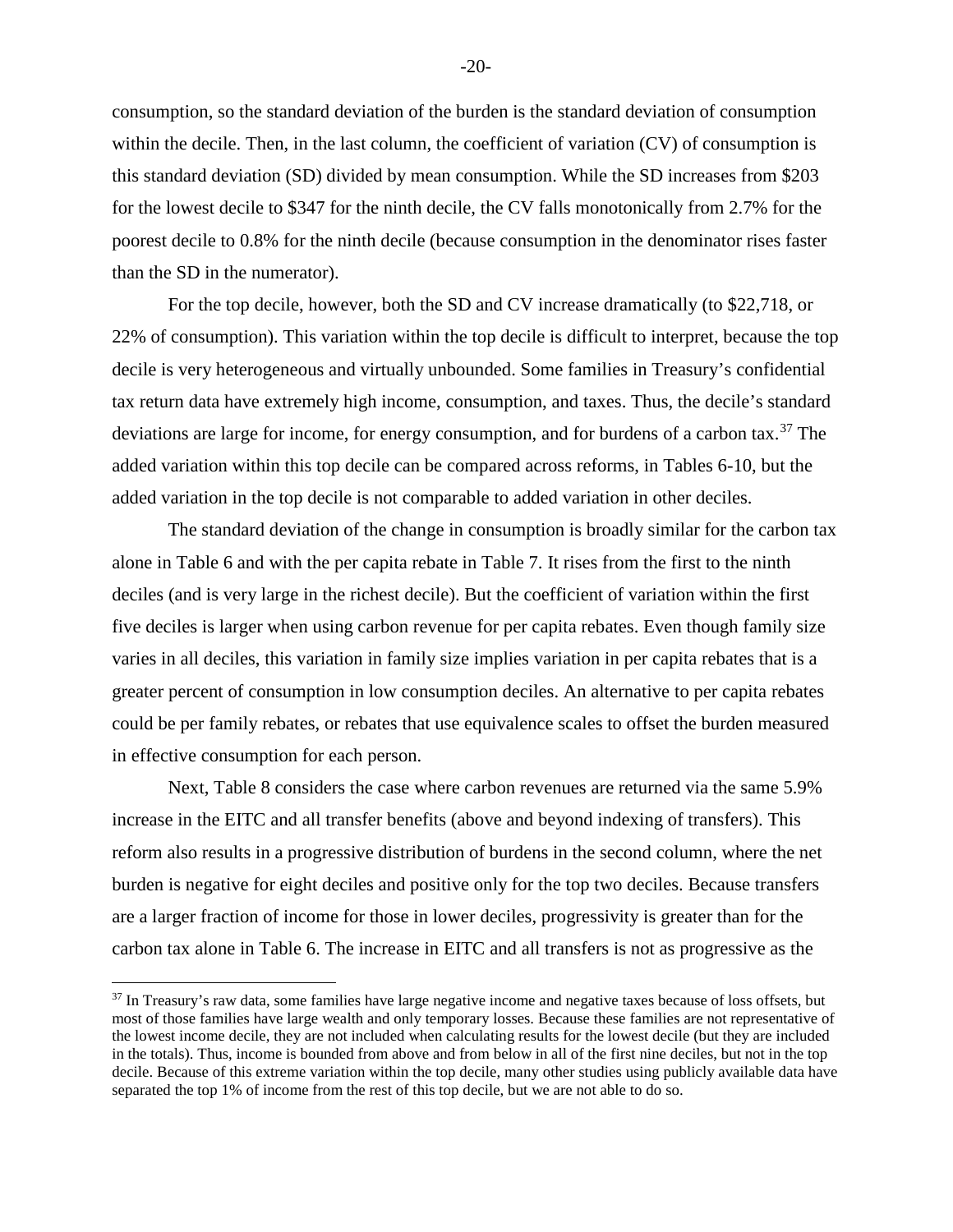per capita rebate in Table 7. Although transfers are important sources of income in lower deciles, many transfers are not means tested. As a result, the lowest decile receives about 5% of transfer income, whereas the top decile receives 13%. Average family size, in contrast, does not vary much across deciles, so the per person rebate is more progressive.

With the rebate via transfers in Table 8, the largest net tax cuts accrue to families in the third, fourth, and fifth consumption deciles (\$212 to \$254). In contrast, the poorest families receive only a \$109 tax reduction on average, a little more than one-third the size of the tax reduction they received under the lump-sum per capita rebate. The richest families pay \$1,090 more in tax on average, equal to a half percent of their annual consumption. This reform avoids average tax changes as a percent of consumption greater than 1%, with the exception of the second decile where the average tax cut is 1.07% of consumption.

 Though the rebate via transfers is still somewhat progressive, it is not as progressive as the per capita rebate. Figure 2 shows that this relatively more equal treatment of families across consumption deciles comes at the cost of greater heterogeneity of tax impacts within each decile. Looking across impacts within the poorest decile, 44% of families experience a tax *increase*, even though the long negative tail of this distribution leads to an average net reduction in taxes that is about 1% of consumption. Existing transfers for some poor families are small or zero, so a proportional increase in such transfers adds to heterogeneity of impacts within this group. That is, larger transfers can offset the positive additional carbon tax burden only for some families. While some families face higher carbon tax burdens with no additional transfers, more than 25% of these poorest families enjoy an overall net tax cut equal to more than 2% of consumption.

The average family in each of the first eight consumption deciles enjoys a net tax cut, yet Figure 2 shows that 42% to 66% of families within each of these deciles experience tax increases that are up to 2% of consumption. Comparing Figures 1 and 2 indicates that every consumption decile exhibits more variation in tax treatment under the transfer expansion than under the lumpsum rebate. In fact, every coefficient of variation of consumption is greater with the transfer expansion in Table 8 than with either the lump sum rebate in Table 7 or no rebate in Table 6. In other words, the use of transfers to rebate carbon tax revenue introduces more intra-class variation in consumption than does the carbon tax itself.

 Finally, Table 9 shows the carbon tax reform that recycles equal shares of revenues in the form of payroll tax reductions and increases in social security benefits. This package is slightly progressive, yielding a small net tax cut for nine deciles and a tax increase only for the richest

-21-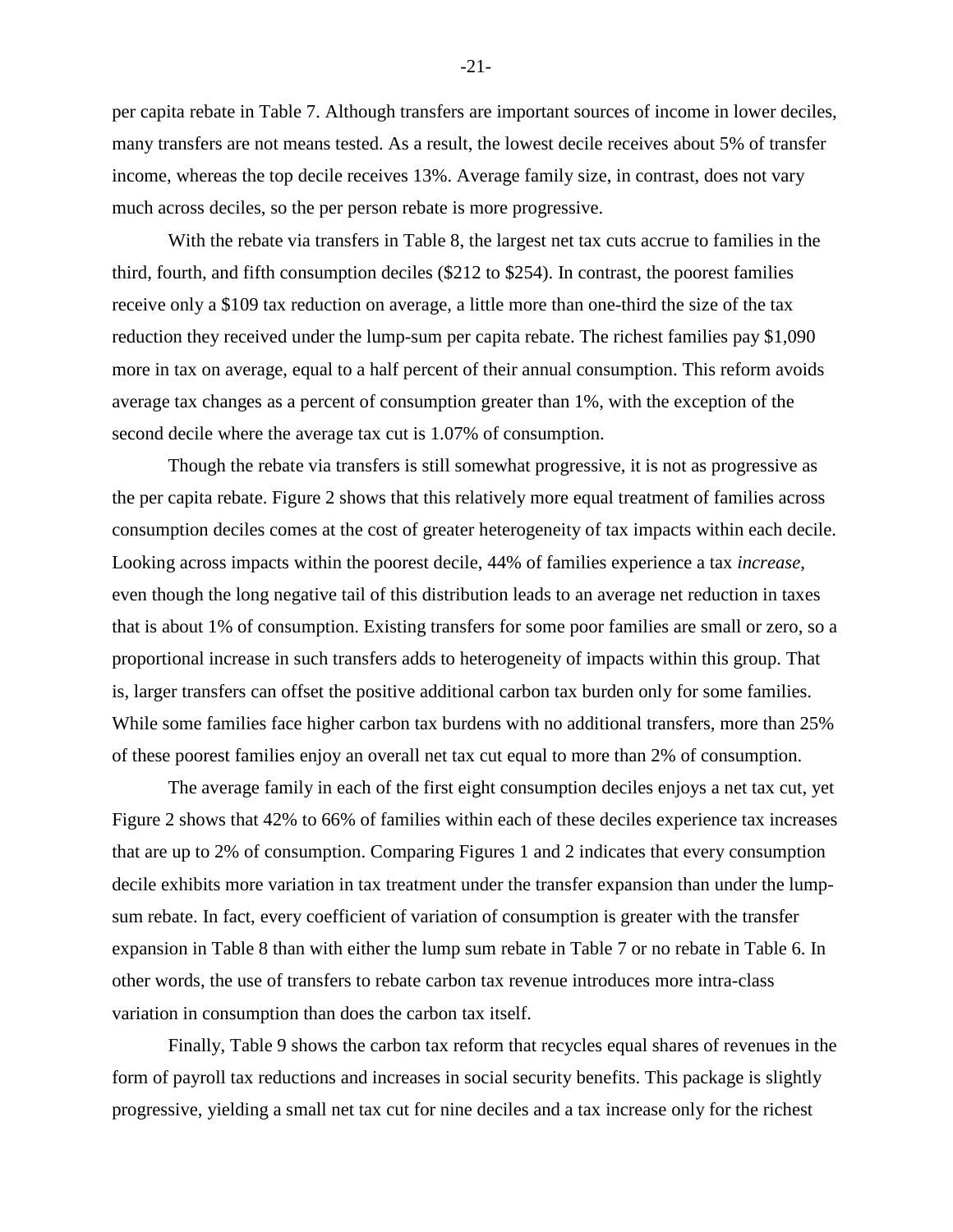decile. Compared to the other reforms, however, it most nearly approximates a proportional tax reform while avoiding the most dramatic intra-class variation in tax changes. It compensates workers for their extra carbon tax burden through the payroll tax reduction, and it compensates retirees with enhanced social security benefits. It does not compensate the nonworking, nonelderly poor, though they benefit from the indexing of transfer income. As a result, the gains to the poor are more limited than in the other proposed reforms, while the losses to the rich are also more limited. As reported in Table 9, the poorest ten percent of families experience an average tax reduction of \$18/year, or 0.16% of consumption. The average family in the richest decile is hit by a tax increase of \$704, or 0.32% of consumption. Across all deciles, the largest net tax cut for the average family is in the fourth and fifth consumption deciles, each of which receives a tax reduction equal to \$113 (or 0.38% and 0.30% of consumption, respectively).

 Looking at Table 9 where nine deciles gain, a conventional analysis of the incidence from this third reform might suggest that the vast majority of families benefit from the reform. But further analysis of the heterogeneous tax treatment within each consumption decile reveals the opposite. As shown in Figure 3, a *majority* of families in all deciles experience tax *increases* of up to 1%. In fact, tax increases of up to 2% of consumption apply to 68% of the poorest families, a share for this decile that is greater than for any other decile. At the same time as most families incur very small tax increases, tens of thousands enjoy considerable tax reductions.

Our 322,000 tax families are weighted to represent all 172 million U.S. families. For the 17.2 million in the poorest decile, 92,000 (0.5%) receive tax cuts or benefit increases equal to 5% of consumption or more. Gains greater than ten percent of consumption are enjoyed by 27,000 families. Heterogeneity in tax changes as a percent of consumption declines across consumption deciles in Figure 3. None among the richest families receives a tax cut greater than 5% or an increase greater than 3% of consumption. Outcomes vary less within deciles from this refund than from any other refund considered here, but intra-class variation is still greater than with no refund (except in the top decile).<sup>[38](#page-23-0)</sup> Meanwhile, the CV of consumption is greater than with no refund for all other deciles by at least 50%, and by as much as 230% for the poorest.

The distributional impacts of all these reforms are summarized in Figure 4. For each reform, a whisker bar is used to depict the range from the  $10<sup>th</sup>$  to  $90<sup>th</sup>$  percentile of the

 $\overline{a}$ 

-22-

<span id="page-23-0"></span> $38$  In this reform, the coefficient of variation of consumption for the top consumption decile is lower than in any other rebate scenario modeled in this paper, but only barely.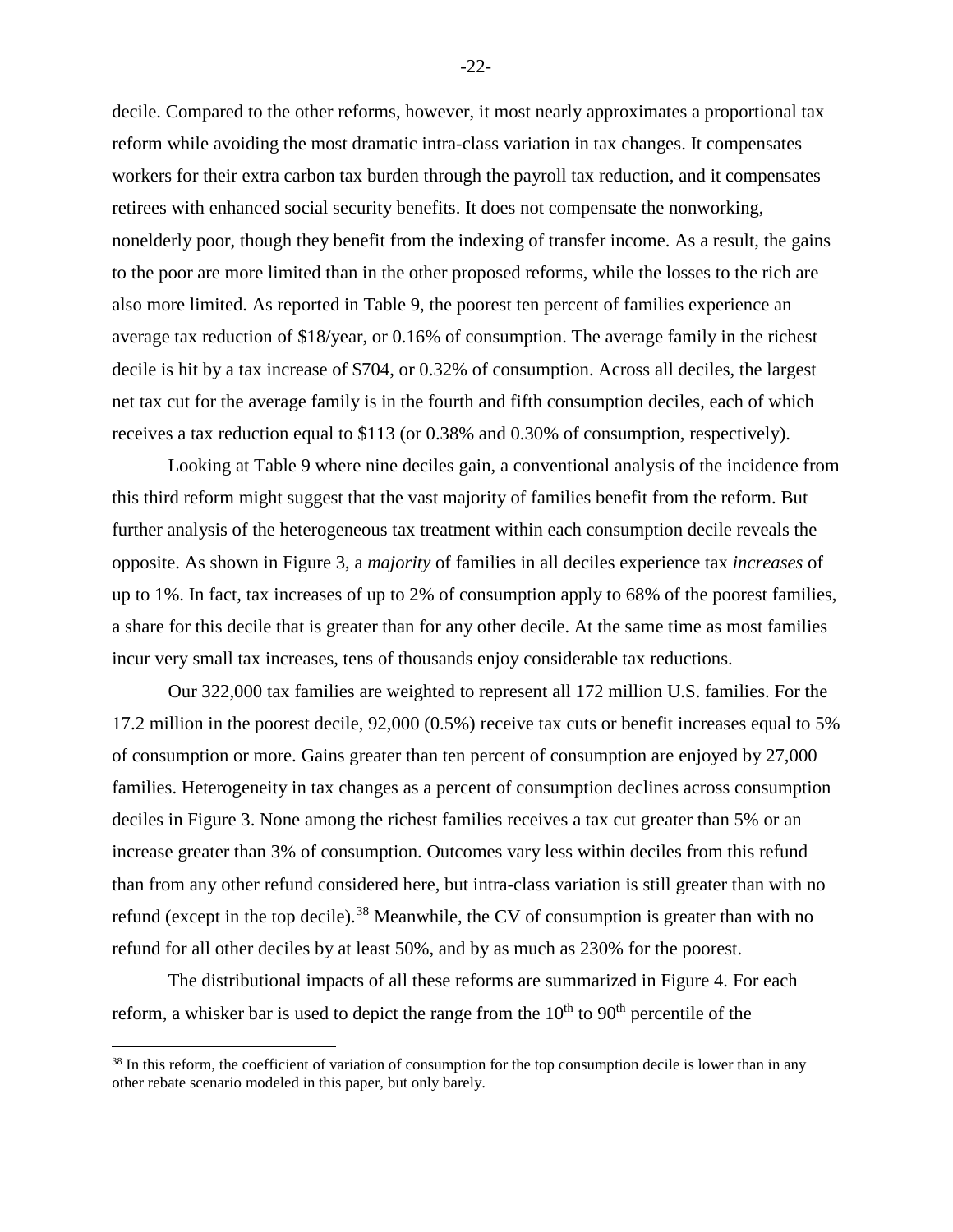distribution of tax changes within each decile, and an "x" is used to show the median tax change as a percent of consumption. It is evident in the figure that the third proposed reform that rebates revenues through EITC and transfers (CT3 in the figure) induces considerably more variation in tax changes within every group than does any other policy considered. This variation appears to be largest in the third and fourth consumption deciles. The second-most variation in every decile is created by the fourth proposal that rebates revenues through payroll taxes and social security benefits (CT4). In contrast, the carbon tax without rebate (CT1) has the lowest variation in the middle 80<sup>th</sup> percentile range of impacts among low income groups. The second reform (CT2), with per capita rebate, yields the largest median tax reduction as a percent of income for the poorest 70% of the income distribution. And, among the revenue recycling options, it induces the least additional variation in the middle 80<sup>th</sup> percentile range of impacts among all groups.

 One additional point from Figure 4 is that the richest decile has the shortest whisker bars of any decile, i.e., the least variation between the  $10<sup>th</sup>$  and  $90<sup>th</sup>$  percentile of the gain or loss as a percent of consumption within the decile. Yet its standard deviation as a percent of consumption is far higher than any other decile (the CV, for all four reforms). The reason is that the richest ten percent within this richest decile have significantly more consumption and therefore more change in burden than others within the middle 80 percent of the decile.

For all four simulations, Table 10 collects the coefficients of variation of consumption across all ten deciles (from Tables 6-9). Though each of the three revenue-recycling mechanisms considered in this analysis further increases the progressivity of the carbon tax alone, none consistently mitigates the intra-class variation in tax changes introduced by the carbon tax. Indeed, each rebate mechanism increases the CV within most deciles. The carbon tax alone has the lowest variation of within-class tax treatment across the first five deciles. For other deciles, the carbon tax without recycling produces the second-most homogeneous tax treatment. The per capita rebate reduces variation from the carbon tax within each of the top five deciles, and it yields the least variation among the refunding mechanisms for deciles 3-9. Among refunding mechanisms, the payroll tax reduction coupled with increased social security benefits has the lowest within-decile variation for the poorest 20% and richest 10% of households. It comes closest to achieving distributional neutrality on the vertical dimension. The proportional increase in transfers introduces the most within-decile variation in consumption of any simulation.

While the prior literature reviewed above disagrees on "horizontal equity" as a normative goal, that debate was about variation in the *level* of tax burden for those at the same level of well-

-23-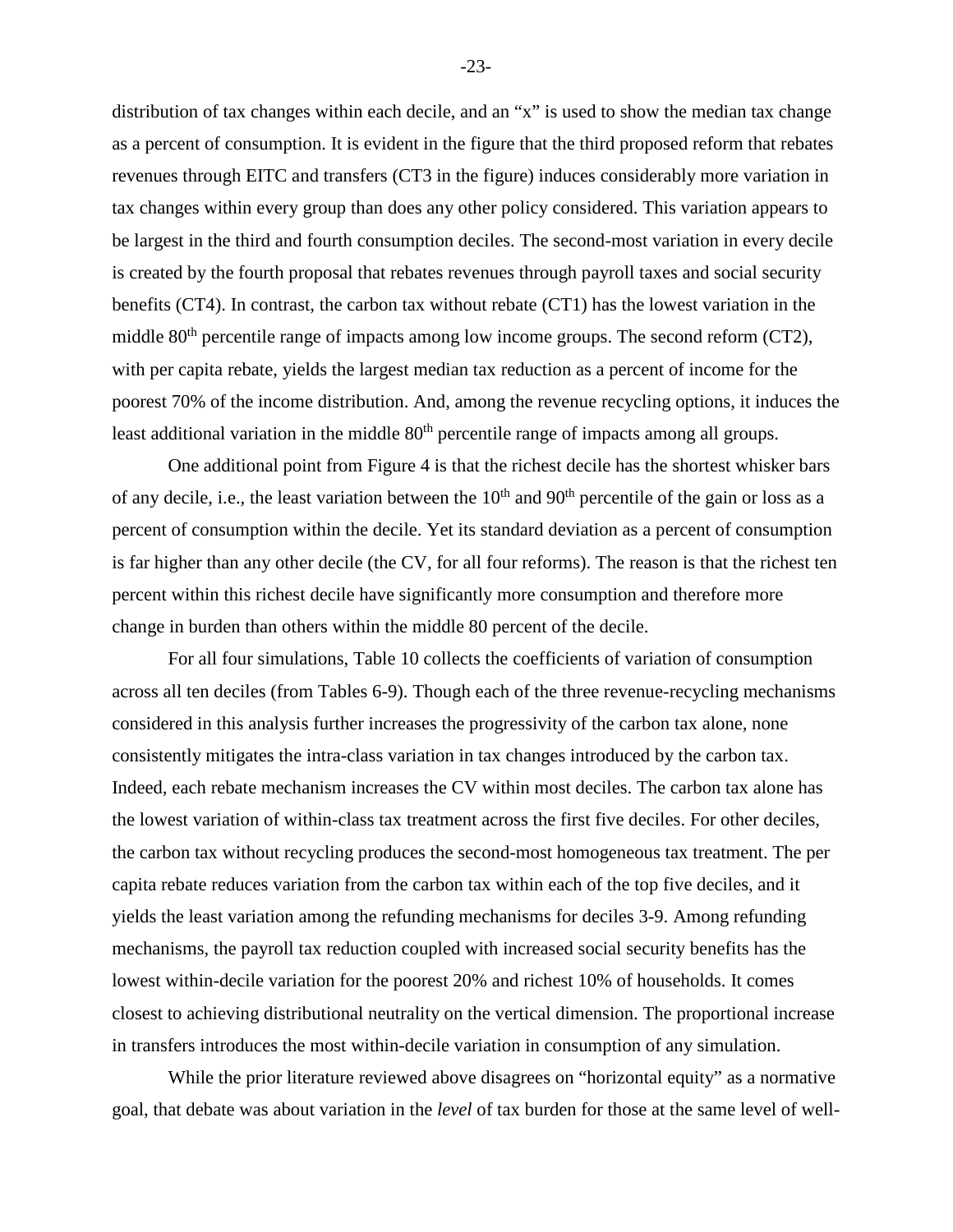being, while we show only variation in the *change* of tax burden. We could, for example, show how each reform package changes the standard deviation of total tax burdens within each decile. For two reasons, such calculations are avoided. First, that analysis would have to look at "similar" families within some range of consumption, and yet even a strictly proportional tax would naturally result in a range of tax burdens across that range of consumption. Thus, we see no reason for interest in whether a reform package helps to equalize existing tax burdens of all families across a range of consumption. Second, even if we could identify multiple families with identical means, it is not evident that a reasonable objective for climate policy is to equalize the pre-existing total tax burden. Still, however, some might hold that avoidance of capricious gains and losses is a worthy objective of climate policy.

#### **6. Discussion**

A number of studies have analyzed the implications of carbon taxes for vertical redistribution, finding that a carbon tax is regressive and studying complementary tax reforms that would be revenue neutral and preserve progressivity. Our study sheds new light on vertical redistributions from a carbon tax and rebates, and it is the first to study horizontal redistributions. We ask whether complementary tax reforms can help avoid variation in tax treatment among families of similar means. We consider the carbon tax alone and with alternative mechanisms for revenueneutral rebate of carbon tax revenues, though all simulations index transfer programs and income tax brackets in accordance with federal statutes.

 The four simulations evaluated in this paper hardly represent the breadth of potential tax reforms, but our analysis nonetheless provides important insights. First, contrary to the common belief that carbon taxes in the U.S. are regressive, this analysis shows that a carbon tax alone is instead progressive, when vertical effects are measured against consumption as a proxy for permanent income and when accounting for the statutory indexing of transfers and tax brackets.

Second, and perhaps most importantly, we find that a distributional analysis focused on vertical burdens can yield misleading conclusions about welfare changes for pluralities or even majorities of families, including the poorest. Because the usual rebate mechanisms can provide large gains as a percent of consumption for some poor families, an aggregate decile statistic that reports a tax cut for the average family conceals the fact that many or most of them receive small tax increases. Our simulations show that this phenomenon holds not just for the lowest deciles, but across many deciles for which the average tax change is a net reduction. Thus, when interest

-24-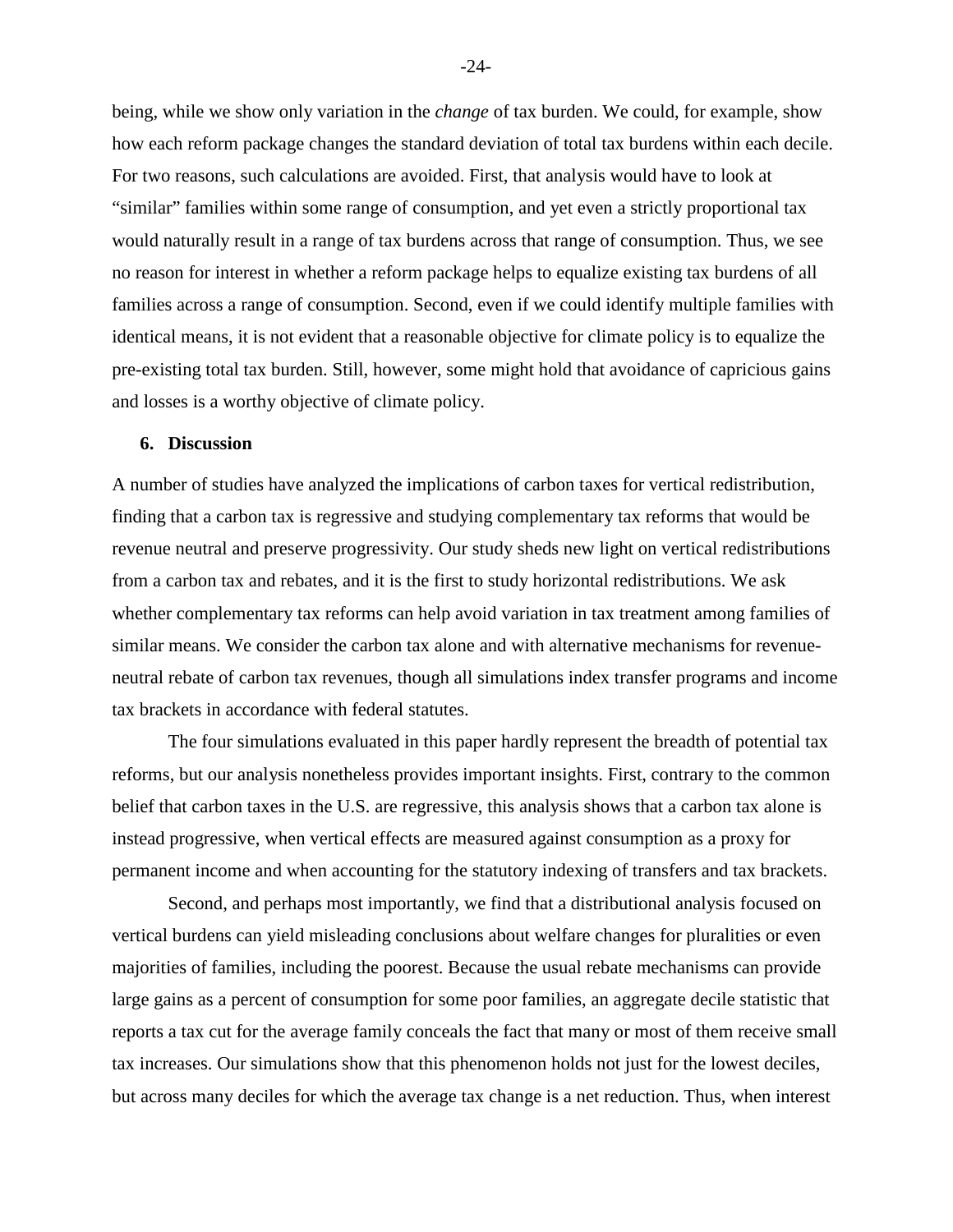centers on the tax change experienced by individual families, as opposed to the aggregate impact within a class of families, the micro-level analysis performed here is essential. Policymakers may want to know if a tax reform that delivers large tax cuts to a minority of poor families also leaves most poor families worse off.

 Third, horizontal redistributions are *increased* for at least half of the population by any of the three revenue-recycling reforms we consider. Among our simulations, a tradeoff arises between vertical and horizontal redistribution. The reform that rebates half of revenues to payroll tax reductions and half to social security benefits expansion nearly achieves distributional neutrality from a vertical perspective, but it worsens the horizontal disparities in tax treatment relative to the carbon tax alone (for all but the richest ten percent of families). Among revenuerecycling reforms, the per capita rebate has the lowest disparities within most deciles. It is also the most progressive reform, providing relatively large percentage reductions in taxes for the poor at the expense of small percentage increases in taxes for the rich.

 Fourth, while variations in tax changes among families in the top consumption decile are difficult to interpret, such large variations surely reflect the limited capacity for means-tested revenue recycling and relatively small rebates in the top decile to offset their considerably larger and more variable tax bills. Yet, while the welfare of the poorest families enjoys a unique place in the standard analysis of vertical redistribution from carbon taxes, the variation in tax changes within a group is not more important among poor than among rich families. The standard deviation of tax change within the richest group is between \$22,600 and \$22,800 in these simulations, a narrow range that indicates the inability of these simulated reforms to address heterogeneous carbon tax impacts among the rich. But it also suggests that to the extent policymakers are considering reforms to complement a carbon tax, the horizontal disparities within the rich group will not be greatly impacted by whichever reform is pursued, particularly so long as those reforms are intended to be progressive.

Fifth, while Treasury's Distribution Model affords high-fidelity assessments of rebate mechanisms that utilize income channels, the data preclude an exploration of rebate mechanisms based on other family characteristics that could better reduce disparities among families of similar means. In particular, we do not know the age of a family's dwelling nor the energy efficiency of its durable goods, including household appliances and vehicles. We do not observe the characteristics of the family's weather, its commute to work, or its built environment (such as commuter rail and electricity grid infrastructures). These characteristics affect household carbon

-25-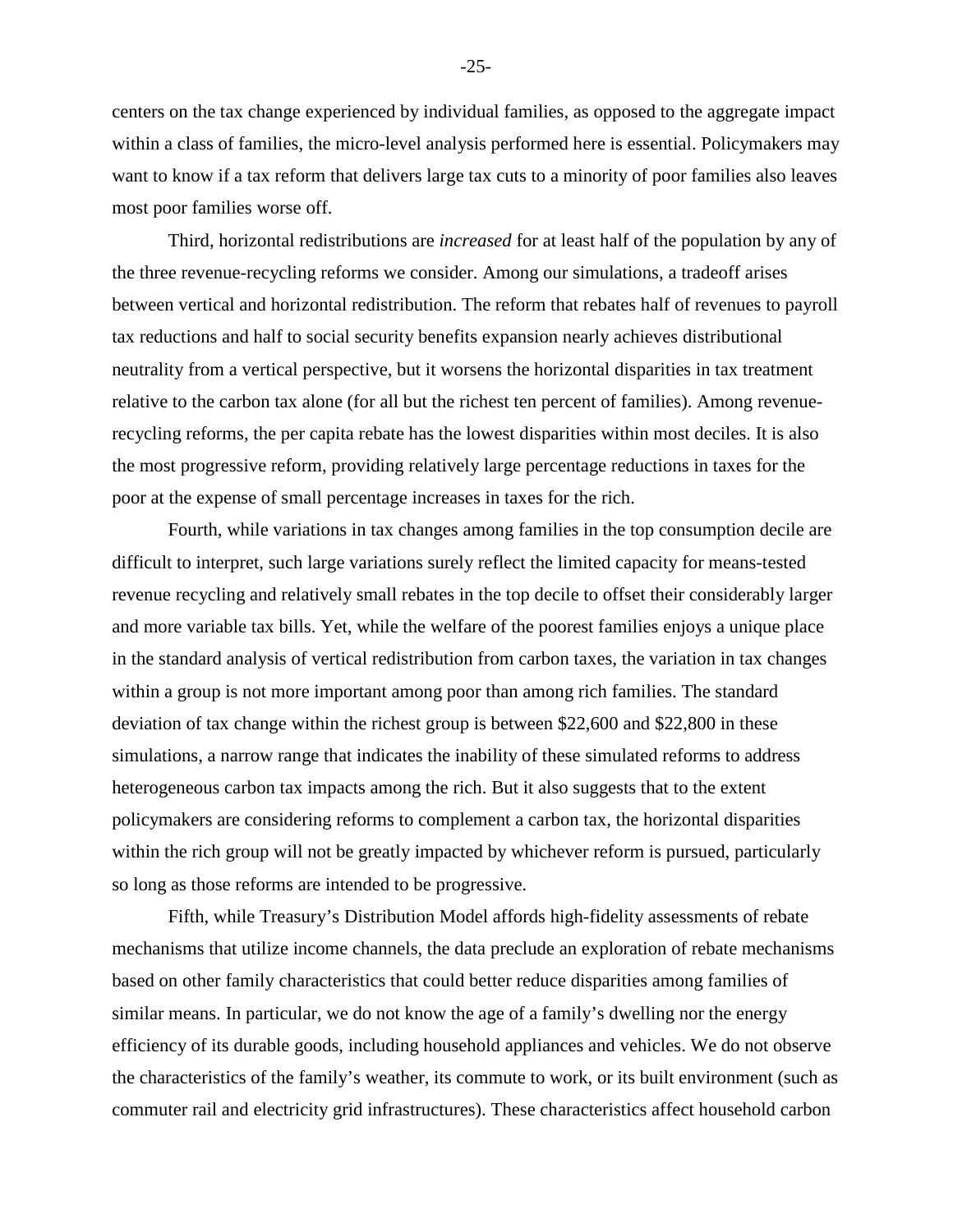emissions, and if available they could be used to target household-specific transfers to offset carbon taxes.

While carbon tax rebates based upon these characteristics might be employed to reduce intra-class variation in outcomes, they would also directly affect the efficiency of the carbon tax by reducing the price signal induced by the carbon tax – at least along some margins. For instance, a carbon tax reduces emissions by inducing purchases of energy-efficient appliances or vehicles. If owners of inefficient durables received preferential rebates to compensate for their relatively high carbon taxes attributable to inefficient durables, then their incentives to purchase efficient durables would be reduced. Likewise, families in hot climates use more electricity for air conditioning than families in temperate climates (such as on the coasts). Such families face higher carbon tax bills. If they were compensated for their extra carbon tax burden from their extra use of electricity, then they would have little incentive to invest in home weatherproofing or efficient climate control systems, or to change locations.

 To some extent, both tax-change heterogeneity and incentive problems could be alleviated by designing carbon tax rebates that are based upon the mean consumption of families that are similar in location, size, and income category. A family receiving a rebate according to mean carbon emissions of neighbors, for instance, would help reduce air conditioning use because the family's rebate is based not on own usage. Still, a collective action problem emerges where an individual family wants to reduce its own energy use but maintain high use among neighbors. Moreover, to the extent that rebates are based on characteristics of comparable families, then incentives to conserve along dimensions that define comparability are diminished. If the comparable families own single-family homes that consume more energy on average than multifamily housing, then an individual family has no incentive to choose multifamily over single family dwellings, though such a switch might be induced by the carbon tax alone. Similarly, the incentive for families with high air conditioning use to move to cooler climates is diminished so long as their carbon tax rebates are based upon their geographic location.

 Finally, one might also consider one-time payments to families that depend on their durable goods holdings or other characteristics at the time of the tax reform, but not thereafter. That is, the introduction of a carbon tax could be complemented by a one-time transfer to families based on age, location, size of their homes, and the vintages of their cars and appliances. This one-time transfer would not affect incentives for future conservation, energy efficiency investments, and purchases of smaller homes in more temperate climates. Such a payment

-26-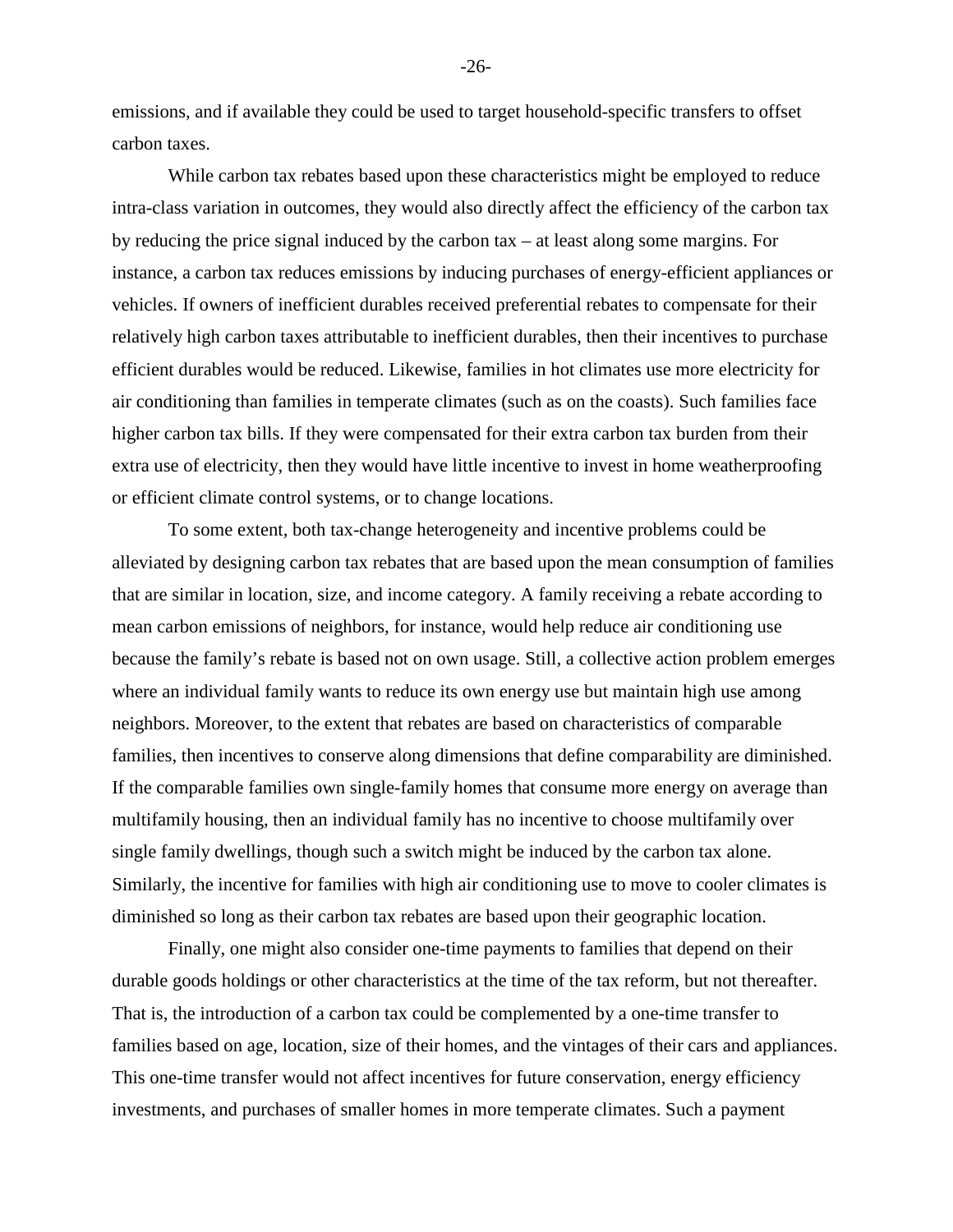would, in effect, compensate families for the government's "takings" via the carbon tax. The rationale for such a payment, however, is not straightforward. As in any investment decision, rational actors formulate expectations about the values of their investments in alternative states of the world. Such a policy may be inefficient if it insures holders of energy-using capital against their losses, particularly as other families may have made more prudent investments in expectation of a future carbon tax. The prudent family would be punished for holding energyefficient durables. Thus, the rationale for rebates pegged to consumption patterns may be weak, even if incentive problems could be resolved.

### **References**

- Aldy, Joseph E., Alan J. Krupnick, Richard G. Newell, Ian W.H. Parry, and William A. Pizer. 2010. Designing climate mitigation policy. *Journal of Economic Literature* 48 (4): 903-34.
- Anderson, Patricia M., and Bruce D. Meyer. 1997. Unemployment insurance takeup rates and the after-tax value of benefits. *The Quarterly Journal of Economics* 112 (3): 913-37.
- Atkinson, Anthony B., and Joseph E. Stiglitz. 1980. *Lectures on public economics.* New York: Mcgraw Hill.
- Auerbach, Alan J., and Kevin A. Hassett. 2002. A new measure of horizontal equity. *American Economic Review* 92 (4): 1116-25.
- Bentham, Jeremy. 1802. Principles of the Civil Code. In *Property: Mainstream and critical positions*, ed. C.B. Macpherson. Toronto: University of Toronto Press (1978).
- Bhargava, Saurabh, and Dayanand Manoli. 2015. Psychological frictions and the incomplete take-up of social benefits: Evidence from an IRS field experiment. *The American Economic Review* 105 (11): 3489-529.
- Blonz, Joshua, Dallas Burtraw, and Margaret A. Walls. 2011. How do the costs of climate policy affect households? The distribution of impacts by age, income, and region. *Resources for the Future Discussion Paper* 10-55, Washington DC.
- Bovenberg, A. Lans, and Ruud A. de Mooij. 1994. Environmental levies and distortionary taxation. *American Economic Review* 84 (4): 1085-9.
- Bovenberg, A. Lans, and Lawrence H. Goulder. 2002. Environmental taxation and regulation in a second-best setting*.* In *Handbook of public economics*, eds. Martin Feldstein and Alan J. Auerbach. Amsterdam: North Holland.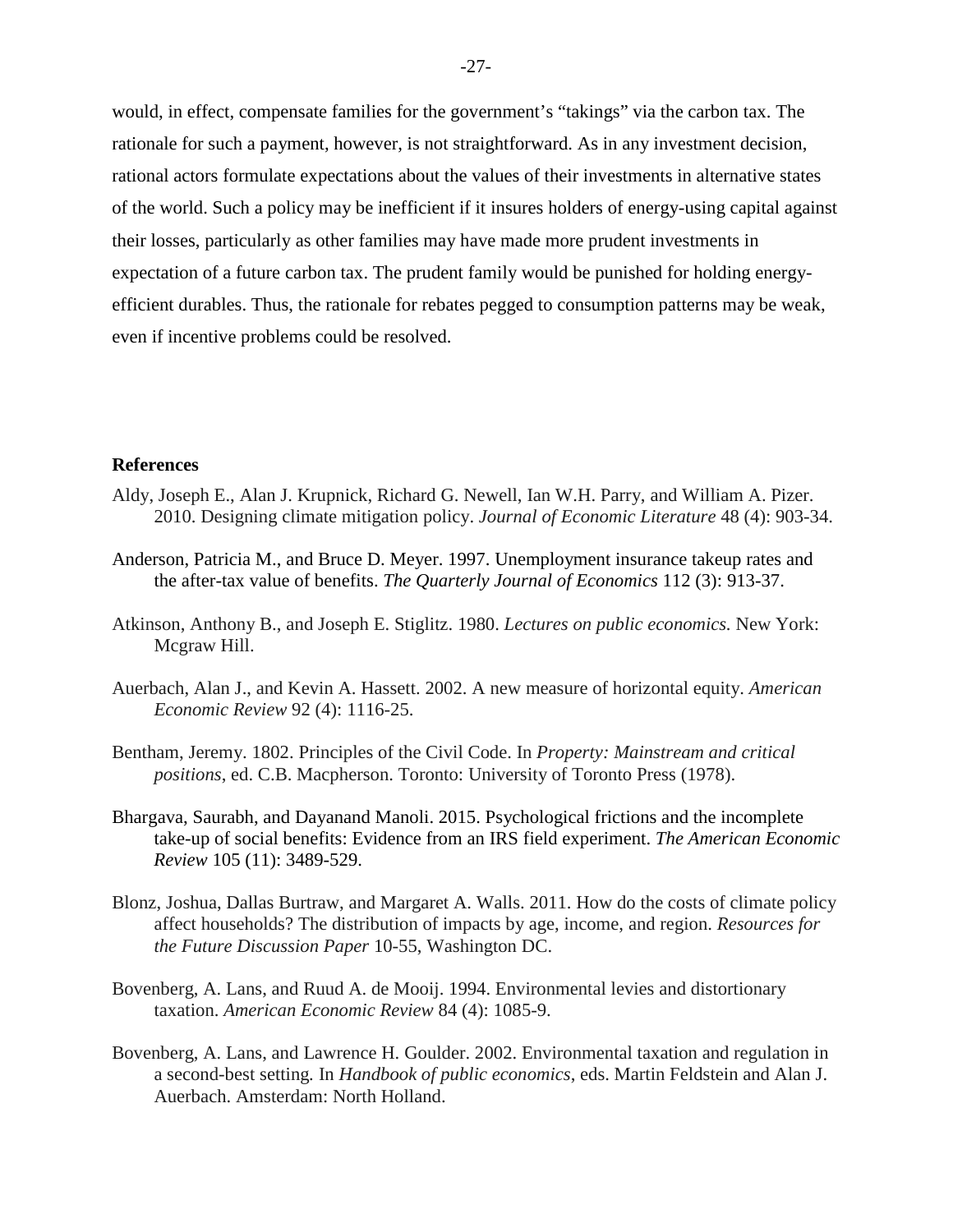- Bull, Nicholas, Kevin A. Hassett, and Gilbert E. Metcalf. 1994. Who pays broad-based energy taxes? Computing lifetime and regional incidence. *Energy Journal* 15 (3): 145-64.
- Carbone, Jared C., Richard D. Morgenstern, Roberton C. Williams III, and Dallas Burtraw. 2013. Deficit reduction and carbon taxes: Budgetary, economic, and distributional impacts. Washington, D.C.: Resources for the Future. [http://www.rff.org/files/sharepoint/WorkImages/Download/RFF-Rpt-](http://www.rff.org/files/sharepoint/WorkImages/Download/RFF-Rpt-Carbone.etal.CarbonTaxes.pdf)[Carbone.etal.CarbonTaxes.pdf.](http://www.rff.org/files/sharepoint/WorkImages/Download/RFF-Rpt-Carbone.etal.CarbonTaxes.pdf)
- Cass, Oren. 2016. Who pays the bill for the Obama climate agenda? New York: Manhattan Institute. [http://www.manhattan-institute.org/sites/default/files/IB-OC-0416.pdf.](http://www.manhattan-institute.org/sites/default/files/IB-OC-0416.pdf)
- Congressional Budget Office. 2016. The distribution of federal taxes and household income, 2013.<https://www.cbo.gov/publication/51361>
- Cramton, Peter, and Suzi Kerr. 2002. Tradable carbon permit auctions: How and why to auction not grandfather. *Energy Policy* 30 (4): 333-45.
- Cronin, Julie-Anne. 1999. U.S. treasury distributional analysis methodology. Washington, D.C.: U.S. Department of the Treasury. [https://www.treasury.gov/resource-center/tax-policy/tax](https://www.treasury.gov/resource-center/tax-policy/tax-analysis/Documents/WP-85.pdf)[analysis/Documents/WP-85.pdf.](https://www.treasury.gov/resource-center/tax-policy/tax-analysis/Documents/WP-85.pdf)
- ------. Forthcoming*.* Revised U.S. treasury distributional analysis methodology. Washington, D.C.: U.S. Department of the Treasury.
- Cronin, Julie-Anne, Portia DeFilippes, and Emily Y. Lin. 2012. Effects of adjusting distribution tables for family size. *National Tax Journal* 65 (4): 739-58.
- Currie, Janet. 2006. The take-up of social benefits. In *Public policy and the income distribution*, ed. Alan J. Auerbach, David Card, and John M. Quigley. New York, NY: Russell Sage Foundation Publications, 80-148.
- Dinan, Terry. 2012. Offsetting a carbon tax's costs on low-income households. CBO Working Paper 2012-16, Congressional Budget Office, Washington, D.C.
- Eissa, Nada, and Hilary Hoynes. 2011. Redistribution and tax expenditures: The earned income tax credit. *National Tax Journal* 64 (2): 689-730.
- Flues, Florens, and Alastair Thomas. 2015. The distributional effects of energy taxes. OECD Taxation Working Paper, Organization for Economic Cooperation and Development, Paris, France.
- Friedman, Milton. 1957. The permanent income hypothesis. In *A theory of the consumption function*, ed. Milton Friedman. Princeton: Princeton University Press.
- Fullerton, Don. 1996. Why have separate environmental taxes? *Tax Policy and the Economy* 10: 33-70.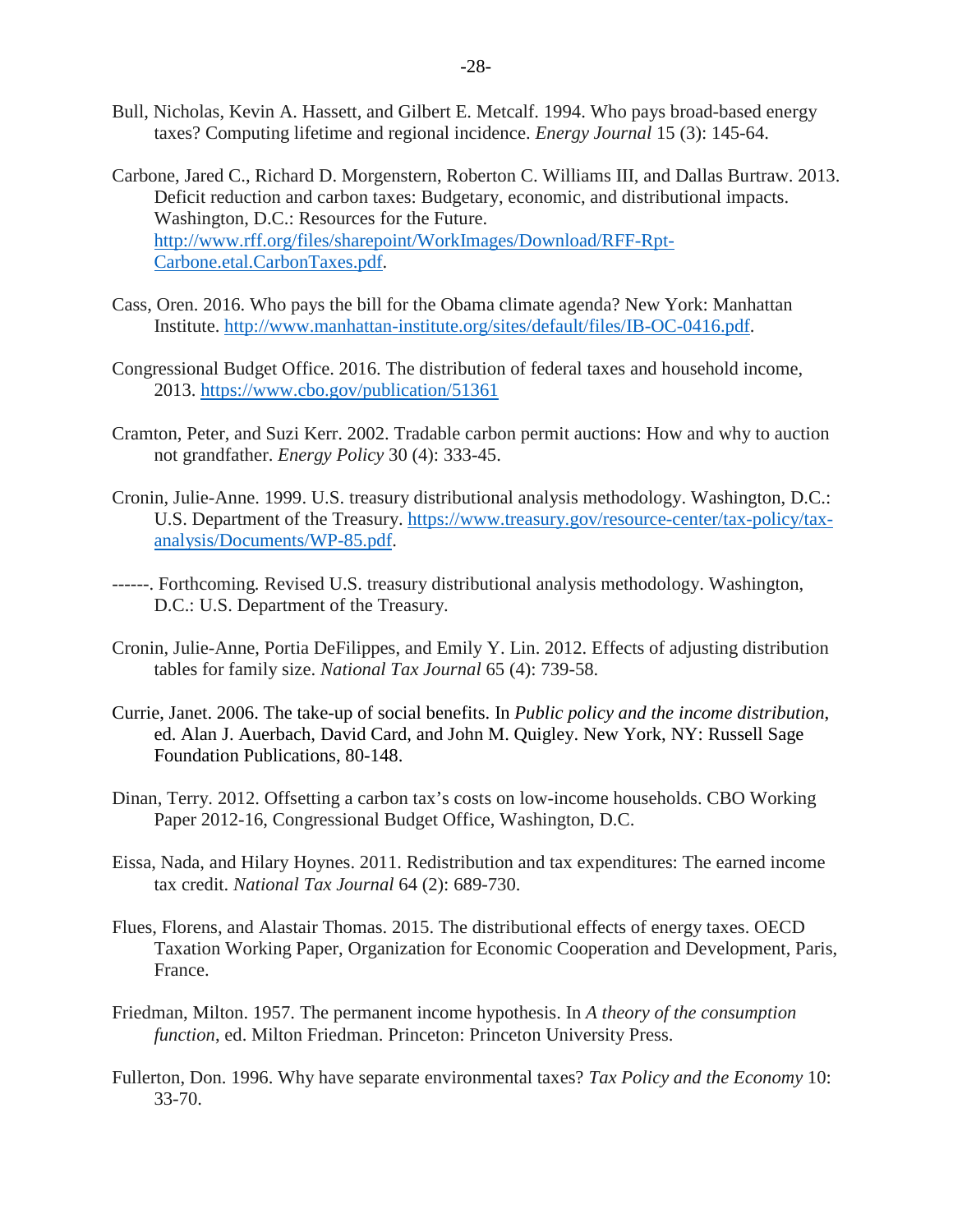- Fullerton, Don, and Diane L. Rogers. 1994. *Who bears the lifetime tax burden?* Washington, D.C.: Brookings Institution.
- Fullerton, Don, Garth Heutel, and Gilbert E. Metcalf. 2012. Does the indexing of government transfers make carbon pricing progressive? *American Journal of Agricultural Economics* 94 (2): 347-53.
- Fullerton, Don, and Gilbert E. Metcalf. 2001. Environmental controls, scarcity rents, and preexisting distortions. *Journal of Public Economics* 80 (2): 249-67.
- Glaeser, Edward L., and Matthew E. Kahn. 2010. The greenness of cities: Carbon dioxide emissions and urban development. *Journal of Urban Economics* 67 (3): 404-18.
- Goulder, Lawrence H. 1995. Effects of carbon taxes in an economy with prior tax distortions: An intertemporal general equilibrium analysis. *Journal of Environmental Economics and Management* 29 (3): 271-97.
- ------, ed. 2002. *Environmental policy making in economies with prior tax distortions*. Northampton: Edward Elgar Publishing.
- Goulder, Lawrence H., and Ian W.H. Parry. 2008. Instrument choice in environmental policy. *Review of Environmental Economics and Policy* 2 (2): 152-74.
- Goulder, Lawrence H., Ian W. H. Parry, Roberton C. Williams III, and Dallas Burtraw. 1999. The cost-effectiveness of alternative instruments for environmental protection in a secondbest setting. *Journal of Public Economics* 72 (3): 329-60.
- Grainger, Corbett A., and Charles D. Kolstad. 2010. Who pays a price on carbon? *Environmental and Resource Economics* 46 (3): 359-76.
- Hassett, Kevin A., Aparna Mathur, and Gilbert E. Metcalf. 2009. The incidence of a U.S. carbon pollution tax: A lifetime and regional analysis. *Energy Journal* 30 (2): 155-78.
- Horowitz, John, Julie-Anne Cronin, Hannah Hawkins, Laura Konda and Alex Yuskavage. 2017. Methdology for analyzing a carbon tax. Washington, D.C.: U.S. Department of the Treasury. https://www.treasury.gov/resource-center/tax-policy/taxanalysis/Documents/WP-115.pdf
- Kaplow, Louis. 1989. Horizontal equity: Measures in search of a principle. *National Tax Journal* 42 (2): 139-54.
- ------. 1992. A note on horizontal equity. *Florida Tax Review* 1 (3): 191-96.
- ------. 1995. A fundamental objection to tax equity norms: A call for utilitarianism. *National Tax Journal* 48 (4): 497-514.
- ------. 2000. Horizontal equity: New measures, unclear principles. NBER Working Paper 7649, National Bureau of Economic Research, Cambridge, MA.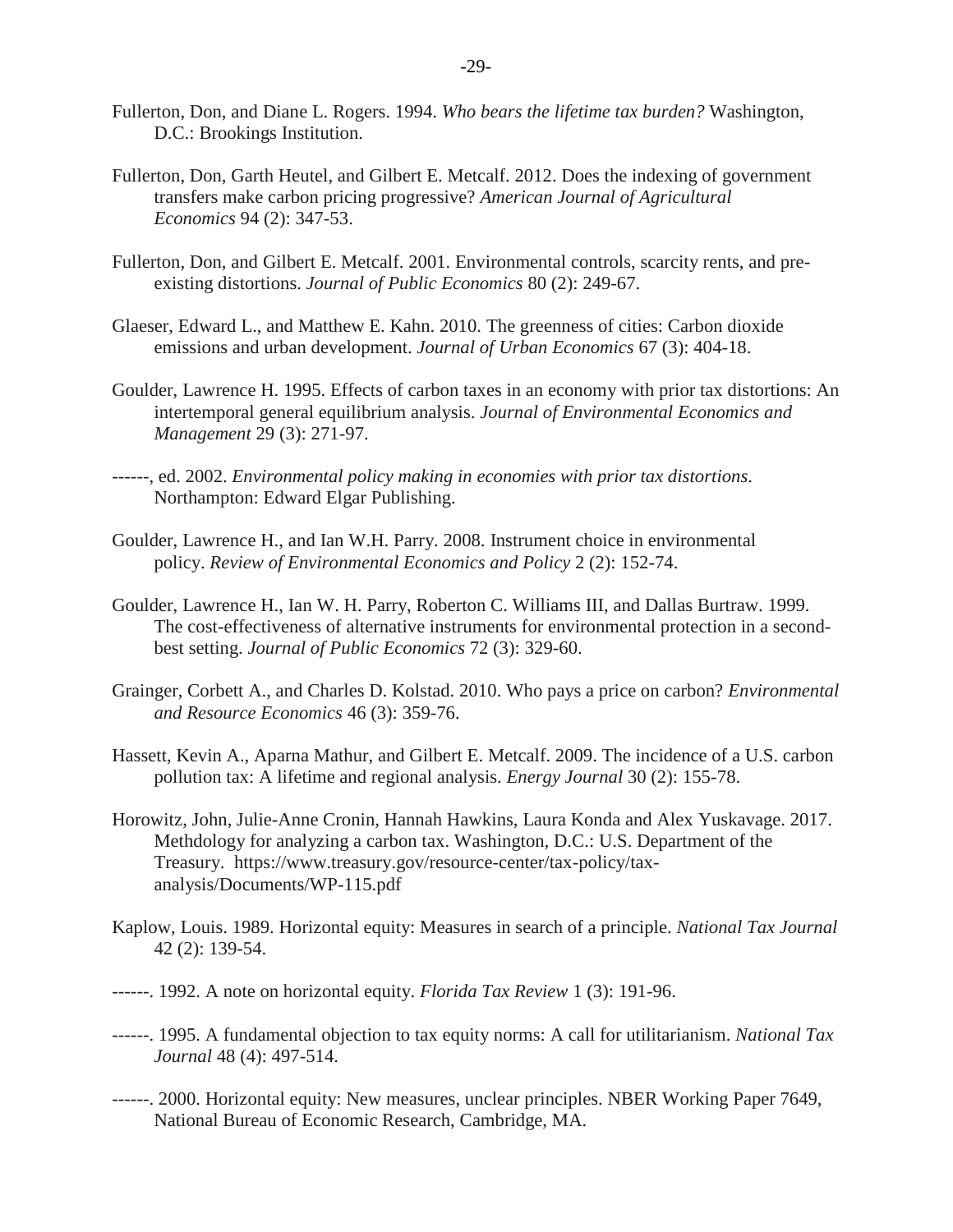- Mankiw, N. Gregory. 2009. Smart taxes: An open invitation to join the Pigou club. *Eastern Economic Journal* 35 (1): 14-23.
- Mathur, Aparna, and Adele C. Morris. 2014. Distributional effects of a carbon tax in broader U.S. fiscal reform. *Energy Policy* 66: 326-34.
- Metcalf, Gilbert E. 1999. A distributional analysis of green tax reforms. *National Tax Journal* 52 (4): 655-81.
- ------. 2009. Designing a carbon tax to reduce U.S. greenhouse gas emissions. *Review of Environmental Economics and Policy* 3 (1): 63-83.
- Musgrave, Richard A. 1959. *The theory of public finance.* New York: McGraw-Hill.
- ------. 1990. Horizontal equity, once more. *National Tax Journal* 43 (2): 113-22.
- Parry, Ian W. H. 1995. Pollution taxes and revenue recycling. *Journal of Environmental Economics and Management* 29 (3): S64-S77.
- Parry, Ian W. H. 2015. Carbon tax burdens on low-income households: A reason for delaying climate policy? CESifo Working Paper No. 5482, Munich, Germany.
- Parry, Ian W. H., and Antonio M. Bento. 2000. Tax deductions, environmental policy, and the "double dividend" hypothesis. *Journal of Environmental Economics and Management* 39 (1): 67-96.
- Parry, Ian W. H., Kevin A. Hassett, Adele Morris, and Roberton C. Williams III. 2015. *Implementing a U.S. carbon tax: Challenges and debates*. New York: Routledge.
- Pizer, William A., and Steven Sexton (2016). Distributional impacts of energy taxes. Duke University Working Paper, Durham, NC.
- Poterba, James M. 1989. Lifetime incidence and the distributional burden of excise taxes. *American Economic Review* 79 (2): 325-30.
- ------. 1991. Is the gasoline tax regressive? *Tax Policy and the Economy* 5: 145-64.
- Rausch, Sebastian, Gilbert E. Metcalf, and John M. Reilly. 2011. Distributional impacts of carbon pricing: A general equilibrium approach with micro-data for households. *Energy Economics* 33 (S1): S20-S33.
- Sidgwick, Henry. 1874. *The method of ethics*. London: Macmillan.
- Simons, Henry C. 1950. *Federal tax reform*. Chicago: University of Chicago Press.

Sterner, Thomas. 2012. Distributional effects of taxing transport fuel. *Energy Policy* 41: 75-83.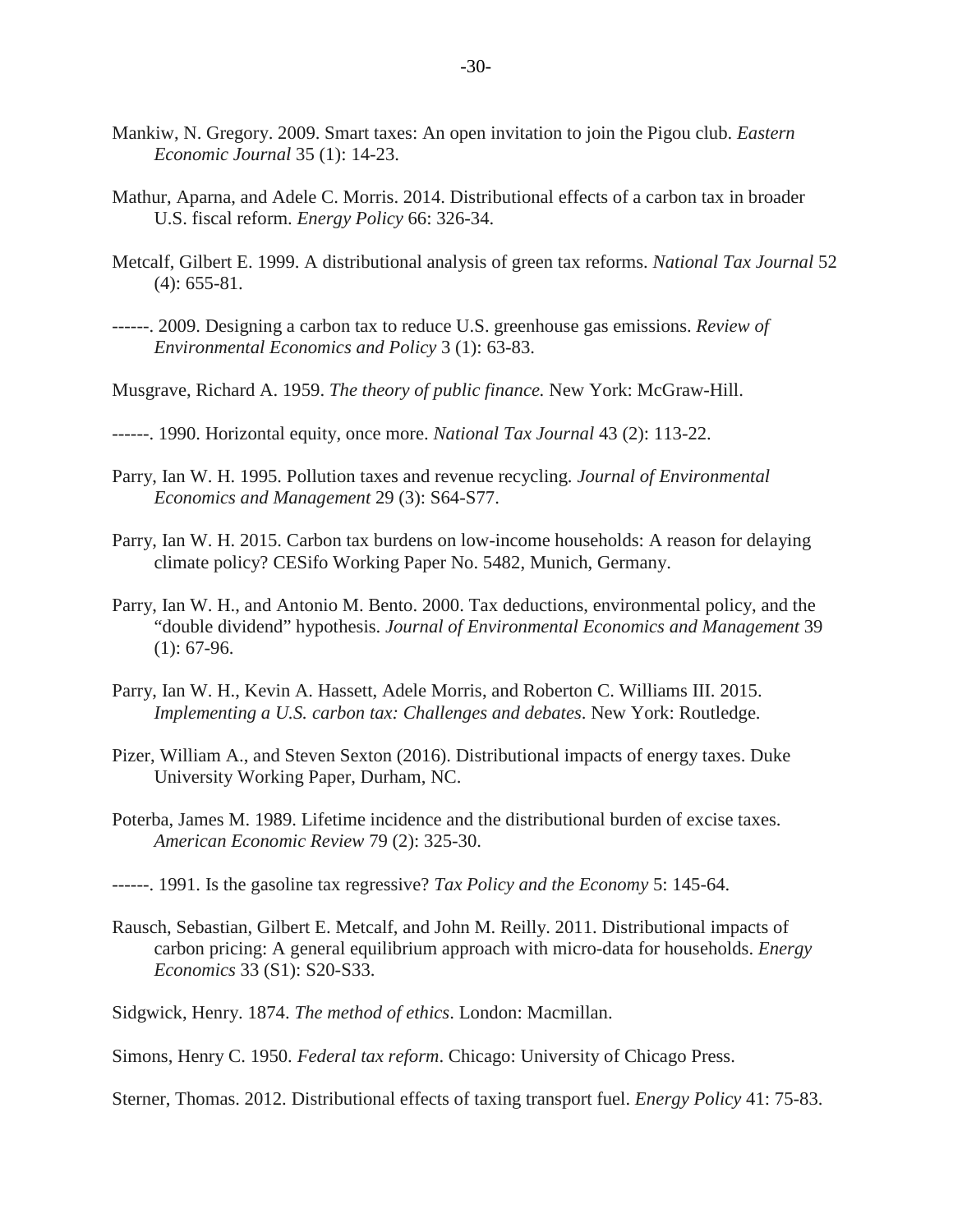- Stiglitz, Joseph E. 1982. Utilitarianism and horizontal equity: The case for random taxation. *Journal of Public Economics* 18 (1): 1-33.
- Stone, Chad. 2015. The design and implementation of policies to protect low-income households under a carbon tax. Washington, D.C.: Center on Budget and Policy Priorities. http://www.cbpp.org/sites/default/files/atoms/files/9-21-15climate.pdf.
- Ummel, Kevin. 2016. Impact of CCL's proposed carbon fee and dividend policy: A highresolution analysis of the financial effect on U.S. households. Coronado: Citizens Climate Lobby. [https://citizensclimatelobby.org/wp-content/uploads/2016/05/Ummel-Impact-of-](https://citizensclimatelobby.org/wp-content/uploads/2016/05/Ummel-Impact-of-CCL-CFD-Policy-v1_4.pdf)[CCL-CFD-Policy-v1\\_4.pdf.](https://citizensclimatelobby.org/wp-content/uploads/2016/05/Ummel-Impact-of-CCL-CFD-Policy-v1_4.pdf)
- West, Sarah E., and Roberton C. Williams III. 2004. Estimates from a consumer demand system: Implications for the incidence of environmental taxes. *Journal of Environmental Economics and Management* 47 (3): 535-58.
- Williams, Roberton C., III., Hal Gordon, Dallas Burtraw, Jared C. Carbone, and Richard D. Morgenstern. 2015. The initial incidence of a carbon tax across income groups. *National Tax Journal* 68 (1): 195-214.

## TABLES AND FIGURES

|                                                      | Price (\$2017)<br>various units <sup>a</sup> | Carbon tax<br>$$25/mt$ CO2 <sup>b</sup>  | Percent increase<br>due to carbon<br>$\text{tax}^3$ |
|------------------------------------------------------|----------------------------------------------|------------------------------------------|-----------------------------------------------------|
| Commodity prices<br>Petroleum<br>Natural Gas<br>Coal | \$48.41/bbl<br>\$2.95/mcf<br>\$35.16/ton     | \$12.90/bbl<br>\$1.29/mcf<br>\$46.86/ton | 27%<br>44%<br>133%                                  |

#### **Table 1: Effects of a Carbon Tax on Fuel Commodity Prices**

a Projections by the Office of Tax Analysis (OTA) of the U.S. Treasury.

<sup>b</sup> Based on on carbon content of 53.12 kg/mcf (natural gas) , 1,874 kg/ton (average coal), 0.43 mt/bbl petroleum). Source for natural gas:

http://www.eia.gov/environment/emissions/co2\_vol\_mass.cfm.

Source for coal and petroleum: https://www.epa.gov/energy/ghg-equivalencies-calculatorcalculations-and-references.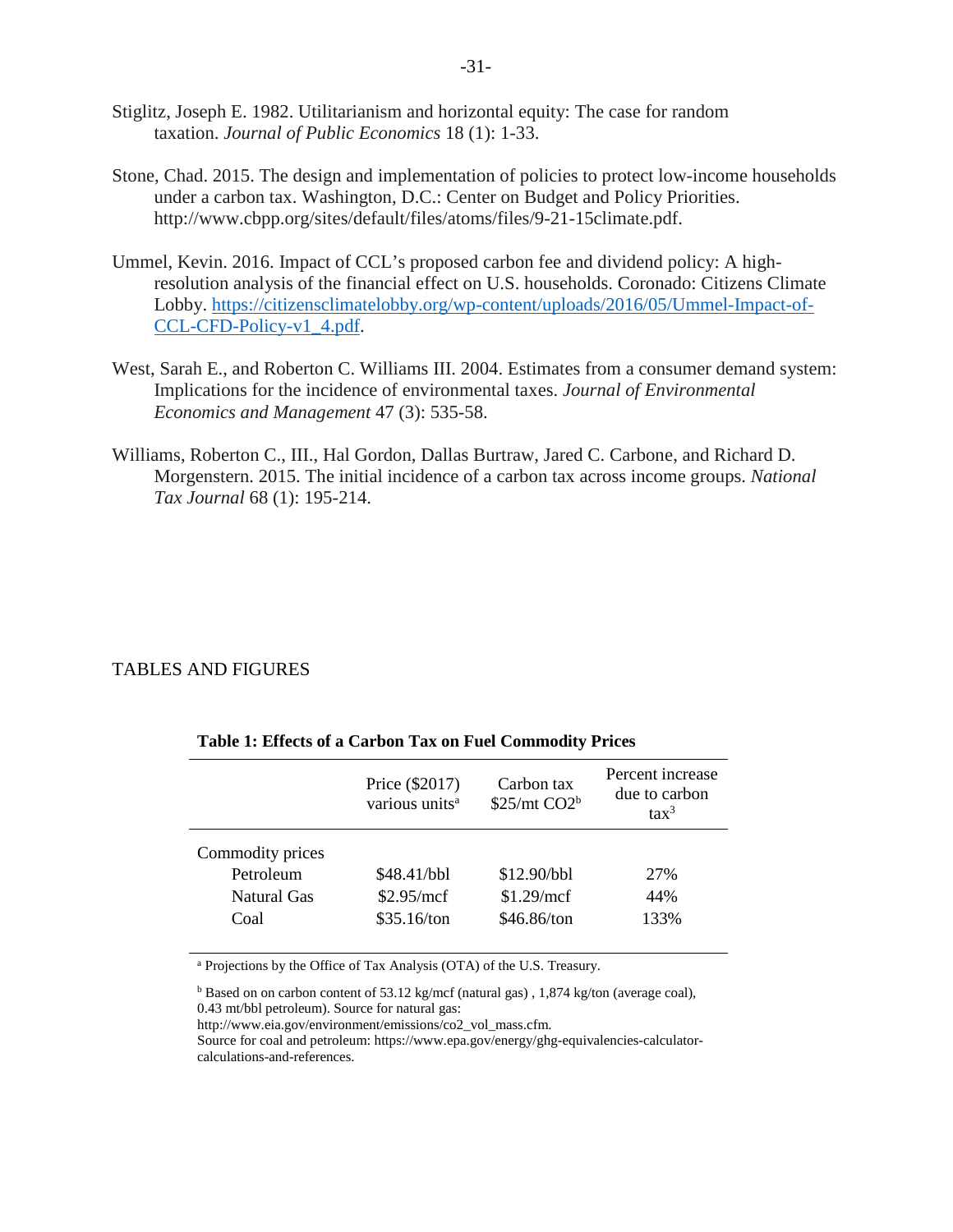| <b>Commodity</b>                                  | Hassett, et al. (2009)<br>(\$15/mt, 2005 prices,<br>2003 consumption) | <b>Mathur and Morris</b><br>(2014)<br>$($15/mt, 2010$ prices) | Treasury (2016)<br>(\$25/mt, 2017 Prices) |
|---------------------------------------------------|-----------------------------------------------------------------------|---------------------------------------------------------------|-------------------------------------------|
| Coal                                              | Nearly 100%                                                           |                                                               | 133%                                      |
| Petroleum                                         | 13%                                                                   |                                                               | 27%                                       |
| Natural gas                                       | 7%                                                                    |                                                               | 44%                                       |
| <b>Family consumption good</b>                    |                                                                       |                                                               |                                           |
| food at home                                      | 0.70%                                                                 | 0.83%                                                         | 1.46%                                     |
| food at restaurants                               | 0.58%                                                                 | 0.47%                                                         | 0.18%                                     |
| food at work                                      | 0.86%                                                                 | 1.05%                                                         | 1.46%                                     |
| tobacco                                           | 0.67%                                                                 | 0.64%                                                         | 0.35%                                     |
| alcohol at home                                   | 0.58%                                                                 | 0.72%                                                         | 0.36%                                     |
| alcohol on premises                               | 0.58%                                                                 |                                                               |                                           |
| clothes                                           | 0.40%                                                                 | 0.34%                                                         | 0.57%                                     |
| clothing services                                 | 0.41%                                                                 | 0.22%                                                         | 1.00%                                     |
| jewelry                                           | 0.43%                                                                 | 0.39%                                                         |                                           |
| toiletries                                        | 0.72%                                                                 |                                                               |                                           |
|                                                   | 0.42%                                                                 | 0.55%                                                         | 0.72%                                     |
| health and beauty                                 | 0.31%                                                                 | 0.17%                                                         | 0.88%                                     |
| tenant occupied dwelling<br>other dwelling rental | 0.42%                                                                 | 0.19%                                                         | 0.71%                                     |
|                                                   | 0.55%                                                                 | 0.74%                                                         | 0.86%                                     |
| furnishings                                       | 0.71%                                                                 | 0.83%                                                         | 0.58%                                     |
| household supplies                                | 12.55%                                                                |                                                               |                                           |
| electricity                                       |                                                                       | 5.21%                                                         | 9.01%                                     |
| natural gas                                       | 12.28%<br>0.63%                                                       | 18.92%<br>0.46%                                               | 14.83%                                    |
| water                                             | 9.56%                                                                 |                                                               | 2.45%                                     |
| home heating oil                                  | 0.26%                                                                 | 6.10%<br>0.27%                                                | 14.51%                                    |
| telephone<br>domestic services                    | 0.49%                                                                 |                                                               | 0.42%<br>0.61%                            |
| health                                            | 0.39%                                                                 | 0.32%                                                         | 0.55%                                     |
| business services                                 | 0.50%                                                                 | 0.24%                                                         | 0.52%                                     |
| life insurance                                    |                                                                       |                                                               |                                           |
|                                                   | 0.31%                                                                 | 0.06%                                                         | 0.18%                                     |
| automobile purchases                              | 0.90%                                                                 | 1.04%                                                         | 0.56%                                     |
| automobile parts<br>automobile services           | 0.65%                                                                 |                                                               | 0.89%                                     |
|                                                   | 0.40%                                                                 |                                                               |                                           |
| gasoline                                          | 7.73%                                                                 | 4.72%                                                         | 14.81%                                    |
| tolls<br>automobile insurance                     | 0.64%                                                                 |                                                               |                                           |
|                                                   | 0.31%                                                                 | 0.06%                                                         | 0.18%                                     |
| mass transit                                      | 0.90%                                                                 | 0.75%                                                         | 4.61%                                     |
| other transit                                     | 0.62%                                                                 | 1.54%                                                         | 0.72%                                     |
| air transportation                                | 1.86%                                                                 | 2.01%                                                         | 5.46%                                     |
| books                                             | 0.40%                                                                 | 0.35%                                                         | 0.42%                                     |
| magazines                                         | 0.49%                                                                 |                                                               |                                           |
| recreation equipment                              | 0.42%                                                                 | 0.63%                                                         | 0.58%                                     |
| other recreation services                         | 0.51%                                                                 | 0.31%                                                         | 1.14%                                     |
| gambling                                          | 0.31%                                                                 |                                                               |                                           |
| higher education                                  | 0.30%                                                                 | 0.44%                                                         | 1.32%                                     |
| preK-secondary educ                               | 0.34%                                                                 |                                                               |                                           |
| other education services                          | 0.30%                                                                 |                                                               |                                           |
| charity                                           | 0.41%                                                                 | 0.25%                                                         | 0.49%                                     |

|  |  | Table 2: Changes in Consumption Category Prices Due to Carbon Tax |  |  |  |  |  |  |  |
|--|--|-------------------------------------------------------------------|--|--|--|--|--|--|--|
|--|--|-------------------------------------------------------------------|--|--|--|--|--|--|--|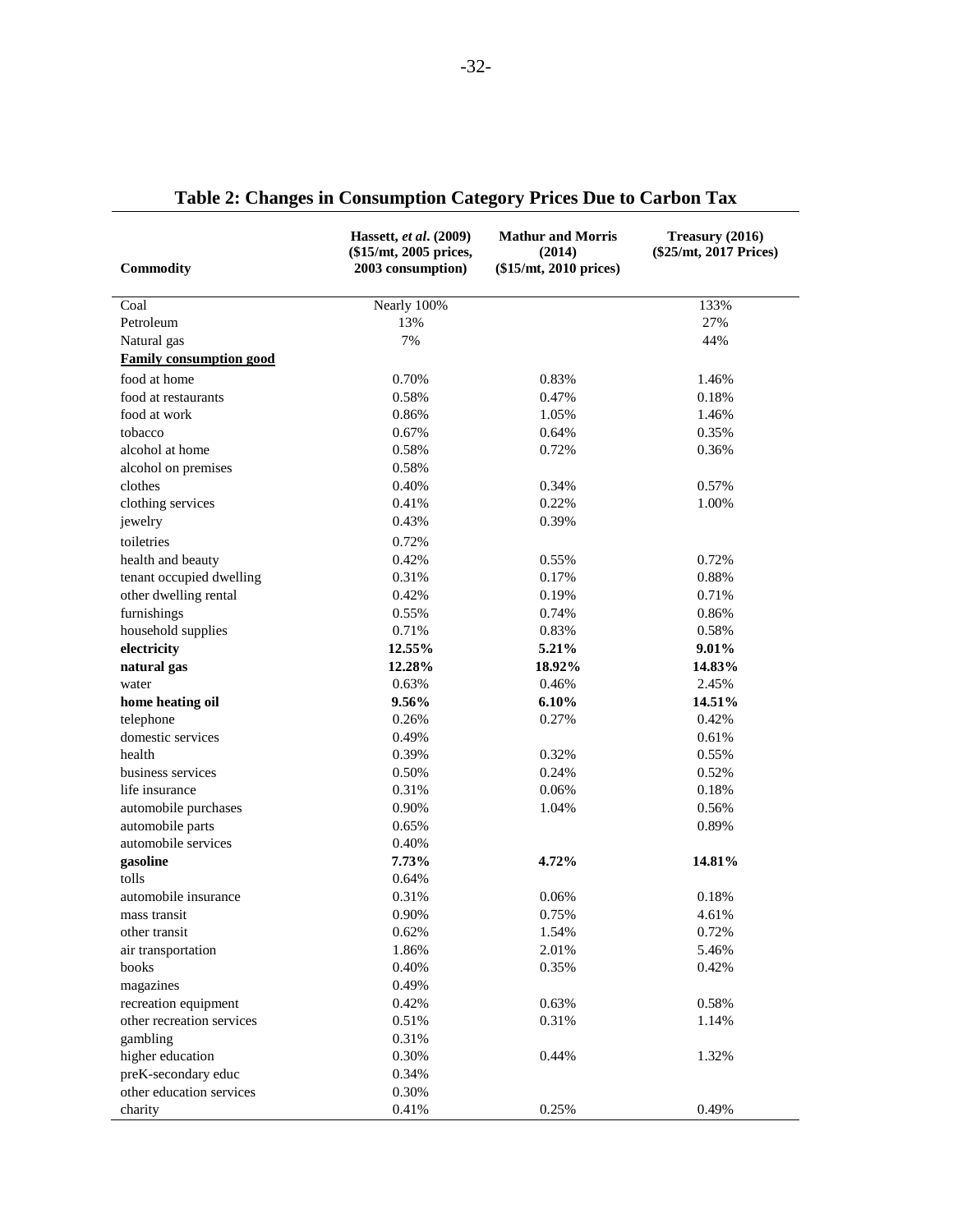| <b>Adjusted Family</b> |                                | Percent         | Percent         |
|------------------------|--------------------------------|-----------------|-----------------|
| Consumption            |                                | Distribution of | Distribution of |
| Decile                 | Consumption Range <sup>a</sup> | Cash Income     | Consumption     |
|                        |                                |                 |                 |
| 1 <sup>b</sup>         | \$0 to \$11,405                | 1.0             | 1.8             |
| $\overline{2}$         | \$11,405 to \$15,559           | 1.9             | 2.9             |
| 3                      | \$15,559 to \$19,810           | 2.8             | 3.8             |
| $\overline{4}$         | \$19,810 to \$24,961           | 3.8             | 4.9             |
| 5                      | \$24,961 to \$31,181           | 5.2             | 6.2             |
| 6                      | \$31,181 to \$38,226           | 6.8             | 7.7             |
| $\overline{7}$         | \$38,226 to \$46,220           | 8.8             | 9.5             |
| 8                      | \$46,220 to \$57,267           | 11.3            | 11.8            |
| 9                      | \$57,267 to \$75,827           | 15.4            | 15.0            |
| 10                     | over \$75,827                  | 44.3            | 36.3            |
| Total <sup>b</sup>     |                                | 100.0           | 100.0           |
|                        |                                |                 |                 |

## **Table 3: Distribution of Cash Income and Consumption, by Consumption Decile**

<sup>a</sup> The consumption range is shown on a single-person family equivalent basis. Families are ranked according to consumption adjusted for family size, using a square root of family size adjustment. A family of four with \$40,000 of consumption would be equivalent to a family of one with \$20,000 of consumption.

<sup>b</sup> Families with negative income are excluded from the first decile but included in the total.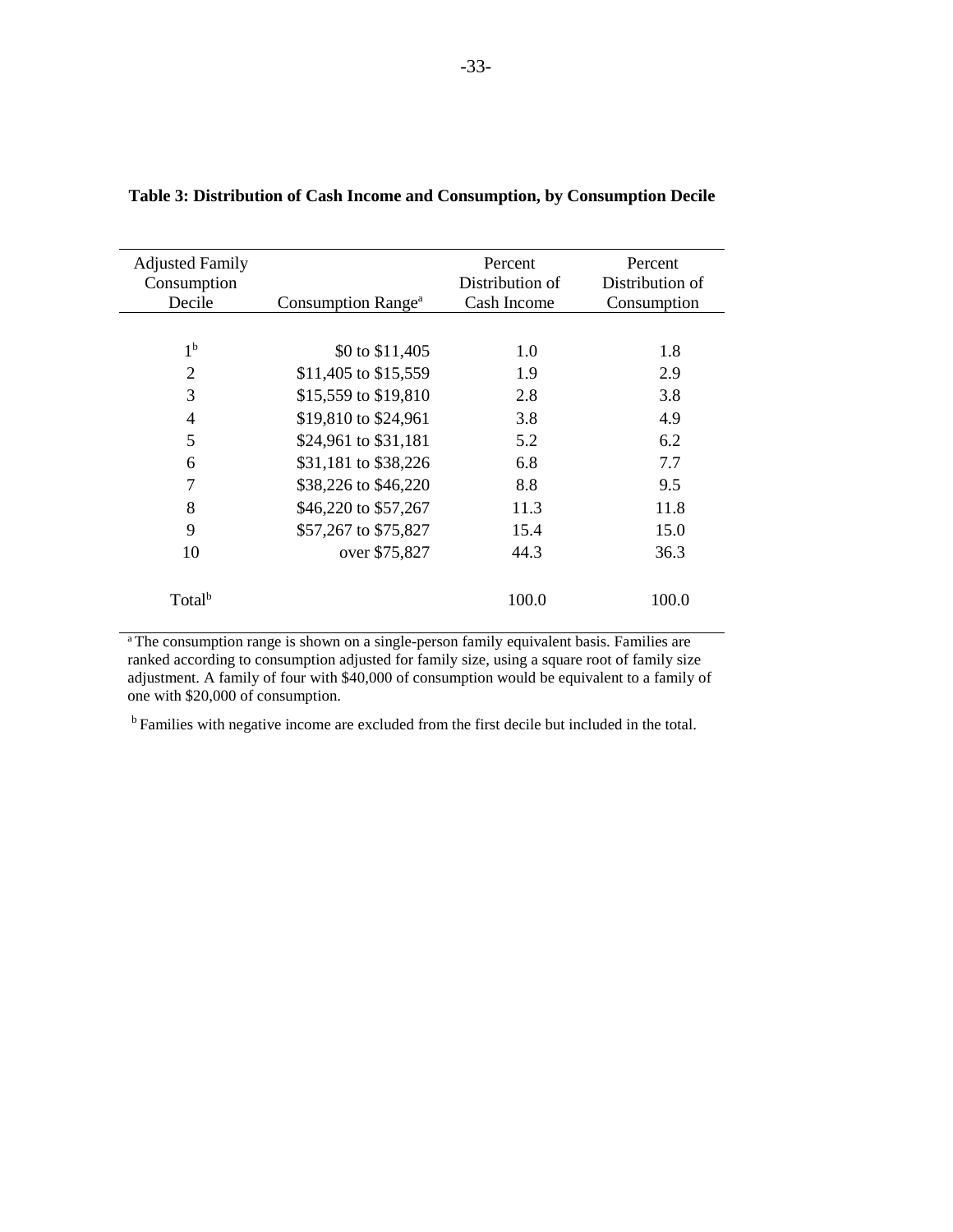|            | mption Shares by Consumption Categories for Each |                                          |      |      |      |      |  |
|------------|--------------------------------------------------|------------------------------------------|------|------|------|------|--|
|            |                                                  | Percent of total consumption, by consump |      |      |      |      |  |
| ΛH         |                                                  | $\mathfrak{D}_{\cdot}$                   | 3    | 4    | 5    | 6    |  |
| iilies     | poor                                             |                                          |      |      |      |      |  |
| 0.9        | 14.0                                             | 13.5                                     | 12.7 | 12.2 | 11.7 | 11.3 |  |
| $\cdot$ .2 | 2.5                                              | 3.2                                      | 3.6  | 3.7  | 3.8  | 3.9  |  |
| 0.0        | 0.0                                              | 0.0                                      | 0.0  | 0.0  | 0.0  | 0.1  |  |
| .8         | 2.6                                              | 2.4                                      | 2.0  | 1.6  | 1.2. | 1.0  |  |
|            |                                                  |                                          |      |      |      |      |  |

|  |  |  |  |  | Table 4: Consumption Shares by Consumption Categories for Each Decile |  |
|--|--|--|--|--|-----------------------------------------------------------------------|--|
|  |  |  |  |  |                                                                       |  |

|                              |          |              | Percent of total consumption, by consumption decile |      |                |         |      |      |      |             |      |
|------------------------------|----------|--------------|-----------------------------------------------------|------|----------------|---------|------|------|------|-------------|------|
| Consumption category         | All      | $\mathbf{1}$ | $\overline{2}$                                      | 3    | $\overline{4}$ | 5       | 6    | 7    | 8    | $\mathbf Q$ | 10   |
|                              | Families | poor         |                                                     |      |                |         |      |      |      |             | rich |
| food home                    | 10.9     | 14.0         | 13.5                                                | 12.7 | 12.2           | 11.7    | 11.3 | 10.9 | 11.2 | 11.0        | 9.9  |
| food at restaurants          | 4.2      | 2.5          | 3.2                                                 | 3.6  | 3.7            | 3.8     | 3.9  | 4.0  | 4.2  | 4.3         | 4.6  |
| food at work                 | 0.0      | 0.0          | 0.0                                                 | 0.0  | 0.0            | 0.0     | 0.1  | 0.1  | 0.0  | 0.0         | 0.0  |
| tobacco                      | 0.8      | 2.6          | 2.4                                                 | 2.0  | 1.6            | 1.2     | 1.0  | 0.8  | 0.7  | 0.6         | 0.2  |
| alcohol                      | 0.7      | 0.5          | 0.6                                                 | 0.6  | 0.6            | 0.6     | 0.6  | 0.6  | 0.6  | 0.7         | 0.8  |
| clothes                      | 1.5      | 1.0          | 1.3                                                 | 1.6  | 1.7            | 1.5     | 1.4  | 1.4  | 1.4  | 1.3         | 1.7  |
| clothing services            | 0.3      | 0.3          | 0.3                                                 | 0.3  | 0.3            | 0.3     | 0.3  | 0.3  | 0.3  | 0.3         | 0.4  |
| health and beauty            | 0.6      | 0.3          | 0.4                                                 | 0.4  | 0.4            | 0.5     | 0.5  | 0.6  | 0.6  | 0.6         | 0.7  |
| tenant occupied dwelling     | 18.6     | 19.6         | 20.4                                                | 19.4 | 19.3           | 18.8    | 18.8 | 18.1 | 17.6 | 17.8        | 19.0 |
| other dwelling rental        | 0.8      | 0.1          | 0.2                                                 | 0.2  | 0.2            | 0.3     | 0.4  | 0.6  | 0.8  | 0.9         | 1.3  |
| furnishings                  | 1.0      | 0.6          | 0.5                                                 | 0.5  | 0.6            | 0.7     | 0.8  | 0.9  | 1.0  | 1.0         | 1.4  |
| household supplies           | 0.8      | 0.3          | 0.4                                                 | 0.6  | 0.5            | 0.5     | 0.6  | 0.7  | 0.7  | 0.8         | 0.9  |
| electricity                  | 3.2      | 4.1          | 4.1                                                 | 3.9  | 3.6            | 3.5     | 3.4  | 3.1  | 3.3  | 3.3         | 2.9  |
| natural gas                  | 0.9      | 0.9          | 1.0                                                 | 1.1  | 1.1            | 1.0     | 1.0  | 1.0  | 1.0  | 0.9         | 0.9  |
| water                        | 1.2      | 1.2          | 1.1                                                 | 1.2  | 1.2            | 1.1     | 1.1  | 1.2  | 1.3  | 1.2         | 1.1  |
| home heating oil             | 0.3      | 0.2          | 0.2                                                 | 0.2  | 0.4            | 0.4     | 0.4  | 0.3  | 0.3  | 0.3         | 0.4  |
| telephone                    | 2.8      | 2.8          | 3.0                                                 | 3.1  | 2.8            | 2.8     | 2.8  | 2.7  | 2.8  | 2.9         | 2.6  |
| domestic services            | 1.8      | 1.2          | 1.3                                                 | 1.6  | 1.6            | 1.5     | 1.5  | 1.8  | 1.8  | 1.8         | 2.0  |
| health                       | 17.3     | 31.6         | 26.2                                                | 23.1 | 23.2           | 24.2    | 23.8 | 22.3 | 19.9 | 17.4        | 9.8  |
| business services            | 1.1      | 0.4          | 0.4                                                 | 0.5  | 0.6            | 0.7     | 0.7  | 0.7  | 1.0  | 1.6         | 1.3  |
| personal insurance, pensions | 9.8      | 3.5          | 5.3                                                 | 6.8  | 7.0            | 7.3     | 8.0  | 9.1  | 9.5  | 9.9         | 12.3 |
| automobile purchases         | 2.4      | 0.4          | 0.4                                                 | 0.6  | 0.9            | 0.9     | 0.9  | 1.0  | 0.9  | 2.0         | 4.6  |
| automobile parts             | 1.6      | 0.6          | 1.0                                                 | 1.4  | 1.3            | 1.3     | 1.5  | 1.6  | 1.8  | 1.8         | 1.7  |
| gasoline                     | 5.5      | 4.0          | 5.0                                                 | 5.8  | 5.7            | 5.5     | 5.4  | 5.8  | 6.0  | 5.6         | 5.4  |
| automobile insurance         | 2.0      | 1.3          | 1.5                                                 | 1.9  | 2.0            | 2.0     | 1.9  | 2.0  | 1.9  | 2.0         | 2.0  |
| mass transit                 | 0.5      | 0.4          | 0.3                                                 | 0.3  | 0.3            | 0.4     | 0.5  | 0.6  | 0.5  | 0.5         | 0.5  |
| other transit                | 0.7      | 0.4          | 0.4                                                 | 0.5  | 0.8            | 0.8     | 0.7  | 0.7  | 0.7  | 0.6         | 0.9  |
| air transportation           | 0.6      | 0.4          | 0.6                                                 | 0.2  | 0.2            | 0.3     | 0.4  | 0.5  | 0.6  | 0.7         | 0.8  |
| reading                      | 0.2      | 0.2          | 0.1                                                 | 0.1  | 0.1            | 0.1     | 0.2  | 0.2  | 0.2  | 0.2         | 0.3  |
| recreation equipment         | 3.1      | 2.8          | 2.8                                                 | 2.8  | 2.7            | 2.9     | 3.0  | 2.9  | 3.2  | 3.4         | 3.2  |
| other recreation services    | 0.9      | 0.3          | 0.4                                                 | 0.5  | 0.5            | 0.6     | 0.6  | 0.8  | 0.9  | 0.9         | 1.2  |
| education                    | 1.0      | 0.4          | 0.5                                                 | 1.1  | 1.5            | 1.0     | 0.7  | 0.7  | 0.5  | 0.6         | 1.5  |
| charity                      | 2.7      | 1.2          | 1.3                                                 | 1.4  | 1.4            | $1.7\,$ | 1.9  | 2.1  | 2.8  | 3.0         | 3.5  |
| Total                        | 100.     | 100.         | 100.                                                | 100. | 100.           | 100.    | 100. | 100. | 100. | 100.        | 100. |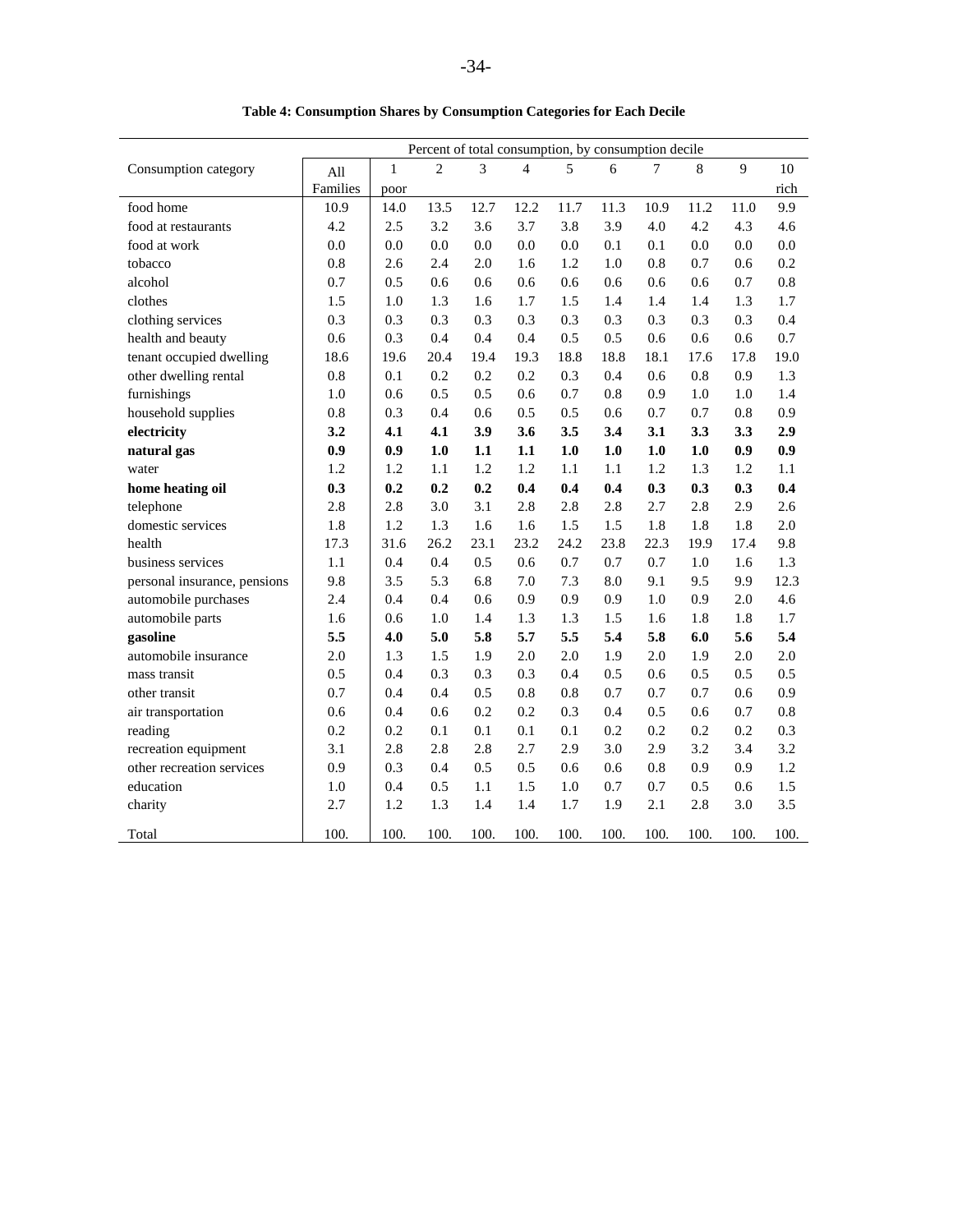|                |                                        | Ranked by Adjusted Family Cash Income       |                                        |                                             | Ranked by Adjusted Family Consumption  |                                             |                                        |                                             |
|----------------|----------------------------------------|---------------------------------------------|----------------------------------------|---------------------------------------------|----------------------------------------|---------------------------------------------|----------------------------------------|---------------------------------------------|
|                |                                        | without indexing offsets                    |                                        | with indexing offsets                       |                                        | without indexing offsets                    |                                        | with indexing offsets                       |
| Decile         | (1)<br>Tax Change<br>as % of<br>income | (2)<br>Tax Change<br>as % of<br>consumption | (3)<br>Tax Change<br>as % of<br>income | (4)<br>Tax Change<br>as % of<br>consumption | (5)<br>Tax Change<br>as % of<br>income | (6)<br>Tax Change<br>as % of<br>consumption | (7)<br>Tax Change<br>as % of<br>income | (8)<br>Tax Change<br>as % of<br>consumption |
|                |                                        |                                             |                                        |                                             |                                        |                                             |                                        |                                             |
| $\mathbf{I}$   | 1.21                                   | 0.86                                        | 0.71                                   | 0.50                                        | 1.08                                   | 0.89                                        | 0.54                                   | 0.45                                        |
| $\overline{c}$ | 0.99                                   | 0.97                                        | 0.54                                   | 0.52                                        | 1.03                                   | 0.96                                        | 0.58                                   | 0.54                                        |
| 3              | 0.94                                   | 0.99                                        | 0.49                                   | 0.52                                        | 0.95                                   | 1.01                                        | 0.55                                   | 0.58                                        |
| $\overline{4}$ | 0.89                                   | 0.99                                        | 0.50                                   | 0.55                                        | 0.89                                   | 1.00                                        | 0.54                                   | 0.61                                        |
| 5              | 0.83                                   | 0.97                                        | 0.52                                   | 0.61                                        | 0.82                                   | 0.97                                        | 0.55                                   | 0.65                                        |
| 6              | 0.78                                   | 0.96                                        | 0.56                                   | 0.69                                        | 0.76                                   | 0.96                                        | 0.56                                   | 0.71                                        |
| $\tau$         | 0.76                                   | 0.97                                        | 0.58                                   | 0.74                                        | 0.74                                   | 0.98                                        | 0.57                                   | 0.75                                        |
| 8              | 0.73                                   | 0.99                                        | 0.57                                   | 0.78                                        | 0.72                                   | 1.00                                        | 0.55                                   | 0.76                                        |
| 9              | 0.66                                   | 0.97                                        | 0.52                                   | 0.78                                        | 0.65                                   | 0.96                                        | 0.50                                   | 0.74                                        |
| 10             | 0.52                                   | 0.94                                        | 0.45                                   | 0.81                                        | 0.53                                   | 0.94                                        | 0.46                                   | 0.80                                        |
| Total          | 0.67                                   | 0.96                                        | 0.51                                   | 0.73                                        | 0.67                                   | 0.96                                        | 0.51                                   | 0.73                                        |

**Table 5: Comparing Carbon Tax Distributions Ranked by Income and Consumption with and without Indexing Offsets**

Notes: The carbon tax is scaled to hit \$100 billion without offsets. The tax is assumed to be passed forward to consumers in the form of price increases on consumption goods, with the relative price increase of each good dependent on the carbon intensity of its inputs. Since total consumption is about \$10 trillion, the \$100 billion carbon tax increases the general price level by about 1%. Government transfers and certain parameters in the individual income tax are indexed. As a result, the general price increase of 1% increases government transfer expenditures by about \$8 billion and decreases individual income tax receipts by about \$15.5 billion. Together, all else equal, these two offsets would be expected to decrease carbon tax revenue by roughly \$23.5 billion.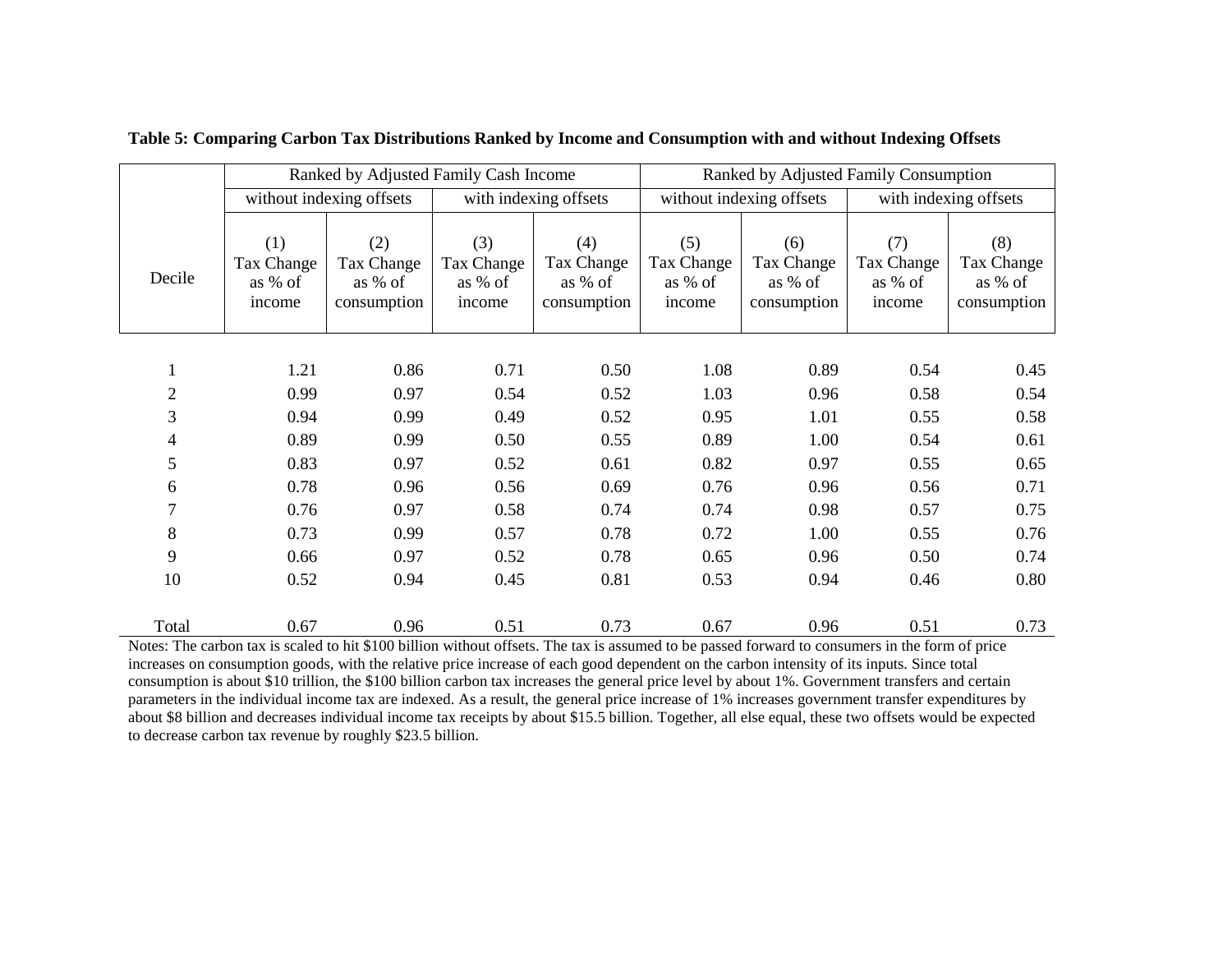| Consumption<br>Decile | Average<br>change in<br>tax burden | Tax change<br>as a $%$<br>consumption | Tax change<br>as a % of<br>current-law tax <sup>a</sup> | Standard<br>deviation<br>of burden | Coefficient of<br>variation of<br>consumption<br>(in %) |
|-----------------------|------------------------------------|---------------------------------------|---------------------------------------------------------|------------------------------------|---------------------------------------------------------|
|                       | \$51                               | 0.45                                  | 119.0                                                   | \$64                               | 0.86                                                    |
| 2                     | \$95                               | 0.54                                  | 98.6                                                    | \$103                              | 1.08                                                    |
| 3                     | \$134                              | 0.58                                  | 20.6                                                    | \$152                              | 1.24                                                    |
| 4                     | \$178                              | 0.61                                  | 9.2                                                     | \$195                              | 1.26                                                    |
| 5                     | \$245                              | 0.65                                  | 5.8                                                     | \$213                              | 1.12                                                    |
| 6                     | \$330                              | 0.71                                  | 4.3                                                     | \$250                              | 1.06                                                    |
| 7                     | \$434                              | 0.75                                  | 3.8                                                     | \$342                              | 1.21                                                    |
| 8                     | \$544                              | 0.76                                  | 3.2                                                     | \$360                              | 1.05                                                    |
| 9                     | \$674                              | 0.74                                  | 2.5                                                     | \$422                              | 0.96                                                    |
| 10                    | \$1,757                            | 0.80                                  | 1.6                                                     | \$22,725                           | 22.05                                                   |

**Table 6: Incidence by Decile of Carbon Tax, with Indexing Offsets and No Rebates**

<sup>a</sup> Current law includes Treasury's assumptions about the incidence of all Federal taxes: individual income tax, corporate income tax, payroll taxes, excises and customs duties, and estate and gift taxes.

| Consumption<br>Decile | Average<br>change in<br>tax burden | Tax change<br>as a $%$<br>consumption | Tax change as<br>a % of current<br>law tax <sup>a</sup> | Standard<br>deviation of<br>burden | Coefficient of<br>variation of<br>consumption<br>(in %) |
|-----------------------|------------------------------------|---------------------------------------|---------------------------------------------------------|------------------------------------|---------------------------------------------------------|
|                       | $-$ \$294                          | $-2.59$                               | $-691.55$                                               | \$203                              | 2.69                                                    |
| $\overline{2}$        | $-$ \$325                          | $-1.86$                               | $-336.71$                                               | \$236                              | 2.47                                                    |
| 3                     | $-$ \$297                          | $-1.29$                               | $-45.87$                                                | \$262                              | 2.14                                                    |
| 4                     | $-$ \$258                          | $-0.88$                               | $-13.34$                                                | \$281                              | 1.82                                                    |
| 5                     | $-$ \$206                          | $-0.55$                               | $-4.91$                                                 | \$252                              | 1.32                                                    |
| 6                     | $-$125$                            | $-0.27$                               | $-1.64$                                                 | \$237                              | 1.01                                                    |
| 7                     | $-$ \$33                           | $-0.06$                               | $-0.29$                                                 | \$276                              | 0.98                                                    |
| 8                     | \$71                               | 0.10                                  | 0.42                                                    | \$280                              | 0.81                                                    |
| 9                     | \$204                              | 0.23                                  | 0.76                                                    | \$347                              | 0.79                                                    |
| 10                    | 1,270                              | 0.58                                  | 1.13                                                    | \$22,718                           | 22.04                                                   |

**Table 7: Incidence by Decile of Carbon Tax, with Indexing Offsets and Per Capita Rebate** 

<sup>a</sup> Current law includes Treasury's assumptions about the incidence of all Federal taxes: individual income tax, corporate income tax, payroll taxes, excises and customs duties and estate and gift taxes.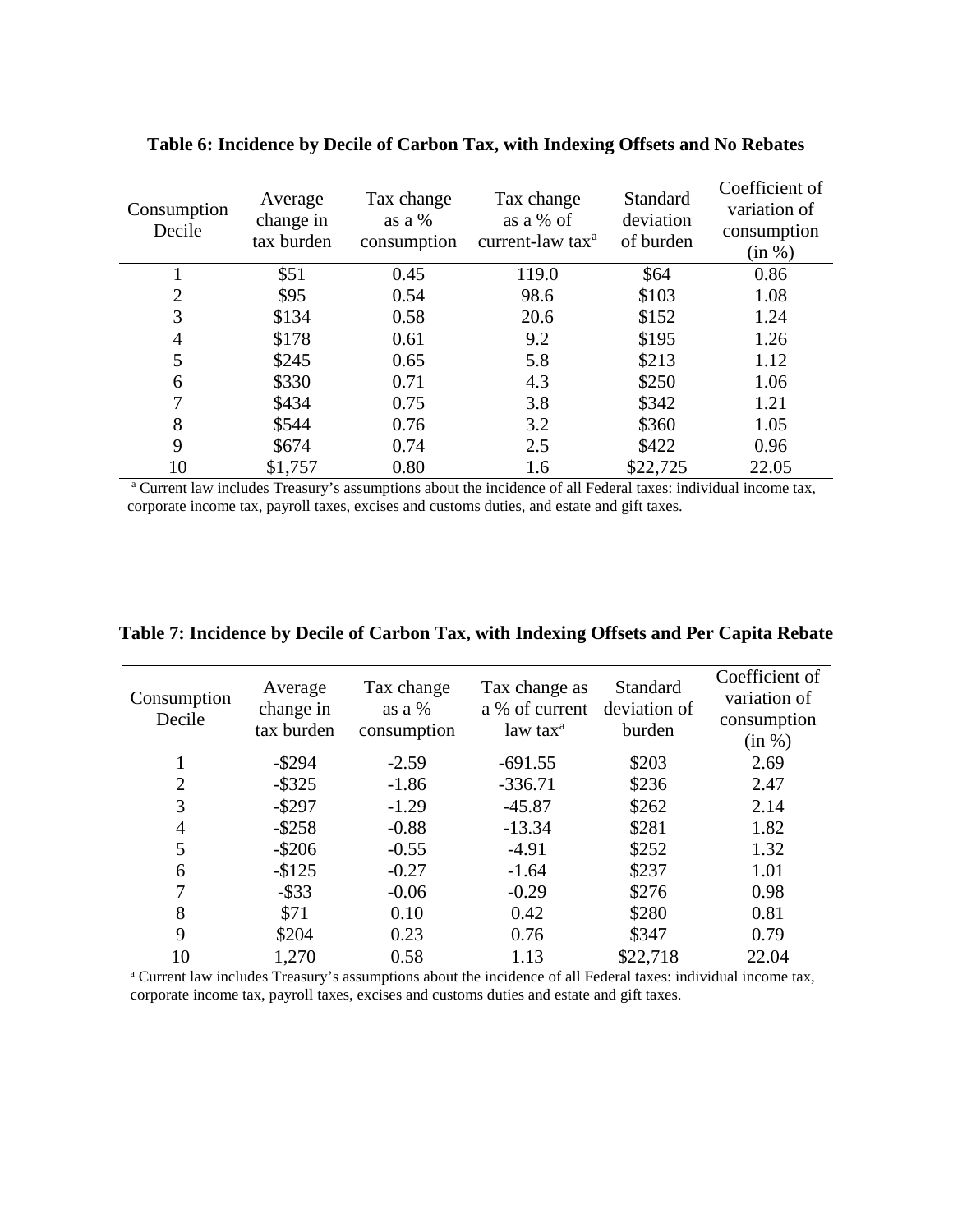| Consumption<br>Decile | Average<br>change in<br>tax burden | Tax change<br>as a $%$<br>consumption | Tax change<br>as a % of<br>current law tax <sup>a</sup> | Standard<br>deviation<br>of burden | Coefficient of<br>variation of<br>consumption<br>(in %) |
|-----------------------|------------------------------------|---------------------------------------|---------------------------------------------------------|------------------------------------|---------------------------------------------------------|
|                       | $-$109$                            | $-0.96$                               | $-255.92$                                               | \$233                              | 3.09                                                    |
| $\overline{2}$        | $-$187$                            | $-1.07$                               | $-193.70$                                               | \$339                              | 3.55                                                    |
| 3                     | $-$ \$224                          | $-0.97$                               | $-34.63$                                                | \$469                              | 3.83                                                    |
| 4                     | $-$ \$254                          | $-0.87$                               | $-13.15$                                                | \$613                              | 3.98                                                    |
| 5                     | $-$ \$212                          | $-0.56$                               | $-5.05$                                                 | \$736                              | 3.86                                                    |
| 6                     | $-$108$                            | $-0.23$                               | $-1.42$                                                 | \$813                              | 3.46                                                    |
| 7                     | $-$ \$31                           | $-0.05$                               | $-0.27$                                                 | \$913                              | 3.23                                                    |
| 8                     | $-$ \$5                            | $-0.01$                               | $-0.03$                                                 | \$1,022                            | 2.97                                                    |
| 9                     | \$59                               | 0.06                                  | 0.22                                                    | \$1,155                            | 2.61                                                    |
| 10                    | \$1,090                            | 0.50                                  | 0.97                                                    | \$22,773                           | 22.10                                                   |

## **Table 8: Incidence by Decile of Carbon Tax, with Indexing Offsets and Proportional Increase in EITC and Transfers**

<sup>a</sup> Current law includes Treasury's assumptions about the incidence of all Federal taxes: individual income tax, corporate income tax, payroll taxes, excises and customs duties and estate and gift taxes.

## **Table 9: Incidence by Decile of Carbon Tax, with Indexing Offsets, Half of Revenue to Payroll Tax Reduction and Half to Social Security Benefits Increase**

| Consumption<br>Decile | Average<br>change in<br>tax burden | Tax change<br>as a $%$<br>consumption | Tax change<br>as a % of<br>current law tax <sup>a</sup> | Standard<br>deviation<br>of burden | Coefficient of<br>variation of<br>consumption<br>(in %) |
|-----------------------|------------------------------------|---------------------------------------|---------------------------------------------------------|------------------------------------|---------------------------------------------------------|
|                       | $-$ \$18                           | $-0.16$                               | $-41.68$                                                | \$153                              | 2.03                                                    |
| $\overline{2}$        | $-$ \$44                           | $-0.25$                               | $-45.31$                                                | \$228                              | 2.39                                                    |
| 3                     | $-574$                             | $-0.32$                               | $-11.39$                                                | \$309                              | 2.52                                                    |
| 4                     | $-$113$                            | $-0.38$                               | $-5.84$                                                 | \$388                              | 2.52                                                    |
| 5                     | $-$113$                            | $-0.30$                               | $-2.68$                                                 | \$437                              | 2.29                                                    |
| 6                     | $-$ \$89                           | $-0.19$                               | $-1.17$                                                 | \$471                              | 2.00                                                    |
| 7                     | $-570$                             | $-0.12$                               | $-0.61$                                                 | \$543                              | 1.92                                                    |
| 8                     | $-$ \$81                           | $-0.11$                               | $-0.47$                                                 | \$593                              | 1.72                                                    |
| 9                     | $-$ \$86                           | $-0.09$                               | $-0.32$                                                 | \$664                              | 1.50                                                    |
| 10                    | \$704                              | 0.32                                  | 0.63                                                    | \$22,616                           | 21.94                                                   |

<sup>a</sup> Current law includes Treasury's assumptions about the incidence of all Federal taxes: individual income tax, corporate income tax, payroll taxes, excises and customs duties and estate and gift taxes.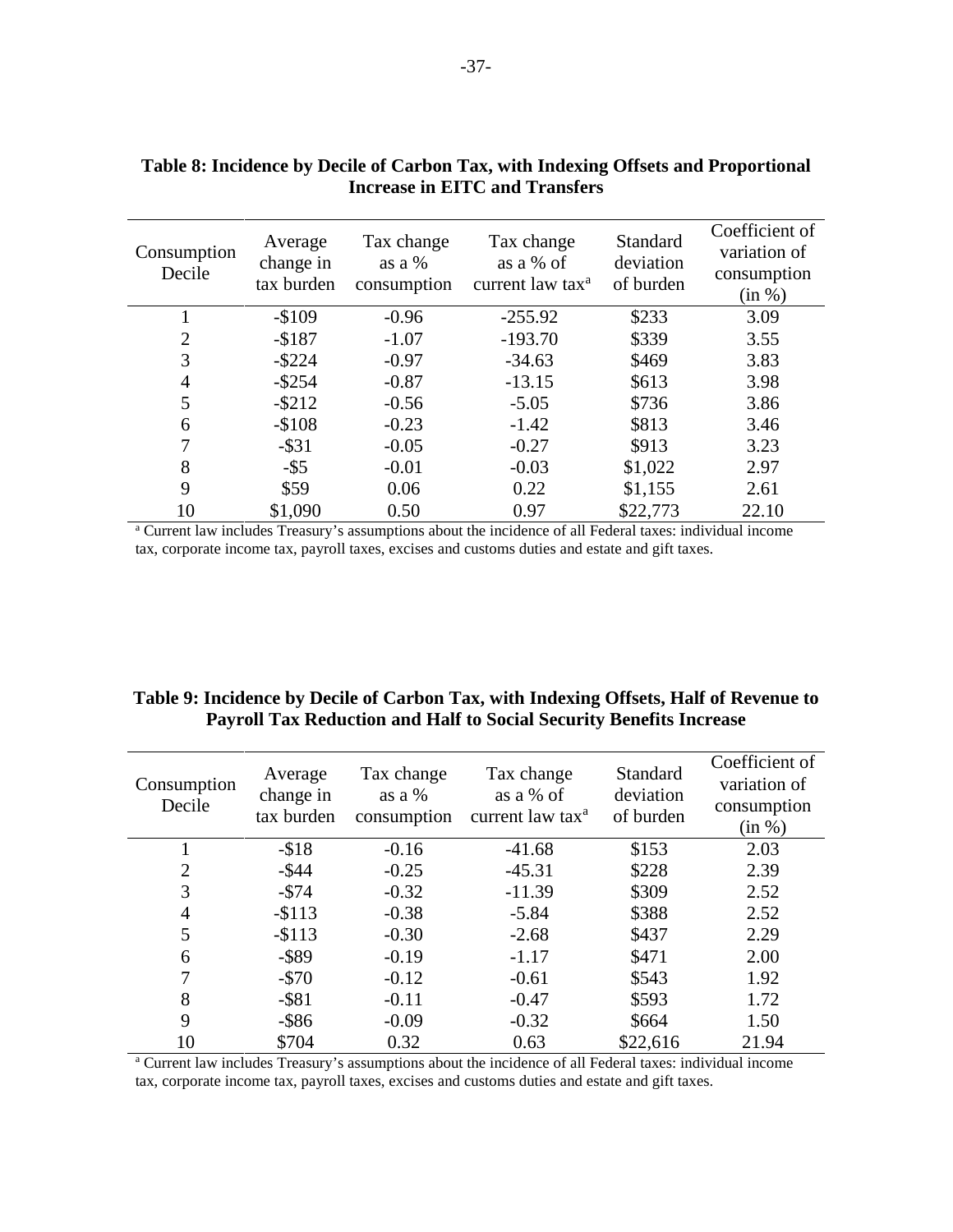| Consumption<br>Decile | No rebate | Per capita rebate | Proportional<br>increase in<br>transfers | Payroll tax<br>reduction and<br>Social Security<br>benefits increase |
|-----------------------|-----------|-------------------|------------------------------------------|----------------------------------------------------------------------|
|                       | 0.86      | 2.69              | 3.09                                     | 2.03                                                                 |
| $\overline{2}$        | 1.08      | 2.47              | 3.55                                     | 2.39                                                                 |
| 3                     | 1.24      | 2.14              | 3.83                                     | 2.52                                                                 |
| 4                     | 1.26      | 1.82              | 3.98                                     | 2.52                                                                 |
| 5                     | 1.12      | 1.32              | 3.86                                     | 2.29                                                                 |
| 6                     | 1.06      | 1.01              | 3.46                                     | 2.00                                                                 |
| 7                     | 1.21      | 0.98              | 3.23                                     | 1.92                                                                 |
| 8                     | 1.05      | 0.81              | 2.97                                     | 1.72                                                                 |
| 9                     | 0.96      | 0.79              | 2.61                                     | 1.50                                                                 |
| 10                    | 22.05     | 22.04             | 22.10                                    | 21.94                                                                |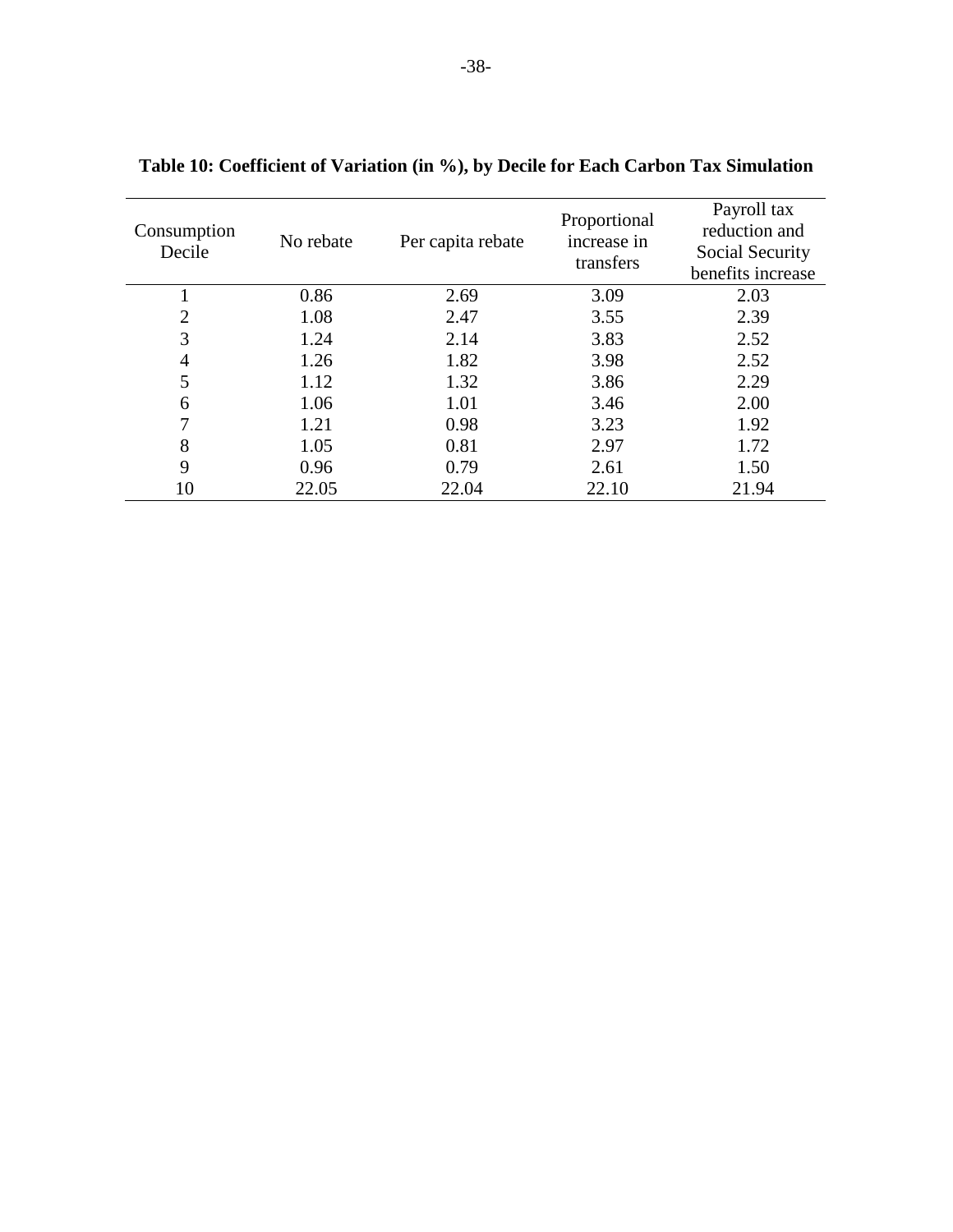

**Figure 1: Distribution of Tax Changes for Carbon Tax with Per Capita Rebate** 

Tax change as percent of consumption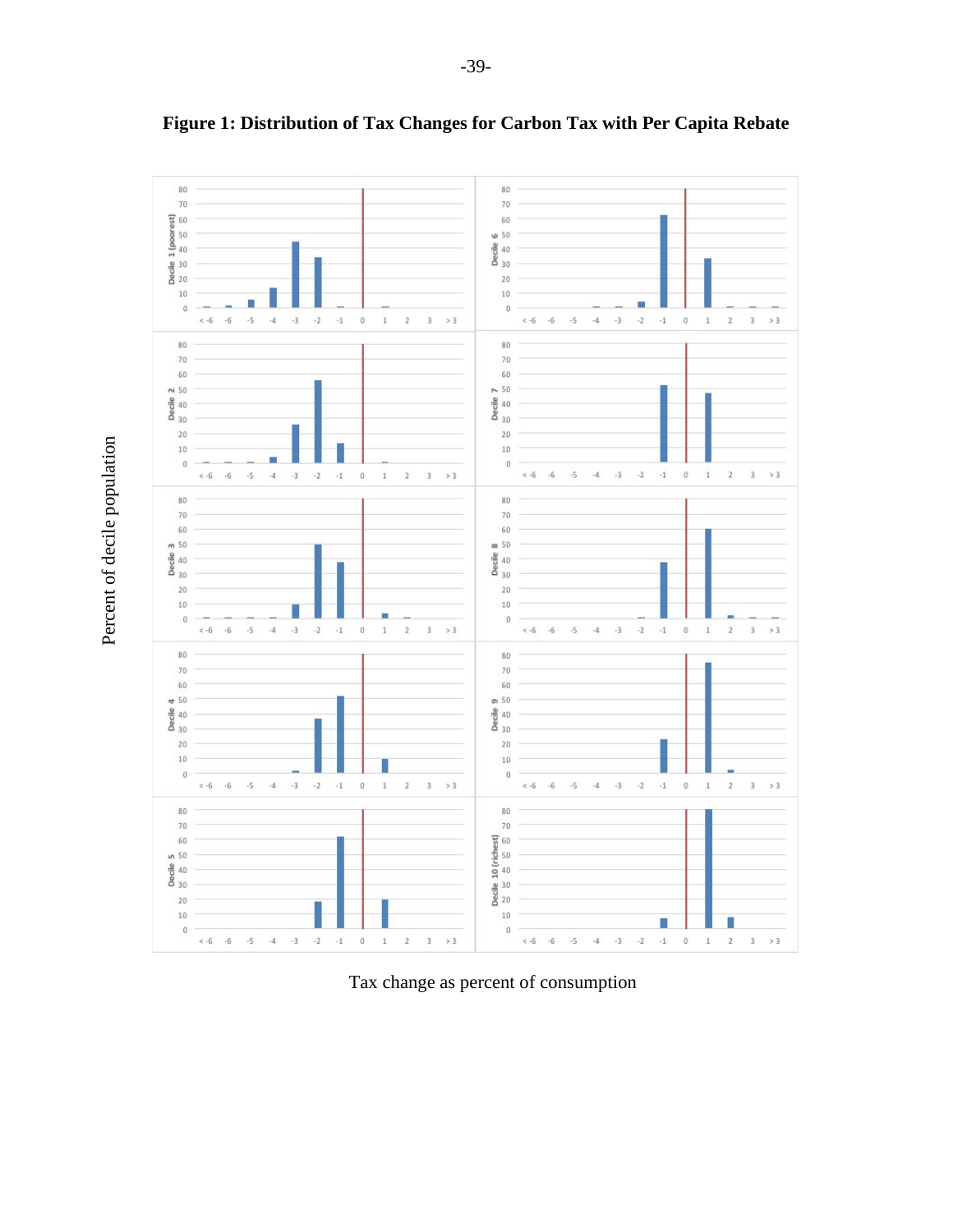

# **Figure 2: Distribution of Tax Changes for Carbon Tax with Proportional Increase in Transfers**

Tax change as percent of consumption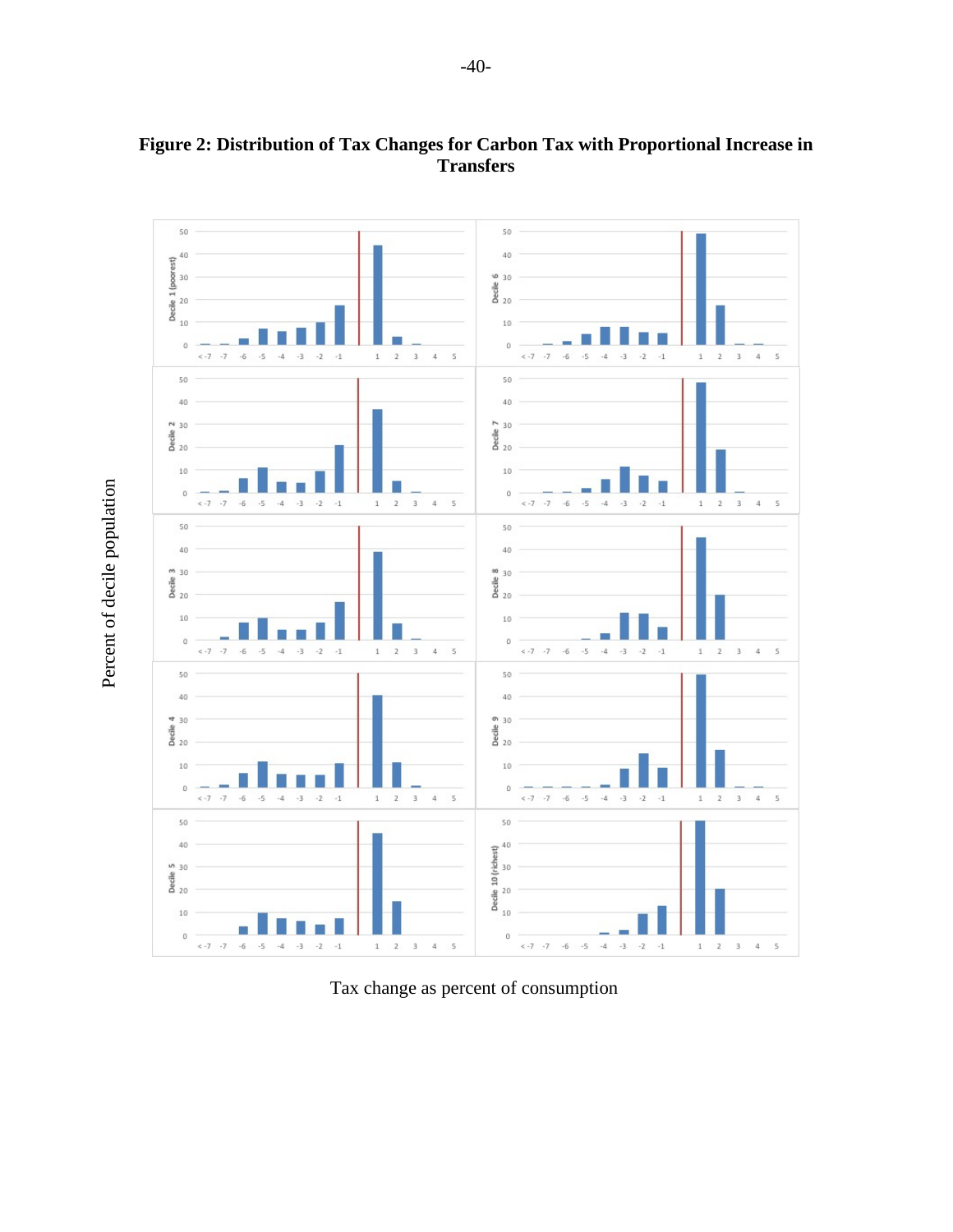

**Figure 3: Distribution of Tax Changes for Carbon Tax with Payroll Tax Reduction and Social Security Benefits Increase**

Tax change as percent of consumption